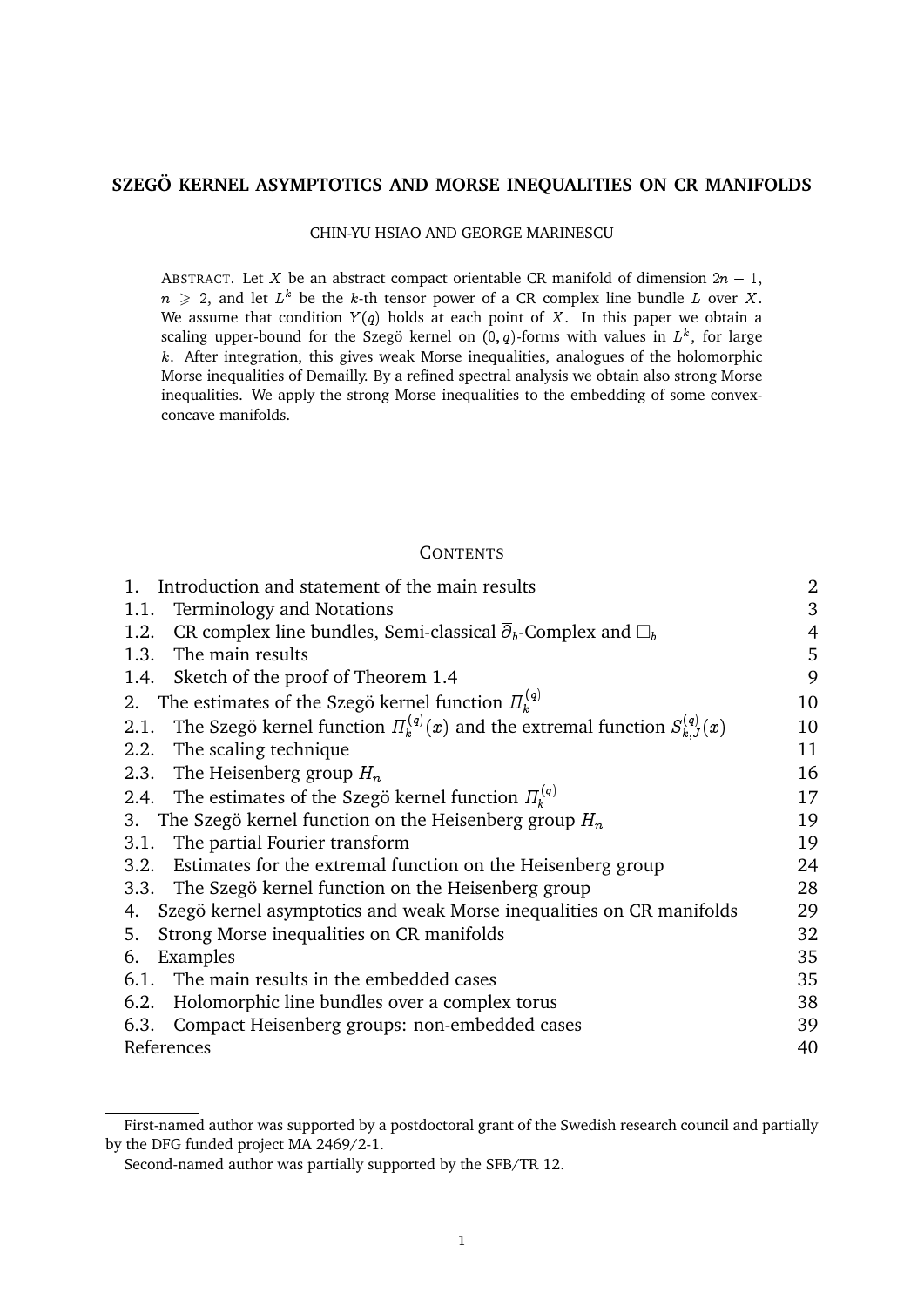## 1. INTRODUCTION AND STATEMENT OF THE MAIN RESULTS

The purpose of this paper is to establish analogues of the holomorphic Morse inequalities of Demailly for CR manifolds. Demailly [16] proved remarkable asymptotic Morse inequalities for the  $\overline{\partial}$  complex constructed over the line bundle  $L^k$  as  $k\,\rightarrow\,\infty,$  where L is a holomorphic hermitian line bundle. Shortly after, Bismut [8] gave a heat equation proof of Demailly's inequalities which involves probability theory. Later Demailly [17] and Bouche [11] replaced the probability technique by a classical heat kernel argument. The book [27] introduced an argument based on the asymptotic of the heat kernel of the Kodaira Laplacian by using rescaling of the coordinates and functional analytic techniques inspired by Bismut-Lebeau [9, §11] (see also Bismut-Vasserot [10]). A different approach was introduced by Berndtsson [7] and developed by Berman [5, 6]; they work with the Bergman kernel and use the mean value estimate for eigensections of the Kodaira Laplacian. The idea of all these proofs is localization of the analytic objects (eigenfunctions, kernels) and scaling techniques. See also Fu-Jacobowitz [22] for related results on domains of finite type.

Inspired by Bismut's paper, Getzler [23] gave an expression involving local data for the large  $k$  limit of the trace of heat kernel of the  $\overline\partial_b$ -Laplacian on  $L^k,$  where  $L$  is a CR line bundle over a CR strongly pseudoconvex manifold. But Getzler didn't infer Morse inequalities for the  $\overline{\partial}_b$ -complex from these asymptotics.

In this paper we introduce a method that produces Morse inequalities with computable bounds for the growth of the  $\overline{\partial}_b$  coholmology and also allows more general CR manifolds to be considered. Our approach is related to the techniques of Berman [5] and Shaw-Wang [32].

In a project developed jointly with R. Ponge [31], we use the heat kernel asymptotics and Heisenberg calculus to prove holomorphic Morse inequalities for a line bundle endowed with the CR Chern connection. This method predicts similar results and applications as of the present paper.

For a complex manifold with boundary, the  $\overline{\partial}_b$ -cohomology of the boundary is linked to the  $\overline{\partial}$ -cohomology of the interior, cf. Kohn-Rossi [26], Andreotti-Hill [2, 3]. Stephen S.T. Yau [34] exhibited the relation between the  $\overline{\partial}_b$ -cohomology of the boundary of a strictly pseudoconvex Stein analytic space with isolated singularities and invariants of the singular points. Holomorphic Morse inequalites for manifolds with boundary were obtained by Berman [6] and in [29, 30] (cf. also [27, Ch. 3]). The bounds in the Morse inequalities appearing in this paper are similar to the boundary terms in Berman's result [6]. For the relation between the boundary and interior cohomology of high tensor powers  $L^k$  see also [28].

On the other hand, the study of the  $\overline{\partial}_b$ -complex on an abstract CR manifold has important consequences for the embedability and deformation of the CR-structure, see the embedding theorem of Boutet de Monvel [13] for strictly pseudoconvex CR manifolds and the paper of Epstein-Henkin [20].

In this paper we will study the large  $k$  behavior of the Szegö kernel function  $\varPi^{(q)}_k$  $\binom{(q)}{k}(x),$ which is the restriction to the diagonal of the integral kernel of the projection  $\varPi^{(q)}_k$  on the harmonic (0, q)-forms with values in  $L^k$ . The Szegö kernel for functions on a strictly pseudoconvex CR manifold was studied by Boutet de Monvel [12] and Boutet de Monvel-Sjöstrand [14] and has important applications in complex analysis and geometry.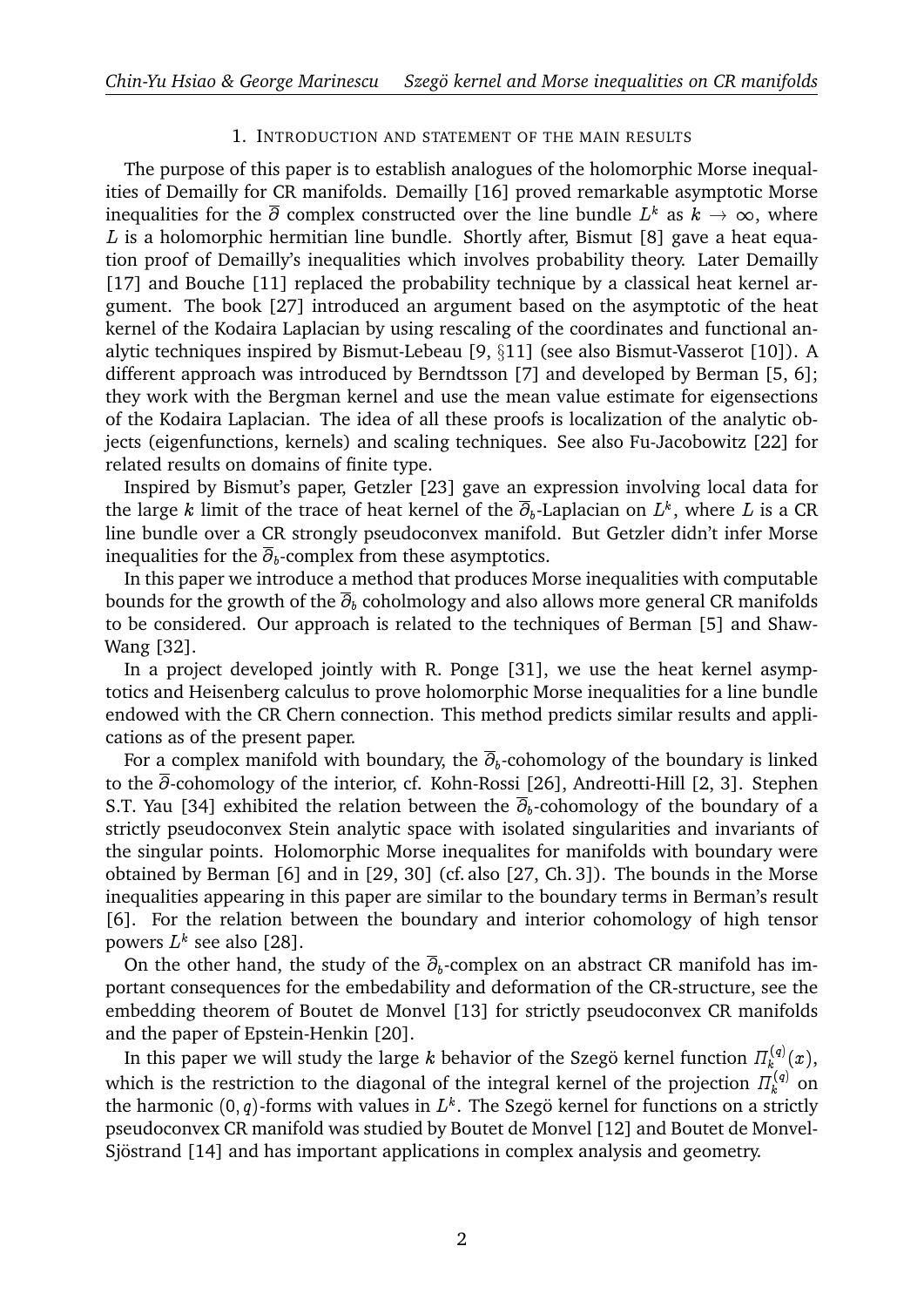1.1. **Terminology and Notations.** Let  $(X, T^{1,0}X)$  be a CR manifold of dimension  $2n-1$ ,  $n \geqslant 2$ , i.e.  $T^{1,0}X$  is a subbundle of rank  $n-1$  of the complexified tangent bundle  $\mathbb{C}TX$ satisfying  $T^{1,0}X \cap \overline{T^{1,0}X} = \{0\}$  and the integrability condition (see e.g. [15, Def. 7.1.1]). We shall always assume that  $X$  is compact, connected and orientable.

Fix a smooth Hermitian metric  $\langle\,\cdot\,,\cdot\,\rangle$  on  $\mathbb CTX$  so that  $T^{1,0}X$  is orthogonal to  $T^{0,1}X:=$  $\overline{T^{1,0}X}$  and  $\langle u, v \rangle$  is real if u, v are real tangent vectors. Then there is a real non-vanishing vector field  $T$  on  $X$  which is pointwise orthogonal to  $T^{1,0}X\oplus T^{0,1}X.$ 

Denote by  $T^{*1,0}X$  and  $T^{*0,1}X$  the dual bundles of  $T^{1,0}X$  and  $T^{0,1}X,$  respectively. They can be identified with subbundles of the complexified cotangent bundle  $\mathbb{C}T^*X$ . Define the vector bundle of  $(0,q)$  forms by  $\Lambda^{0,q}T^*X:=\Lambda^qT^{*0,1}X.$  The Hermitian metric  $\langle\,\cdot\,,\cdot\,\rangle$  on  $\mathbb{C}TX$  induces, by duality, a Hermitian metric on  $\mathbb{C}T^{*}X$  and also on the bundle of  $(0, q)$ forms  $\Lambda^{0,q}T^*X$ . We shall also denote all these induced metrics by  $\langle \cdot , \cdot \rangle$ .

Let  $D\subset X$  be an open set. Let  $\Omega^{0,q}(D)$  denote the space of smooth sections of  $\Lambda^{0,q}T^*X$ over D. Similarly, if E is a vector bundle over D, then we let  $\Omega^{0,q}(D,E)$  denote the space of smooth sections of  $\Lambda^{0,q}T^*X\otimes E$  over  $D.$  Let  $\Omega^{0,q}_c(D,E)$  be the subspace of  $\Omega^{0,q}(D,E)$ whose elements have compact support in  $D$ .

If  $w\, \in\, T^{*0,1}_z X,$  let  $(w\wedge)^*$  :  $\Lambda^{0,q+1}T^*_z X\, \to\, \Lambda^{0,q}T^*_z X,\; q\, \geqslant\, 0,$  be the adjoint of the left exterior multiplication  $w\wedge : \Lambda^{0,q}T_z^*X \to \Lambda^{0,q+1}T_z^*X, \, u\mapsto w\wedge u$  :

(1.1) 
$$
\langle w \wedge u, v \rangle = \langle u, (w \wedge)^* v \rangle,
$$

for all  $u\in \Lambda^{0,q}T^*_zX,$   $v\in \Lambda^{0,q+1}T^*_zX.$  Notice that  $(w\wedge)^*$  depends  $\mathbb C$ -anti-linearly on  $w.$ 

In the sequel we will denote by  $\langle \cdot, \cdot \rangle$  both scalar products as well as the duality bracket between vector fields and forms.

Locally we can choose an orthonormal frame  $\omega_1, \ldots, \omega_{n-1}$  of the bundle  $T^{*1,0}X$ . Then  $\overline{\omega}_1, \ldots, \overline{\omega}_{n-1}$  is an orthonormal frame of the bundle  $T^{*0,1}X$ . The real  $(2n - 2)$  form  $\omega = i^{n-1}\omega_1 \wedge \overline{\omega}_1 \wedge \cdots \wedge \omega_{n-1} \wedge \overline{\omega}_{n-1}$  is independent of the choice of the orthonormal frame. Thus  $\omega$  is globally defined. Locally there is a real 1-form  $\omega_0$  of length one which is orthogonal to  $T^{*1,0}X\oplus T^{*0,1}X.$  The form  $\omega_0$  is unique up to the choice of sign. Since  $X$  is orientable, there is a nowhere vanishing  $(2n-1)$  form  $Q$  on X. Thus,  $\omega_0$  can be specified uniquely by requiring that  $\omega \wedge \omega_0 = fQ$ , where f is a positive function. Therefore  $\omega_0$ , so chosen, is globally defined. We call  $\omega_0$  the uniquely determined global real 1-form. We choose a vector field  $T$  so that

$$
||T||=1, \quad \langle T,\omega_0\rangle=-1.
$$

Therefore  $T$  is uniquely determined. We call  $T$  the uniquely determined global real vector field. We have the pointwise orthogonal decompositions:

(1.3) 
$$
\mathbb{C}T^*X = T^{*1,0}X \oplus T^{*0,1}X \oplus {\lambda \omega_0}; \lambda \in \mathbb{C} \, ,
$$

$$
\mathbb{C}TX = T^{1,0}X \oplus T^{0,1}X \oplus {\lambda T}; \lambda \in \mathbb{C} \}.
$$

**Definition 1.1.** For  $p \in X$ , the *Levi form*  $\mathcal{L}_p$  *is the Hermitian quadratic form on*  $T^{1,0}_pX$ defined as follows. For any  $U, V \in T_p^{1,0}X$ , pick  $\mathcal{U}, \mathcal{V} \in C^\infty(X; T^{1,0}X)$  such that  $\mathcal{U}(p) = U$ ,  $\mathcal{V}(p)=V.$  Set

$$
\mathcal{L}_{p}(U,\overline{V}) = \frac{1}{2i} \langle \left[ \mathcal{U}, \overline{\mathcal{V}} \right] (p), \omega_{0}(p) \rangle,
$$
  
(1.4)  

$$
\mathcal{L}_{p}(U,\overline{V}) = \frac{1}{2i} \langle \left[ \mathcal{U}, \overline{\mathcal{V}} \right] (p), \omega_{0}(p) \rangle,
$$
  
where  $[\mathcal{U}, \overline{\mathcal{V}}] = \mathcal{U} \overline{\mathcal{V}} - \overline{\mathcal{V}} \mathcal{U}$  denotes the commutator of  $\mathcal{U}$  and  $\overline{\mathcal{V}}$ . Note that  $\mathcal{L}_{p}$  does not

depend of the choices of  $U$  and  $V$ .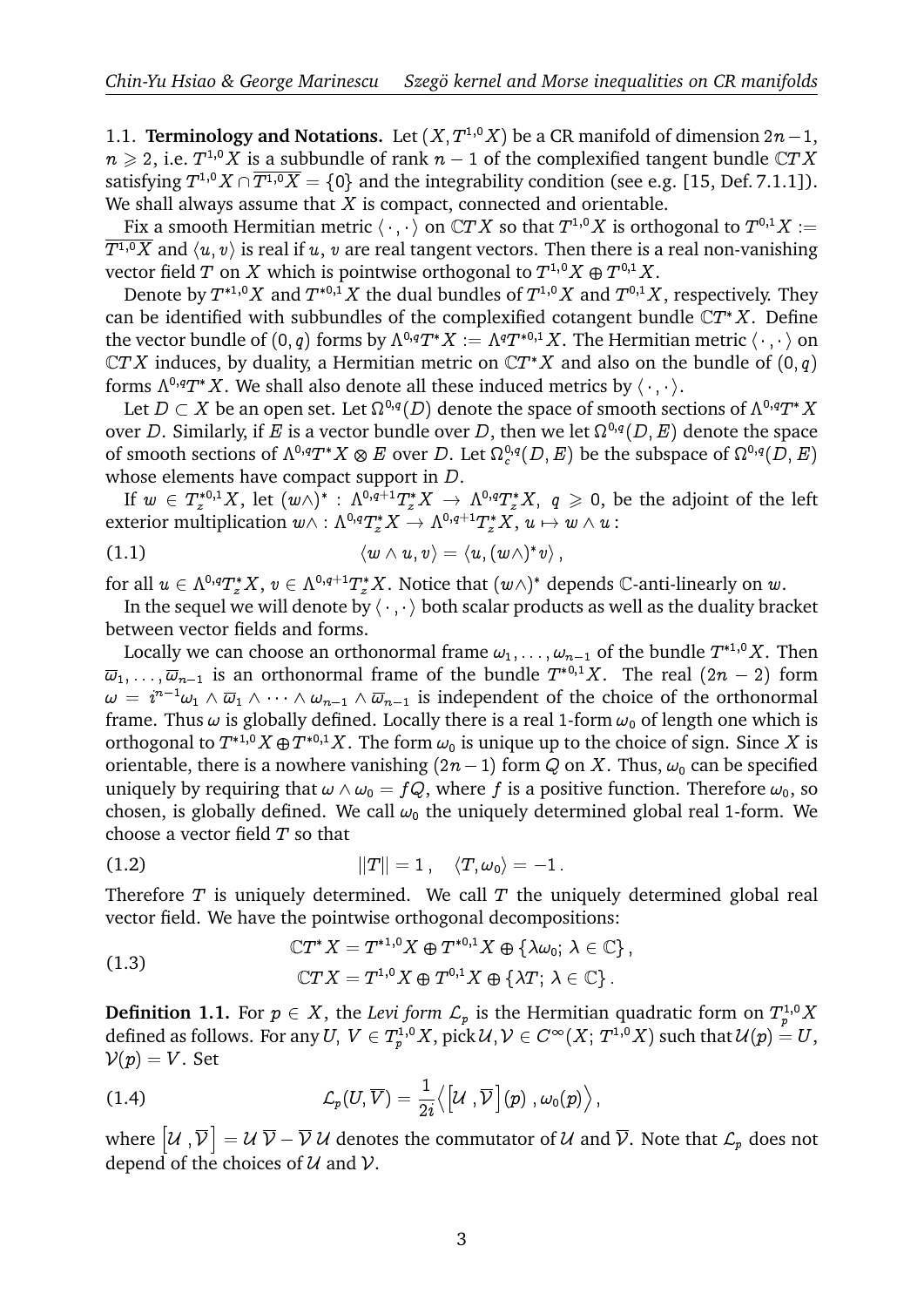Consider an arbitrary Hermitian metric  $\langle\,\cdot\,,\,\cdot\,\rangle$  on  $T^{1,0}X.$  Since  $\mathcal{L}_p$  is a Hermitian form there exists a local orthonormal basis  $\{U_1,\ldots,U_{n-1}\}$  of  $(T^{1,0}X,\langle\cdot,\cdot\rangle)$  such that  $\mathcal{L}_p$  is diagonal in this basis,  $\mathcal{L}_p(\mathcal{U}_i, \overline{\mathcal{U}}_j) = \delta_{ij} \lambda_i(p)$ . The diagonal entries  $\{\lambda_1(p), \dots, \lambda_{n-1}(p)\}$ are called the *eigenvalues* of the Levi form at  $p \in X$  with respect to  $\langle \cdot, \cdot \rangle$ .

Given  $q \in \{0, \ldots, n - 1\}$ , the Levi form is said to satisfy *condition*  $Y(q)$  at  $p \in X$ , if  $\mathcal{L}_p$ has at least either max  $(q + 1, n - q)$  eigenvalues of the same sign or min  $(q + 1, n - q)$ pairs of eigenvalues with opposite signs. Note that the sign of the eigenvalues does not depend on the choice of the metric  $\langle \cdot, \cdot \rangle$ .

For example, if the Levi form is non-degenerate of constant signature  $(n_-, n_+)$ , where  $n_{-}$  is the number of negative eigenvalues and  $n_{-} + n_{+} = n - 1$ , then  $Y(q)$  holds if and only if  $q \neq n_-, n_+$ .

## 1.2. **CR complex line bundles, Semi-classical**  $\overline{\partial}_b$ -**Complex and**  $\Box_b$ . Let

(1.5) 
$$
\overline{\partial}_b : \Omega^{0,q}(X) \to \Omega^{0,q+1}(X)
$$

be the tangential Cauchy-Riemann operator. We say that a function  $u\,\in\,C^\infty(X)$  is Cauchy-Riemann (CR for short) if  $\overline{\partial}_b u = 0$ .

**Definition 1.2.** Let  $L$  be a complex line bundle over  $X$ . We say that  $L$  is a Cauchy-Riemann (CR) complex line bundle over X if its transition functions are CR.

From now on, we let  $(L, h^L)$  be a CR Hermitian line bundle over X, where the Hermitian fiber metric on L is denoted by  $h^L$ . We will denote by  $\phi$  the local weights of the Hermitian metric. More precisely, if  $s$  is a local trivializing section of  $L$  on an open subset  $D\subset X$ , then the local weight of  $h^L$  with respect to s is the function  $\phi\in C^\infty(D;\mathbb R)$  for which

(1.6) 
$$
|s(x)|_{h^L}^2 = e^{-\phi(x)}, \quad x \in D.
$$

Let  $L^k,\,k>0,$  be the  $k$ -th tensor power of the line bundle  $L.$  The Hermitian fiber metric on  $L$  induces a Hermitian fiber metric on  $L^k$  that we shall denote by  $h^{L^k}$ . If  $s$  is a local trivializing section of  $L$  then  $s^k$  is a local trivializing section of  $L^k$ . For  $f\in \Omega^{0,q}(X,L^k),$ we denote the poinwise norm  $|f(x)|^2:=|f(x)|^2_{h^{L^k}}.$  We write  $\overline\partial_{b,k}$  to denote the tangential Cauchy-Riemann operator acting on forms with values in  $L^k$ , defined locally by:

$$
(1.7) \qquad \qquad \overline{\partial}_{b,k}:\Omega^{0,q}(X,L^k)\rightarrow \Omega^{0,q+1}(X,L^k)\,,\quad \overline{\partial}_{b,k}(s^ku):=s^k\overline{\partial}_bu,
$$

where  $s$  is a local trivialization of  $L$  on an open subset  $D\, \subset\, X$  and  $u\, \in\, \Omega^{0,q}(D).$  We obtain a  $\overline\partial_{b,k}$ -complex  $(\Omega^{0,\bullet}(X,L^k), \overline\partial_{b,k})$  with cohomology

(1.8) 
$$
H_b^{\bullet}(X,L^k) := \ker \overline{\partial}_{b,k}/\operatorname{Im} \overline{\partial}_{b,k}.
$$

We denote by  $dv_x = dv_x(x)$  the volume form on X induced by the fixed Hermitian metric  $\langle \cdot, \cdot \rangle$  on  $\mathbb CTX$ . Then we get natural global  $L^2$  inner products ( | )<sub>k</sub>, ( | ) on  $\Omega^{0,q}(X,L^k)$ and  $\Omega^{0,q}(X),$  respectively. We denote by  $L^2_{(0,q)}(X,L^k)$  the completion of  $\Omega^{0,q}(X,L^k)$  with respect to  $(| \rangle_k)$ . Let

(1.9) 
$$
\overline{\partial}_{b,k}^* : \Omega^{0,q+1}(X,L^k) \to \Omega^{0,q}(X,L^k)
$$

be the formal adjoint of  $\overline\partial_{b,k}$  with respect to (  $|\;)_k$  . The *Kohn-Laplacian w*ith values in  $L^k$ is given by

(1.10) 
$$
\Box_{b,k}^{(q)} = \overline{\partial}_{b,k}^* \overline{\partial}_{b,k} + \overline{\partial}_{b,k} \overline{\partial}_{b,k}^* : \Omega^{0,q}(X,L^k) \to \Omega^{0,q}(X,L^k).
$$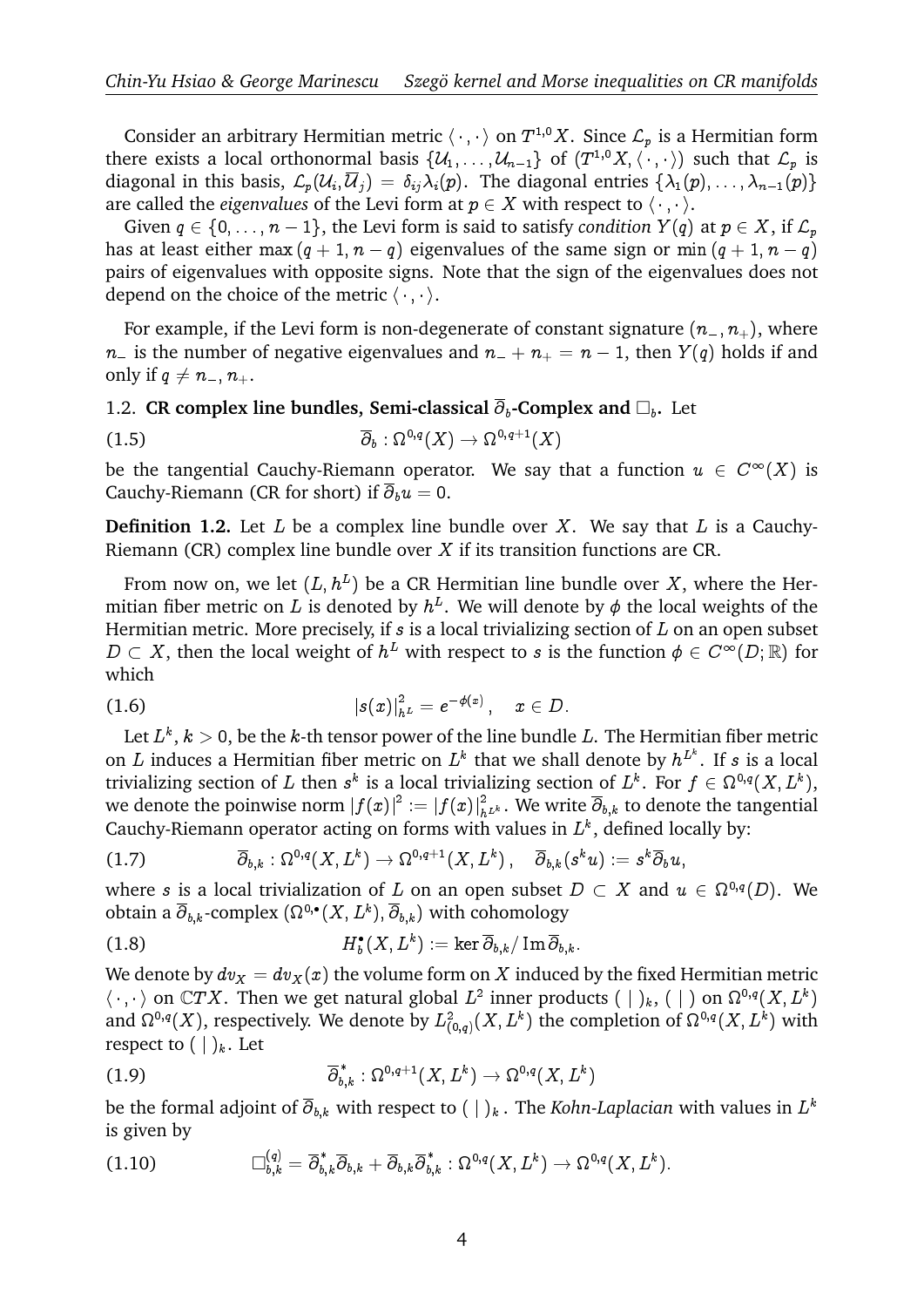We extend  $\Box_{b,k}^{(q)}$  to the  $L^2$  space by  $\Box_{b,k}^{(q)}$  :  ${\rm Dom\,}\Box_{b,k}^{(q)}\subset L^2_{(0,q)}(X,L^k)\to L^2_{(0,q)}(X,L^k),$  where  $\mathrm{Dom}\,\Box_{b,k}^{(q)}\,:=\,\{u\,\in\,L^2_{(0,q)}(X,L^k);\Box_{b,k}^{(q)} u\,\in\,L^2_{(0,q)}(X,L^k)\}.$  Consider the space of harmonic forms

(1.11) 
$$
\mathscr{H}_{b}^{q}(X,L^{k}) := \text{Ker} \, \Box_{b,k}^{(q)}.
$$

Now, we assume that  $Y(q)$  holds. By [25, 7.6-7.8], [21, 5.4.11-12], [15, Props. 8.4.8-9], condition  $Y(q)$  implies that  $\square_{b,k}^{(q)}$  is hypoelliptic, has compact resolvent and the strong Hodge decomposition holds. Hence

$$
(1.12) \quad \dim \mathscr{H}^q_b(X,L^k) < \infty\,, \quad \mathscr{H}^q_b(X,L^k) \subset \Omega^{0,q}(X,L^k)\,, \quad \mathscr{H}^q_b(X,L^k) \cong H^q_b(X,L^k)\,.
$$

Let  $f_j\in \Omega^{0,q}(X,L^k),\,j=1,\ldots,N,$  be an orthonormal frame for the space  $\mathscr{H}^q_b$ , ..., *N*, be an orthonormal frame for the space  $\mathcal{H}_b^q(X, L^k)$ .<br>
lefined by<br>  $(x) = \sum_{k=1}^{N} |f_j(x)|_{h^{L^k}}^2 =: \sum_{k=1}^{N} |f_j(x)|^2$ . The *Szegö kernel function* is defined by

:

(1.13) 
$$
\Pi_k^{(q)}(x) = \sum_{j=1}^N |f_j(x)|_{h^{L^k}}^2 =: \sum_{j=1}^N |f_j(x)|^2
$$
  
It is easy to see that  $\Pi_k^{(q)}(x)$  is independent of the choice of or  
(1.14) 
$$
\dim \mathcal{H}_b^{(q)}(X, L^k) = \int \Pi_k^{(q)}(x) dv_X(x).
$$

It is easy to see that  $\varPi^{(q)}_k$  $\mathcal{L}_{k}^{(q)}(x)$  is independent of the choice of orthonormal frame and

(1.14) 
$$
\dim \mathscr{H}_{b}^{q}(X, L^{k}) = \int_{X} \Pi_{k}^{(q)}(x) d v_{X}(x).
$$

1.3. **The main results.** We will express the bound of the Szegö kernel with the help of the following Hermitian form.

**Definition 1.3.** Let s be a local trivializing section of  $L$  and  $\phi$  the corresponding local weight as in (1.6). For  $p\in D$  we define the Hermitian quadratic form  $M_p^{\phi}$  on  $T_p^{1,0}X$  by  $\sim$  1 (  $\sim$   $\sim$  1  $\sim$  1  $\sim$  1  $\sim$  0  $\sim$  0  $\sim$  1  $\sim$  0  $\sim$  0  $\sim$  0  $\sim$ l trivializi $e$  define t $U \wedge \overline{V} , d \big($ 

$$
(1.15) \tM_p^{\phi}(U,\overline{V})=\frac{1}{2}\Big\langle U\wedge \overline{V},d\Big(\overline{\partial}{}_b\phi-\partial_b\phi\Big)(p)\Big\rangle,\;\;U,V\in T^{1,0}_pX,
$$

where *d* is the usual exterior derivative and  $\overline{\partial_b \phi} = \overline{\partial}_b \overline{\phi}$ .

In Proposition 6.1 we show that in the embedded case  $M^\phi_p$  is the restriction of the Chern curvature of the holomorphic extension of  $L$ . But in the abstract case the definition

of 
$$
M_p^{\phi}
$$
 depends on the choice of local trivializations. However, set

\n
$$
\mathbb{R}_{\phi(p),q} = \left\{ s \in \mathbb{R}; \, M_p^{\phi} + s\mathcal{L}_p \text{ has exactly } q \text{ negative eigenvalues} \right\}.
$$
\n(1.16)

\n
$$
\text{and } n - 1 - q \text{ positive eigenvalues} \}
$$

Note that, although the eigenvalues of the Hermitian quadratic form  $M^\phi_p + s\mathcal{L}_p, \, s \in \mathbb{R},$ are calculated with respect to some Hermitian metric  $\langle \cdot, \cdot \rangle$ , their sign does not depend on the choice of  $\langle \cdot, \cdot \rangle$ , cf. also Definition 1.1.

It is not difficult to see that if  $Y(q)$  holds at each point of X then (1.17)

 $\mathbb{R}_{\phi(x), q}$  is locally uniformly bounded at each point  $x \in X$ , for all local weights  $\phi$ .

Note that (4.11) implies that if  $\mathbb{R}_{\phi(x),q}$  is bounded for one weight  $\phi_0$  at x, then it is bounded for all weights  $\phi$  at  $x$ .

Denote by  $\det(M_x^{\phi}+s{\cal L}_x)$  the product of all the eigenvalues of  $M_x^{\phi}+s{\cal L}_x.$  It turns out (see Proposition 4.2) that the integral bounded for all weights  $\phi$  at *x*.<br>Denote by det( $M_x^{\phi} + s\mathcal{L}_x$ ) the prodore (see Proposition 4.2) that the integral<br>(1.18)  $\ddot{ }$ 

(1.18) 
$$
\int_{\mathbb{R}_{\phi(x),q}} \left| \det(M_x^{\phi} + s\mathcal{L}_x) \right| ds \in \overline{\mathbb{R}}
$$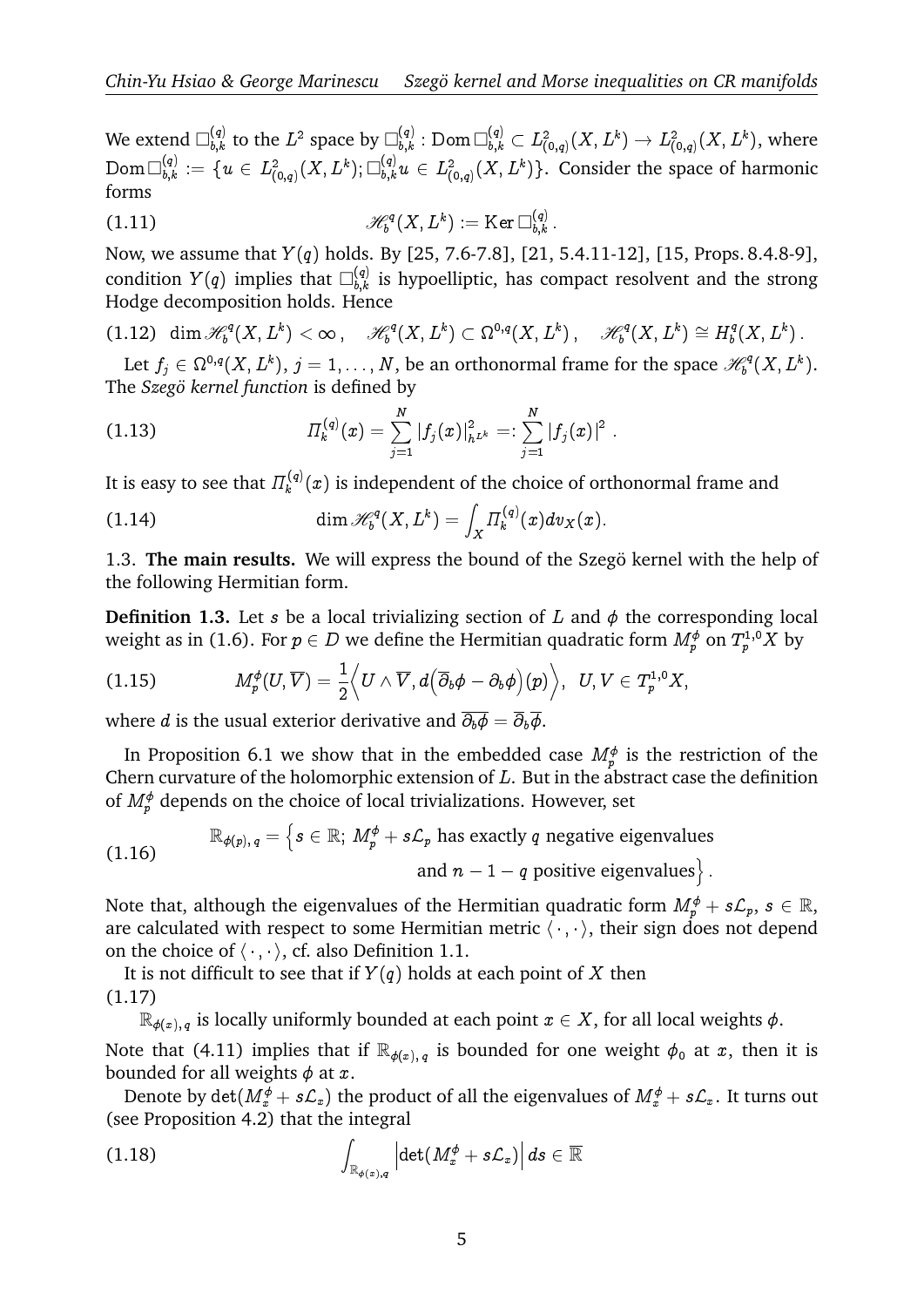Ϊ

Ϊ

does not depend on the choice of  $\phi$ . Assuming (1.17) holds, the function

does not depend on the choice of 
$$
\phi
$$
. Assuming (1.17) holds, the fu  
(1.19)  $X \longrightarrow \mathbb{R}$ ,  $x \longmapsto \int_{\mathbb{R}_{\phi(x),q}} \left| \det(M_x^{\phi} + s \mathcal{L}_x) \right| ds$ 

is well-defined. Since  $M^\phi_x$  and  $\mathcal{L}_x$  are continuous functions of  $x\in X,$  we conclude that the function (1.19) is continuous. One of the main results of this work is the following.<br> **Theorem 1.4.** Assume that condition  $Y(q)$  holds at each point of  $X$ . Then<br>
(1.20)  $\sup \{k^{-n} \Pi_k^{(q)}(x) : k \in \mathbb{N}, x \in X\} < \infty$ .

**Theorem 1.4.** *Assume that condition* Y (q) *holds at each point of* X*. Then*

$$
\text{(1.20)} \qquad \qquad \sup \left\{ k^{-n} \varPi_k^{(q)}(x) : k \in \mathbb{N}, \, x \in X \right\} < \infty.
$$

*Furthermore, we have*

$$
(1.21) \qquad \limsup_{k\to\infty} k^{-n} \varPi_k^{(q)}(x)\leqslant \frac{1}{2(2\pi)^n}\int_{\mathbb{R}_{\phi(x),q}} \left|\det(M_x^{\phi}+s{\mathcal L}_x)\right|ds\,, \quad \text{for all }x\in X.
$$

From (1.14), Theorem 1.4 and Fatou's lemma, we get weak Morse inequalities on CR manifolds.

**Theorem 1.5.** Assume that condition  $Y(q)$  holds at each point of X. Then for  $k \to \infty$ a sa sa salawan na kara

$$
(1.22) \qquad \dim H_b^q(X,L^k) \leqslant \frac{k^n}{2(2\pi)^n} \int_X \int_{\mathbb{R}_{\phi(x),q}} \left| \det(M_x^\phi + s{\mathcal L}_x) \right| ds\, dv_X(x) + o(k^n) \,.
$$

By the classical work of Kohn [25, Th. 7.6], [21, Th. 5.4.11–12], [15, Cor. 8.4.7–8], we know that if  $Y(q)$  holds, then  $\Box_{b,k}^{(q)}$  has a discrete spectrum, each eigenvalues occurs with finite multiplicity and all eigenforms are smooth. For  $\lambda\in\mathbb R,$  let  $\mathscr H^q_{b,\leqslant\lambda}(X,L^k)$  denote the spectral space spanned by the eigenforms of  $\square_{b,k}^{(q)}$  whose eigenvalues are less than or equal to  $\lambda.$  We denote by  $\Pi_{k, \, \leqslant \lambda}^{(q)}$  the restriction to the diagonal of the integral kernel of the orthogonal projector on  $\mathscr{H}_{b,\leqslant\lambda}^{\dot{q}}(X,L^k)$  and call it the Szegö kernel function of the space equal to  $\lambda$ . We denote by  $\Pi_{k_1 \leq \lambda}^{(q)}$  the restriction to the diagonal of the integral kernel of the orthogonal projector on  $\mathcal{H}_{k_1 \leq \lambda}^{q} (X, L^k)$  and call it the Szegö kernel function of the space  $\mathcal{H}_{b,\$ is any orthonormal frame for the space  $\mathscr{H}^q_{b,\,\leqslant\lambda}(X,L^k).$ 

**Theorem 1.6.** *Assume that condition* Y (q) *holds at each point of* X*. Then for any sequence*  $\nu_k > 0$  with  $\nu_k \to 0$  as  $k \to \infty$ , there is a constant  $C_0'$  independent of  $k$ , such that

$$
(1.23) \t\t k^{-n} \varPi_{k,\leqslant k\nu_k}^{(q)}(x)\leqslant C_0'
$$

*for all*  $x \in X$ *. Moreover, there is a sequence*  $\mu_k > 0$ *,*  $\mu_k \to 0$ *, as*  $k \to \infty$ *, such that for any* sequence  $\nu_k > 0$  with  $\lim_{k\to\infty} \frac{\mu_k}{\nu_k}$  $\frac{\mu_k}{\nu_k} = 0$  and  $\nu_k \rightarrow 0$  as  $k \rightarrow \infty$ , we have  $\overline{\phantom{a}}$ 

$$
(1.24) \qquad \qquad \lim_{k\to\infty} k^{-n} \varPi_{k,\leq k\nu_k}^{(q)}(x) = \frac{1}{2(2\pi)^n} \int_{\mathbb{R}_{\phi(x),q}} \left| \det(M_x^{\phi} + s\mathcal{L}_x) \right| ds,
$$

*for all*  $x \in X$ *.* 

By integrating (1.24) we obtain the following semi-classical Weyl law:

**Theorem 1.7.** Assume that condition  $Y(q)$  holds at each point of  $X$ . Then there is a  $sequence\ \mu_k>0,\ \mu_k\to 0, \ as\ k\to \infty, \ such\ that\ for\ any\ sequence\ \nu_k>0\ with\ \lim_{k\to \infty}\frac{\mu_k}{\nu_k}$ For any sequence  $\nu_k > 0$  with  $\lim_{k\to\infty} \frac{\mu_k}{\nu_k} = 0$ *and*  $\nu_k \to 0$  *as*  $k \to \infty$ *, we have*  $\ddot{\phantom{0}}$ 

$$
\dim \mathscr{H}_{b,\leqslant k\nu_k}^q(X,L^k)=\frac{k^n}{2(2\pi)^n}\int_X\int_{\mathbb{R}_{\phi(x),q}}\left|\det(M_x^\phi+s{\cal L}_x)\right|ds\,dv_X(x)+o(k^n).
$$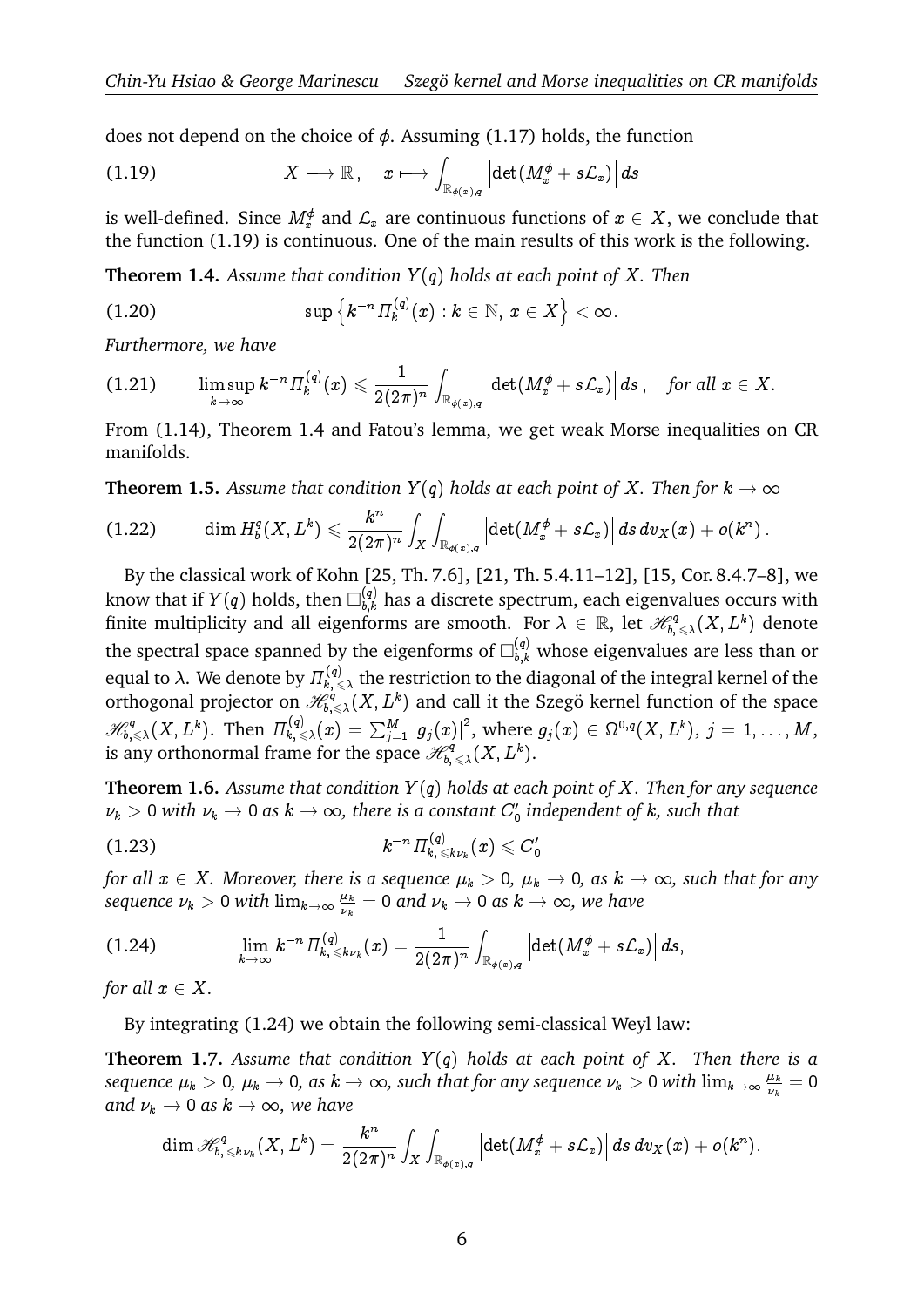From Theorem 1.7 and the linear algebra argument from Demailly [16] and [28], we obtain strong Morse inequalities on CR manifolds (see  $\S6$ ):

**Theorem 1.8.** Let  $q \in \{0, \ldots, n-1\}$ . If  $Y(j)$  holds for all  $j = 0, 1, \ldots, q$ , then as  $k \to \infty$ 

$$
\begin{aligned} \sum_{j=0}^q (-1)^{q-j} & \text{dim}\,H_b^j(X,L^k) \\ & \leqslant \frac{k^n}{2(2\pi)^n}\sum_{j=0}^q (-1)^{q-j} \int_X \int_{\mathbb{R}_{\phi(x),j}} \left| \det(M_x^{\phi}+s \mathcal{L}_x) \right| ds\, dv_X(x) + o(k^n). \end{aligned}
$$

*If*  $Y(j)$  holds for all  $j = q, q + 1, \ldots, n - 1$ , then as  $k \to \infty$  $olds\n<sub>n-1</sub>$ 

$$
\sum_{j=q}^{n-1}(-1)^{q-j}\text{dim}\,H_b^j(X,L^k)\\ \leqslant \frac{k^n}{\sqrt{N+1}}\sum_{j=1}^{n-1}(-1)^{q-j}\text{dim}\,H_b^j(X,L^k)
$$

$$
\leqslant \frac{k^n}{2(2\pi)^n}\sum_{j=q}^{n-1}(-1)^{q-j}\int_X\int_{\mathbb{R}_{\phi(x),j}}\left|\det(M_x^{\phi}+s{\cal L}_x)\right|ds\,dv_X(x)+o(k^n).
$$

*Remark* 1.9. (i) Assume that the Levi form of X has at least  $q + 1$  negative and  $q + 1$ positive eigenvalues,  $q \in \{0, \ldots, n-2\}$ . Then  $Y(j)$  hods for all  $j = 0, 1, \ldots, q$  and  $j = n - q - 1, \ldots, n - 1.$ 

(ii) Let  $n_+, n_0, n_-\in \{0, 1, \ldots, n-1\}$  with  $n_+ + n_0 + n_- = n-1$ . Assume that the Levi form of X has  $n_$  everywhere negative eigenvalues,  $n_+$  everywhere positive eigenvalues and  $n_0$  eigenvalues which vanish at some point on X. (The Levi form is non-degenerate if and only if  $n_0 = 0$ .) Then  $Y(j)$  holds for all  $j \leq \min\{n_-, n_+\}-1$  and  $j \geq \max\{n_-, n_+\}+\infty$  $n_0+1$ . Thus Theorem 1.8 shows that (1.25) holds for all  $q \leq \min\{n_-, n_+\}-1$  and (1.26) holds for all  $q \ge \max\{n_-, n_+\} + n_0 + 1$ .

(iii) Theorems 1.4 –1.8 have straightforward generalizations to the case when the forms Ztake values in  $L^k\otimes E$ , for a given CR vector bundle  $E$  over  $X.$  In this case the right side gets multiplied by  $rank(E)$ . For example, (1.21) becomes

$$
\limsup_{k\to\infty} k^{-n} \varPi_k^{(q)}(x)\leqslant \frac{1}{2(2\pi)^n}\operatorname{rank}(E)\int_{\mathbb{R}_{\phi(x),q}}\left|\det(M_x^\phi+s{\cal L}_x)\right|ds\,,\quad\text{for all }x\in X,
$$

and similarly for other results.

In section 6.1, we will state our main results in the embedded case, that is, when X is a real hypersurface of a complex manifold  $M$  and the bundle  $L$  is the restriction of a holomorphic line bundle over M. In this case the form  $M_p^{\phi}$  is the restriction to  $T^{1,0}_pX$  of the curvature form  $R^L.$  To wit, we deduce from the weak Morse inequalities (Theorem 1.4):

**Corollary 1.10.** Let M be a complex manifold of dimension n and let  $D = \{p \in M :$  $r(p) < 0$ } be a strongly pseudoconvex compact domain with smooth definition function  $r$ :  $M \to \mathbb{R}$  which is strictly plurisubharmonic in a neighbourhood of  $X = \partial D$ . Let  $(L, h^L)$  be *a Hermitian holomorphic line bundle whose curvature is proportional to the Levi form of* D *on* X, i.e. there exists a smooth function  $\lambda : X \to \mathbb{R}$  such that  $R^L = \lambda \mathcal{L}_r$  on the holomorphic *tangent bundle of* X*. Then* dim H q  $b^q_b(X,L^k)=o(k^n)$  as  $k\to\infty$  for all  $1\leqslant q\leqslant n-2.$ 

*Example* 1.11. Let N be a compact complex manifold of dimension n and  $(E, h^E)$  be a positive line bundle on  $N.$  Let  $D\,=\,\{v\,\in\,E^*;|v|_{h^{E^*}}\,<\,1\}$  be the Grauert tube, set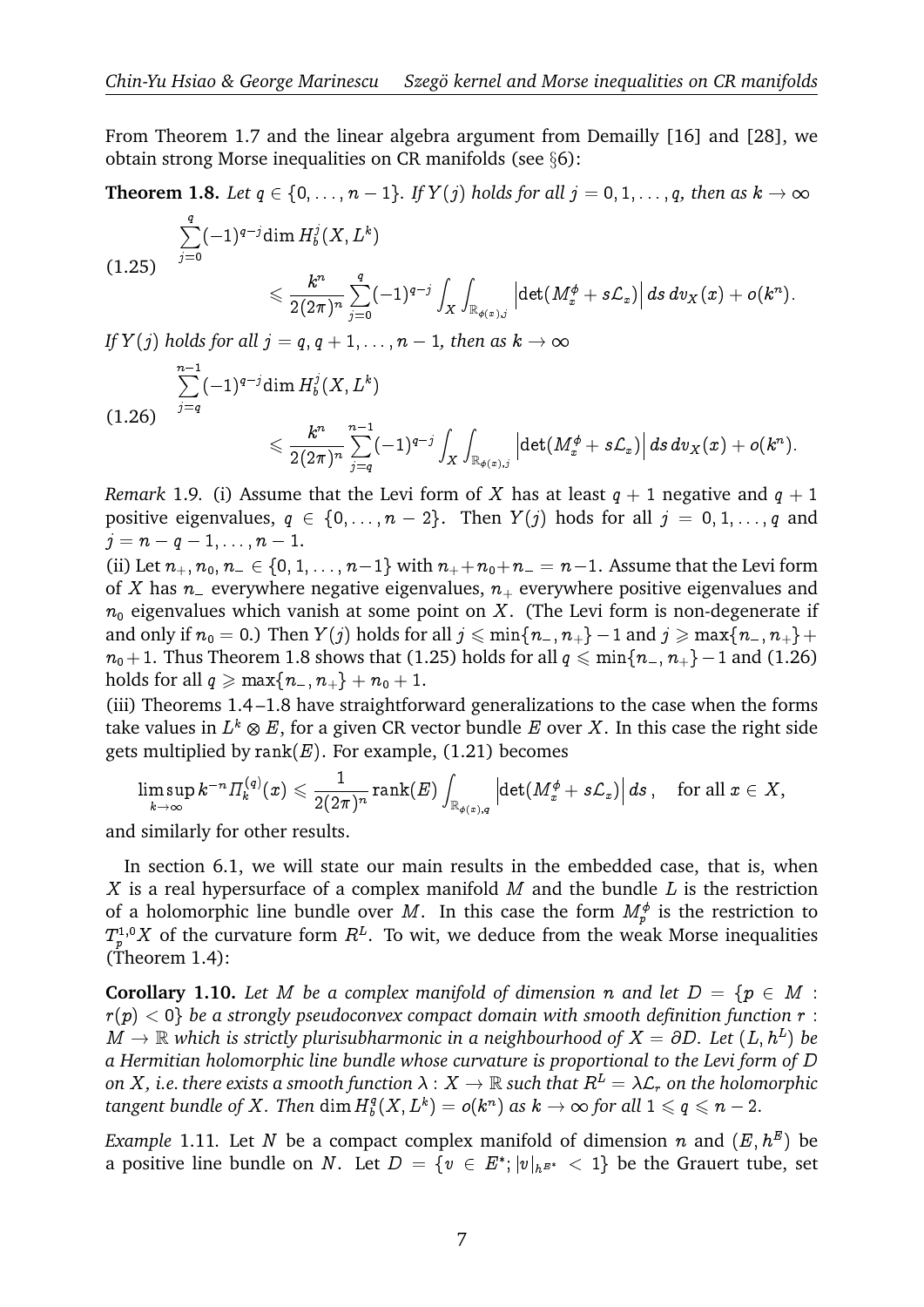$X = \partial D$  and let  $\pi : X \to N$  be the canonical projection. Then we can apply Corollary 1.10 and we obtain that the  $\partial_b$ -cohomology of the CR line bundle  $L := \pi^*E$  satisfies  $\dim H_b^q$  $b^q_b(X,L^k)=o(k^{n+1})$  as  $k\to\infty$  for all  $1\leqslant q\leqslant n-1.$ 

To exemplify the use of the strong Morse inequalities on CR manifolds, we formulate a condition to guarantee that high tensor powers of a CR line bundle have many CR sections in the embedded case.

**Theorem 1.12.** Let M' be a complex manifold and let  $X \subset M'$  be a compact real hyper- $\textit{surface, } X \, = \, \rho^{-1}(0) \textit{ for some } \, \rho \, \in \, C^\infty(M'), \ d\rho|_X \, \neq \, 0. \ \textit{ We assume that the Levi form } \mathcal{L}_x$ of X has at least two negative and two positive eigenvalues everywhere. Furthermore, let L be a Hermitian holomorphic line bundle over  $M'$  with curvature  $R^L$ . We denote by  $R_X^L$  the restriction of  $R^L$  to  $T^{1,0}X$ . Assume that of X has at<br>be a Hermit<br>restriction c<br>(1.27)

$$
(1.27)\qquad \int_X\int_{\mathbb{R}_{\phi(x),0}}\Big|\!\det(R_X^L+s{\mathcal L}_x)\Big|\,dsdv_X(x)> \int_X\int_{\mathbb{R}_{\phi(x),1}}\Big|\!\det(R_X^L+s{\mathcal L}_x)\Big|\,dsdv_X(x).
$$

Then there is a positive constant  $c$  independent of  $k$ , such that  $\dim H_b^0(X,L^k) \geqslant ck^n.$ 

When  $R^L$  is positive we formulate a condition to guarantee that (1.27) is satisfied:

**Theorem 1.13.** *With the same notations as in Theorem 1.12. We assume that the Levi form of* X has at least two negative and two positive eigenvalues everywhere and  $R^L > 0$ . Let  $\lambda_1\leq\ldots\leq\lambda_{n-1}$  be the eigenvalues of the Levi form with respect to  $R^L_X$ . Assume that  $\lambda_{n-1} = \lambda_{n-1} < 0 < \lambda_{n+1} = \lambda_{n+2}$  on X. Then there is a positive constant c independent of  $k$ , such that  $\dim H_b^0(X,L^k) \geq c k^n.$ 

In §6, we will give examples which satisfy the assumptions of Theorem 1.13. Now we wish to give an application in the context of pseudoconvex-pseudoconcave manifolds. Keeping in mind the notion of  $q$ -pseudoconvexity and  $q$ -pseudoconcavity of Andreotti-Grauert [1] we introduce the following.

**Definition 1.14.** A complex manifold M with  $\dim_{\mathbb{C}} M = n$  is called a  $(n-2)$ -convex*concave strip* if there exists a smooth proper map  $\rho : M \to \mathbb{R}$  whose Levi form  $\partial \overline{\partial} \rho$  has at least three negative and three positive eigenvalues on M. The function  $\rho$  is called an exhaustion function.

In particular an  $(n-2)$ -convex-concave strip is  $(n-2)$ -concave in the sense of Andreotti-Grauert, thus Andreotti-pseudoconcave (see [27, Def. 3.4.3]). For such manifolds one can extend the concept of big line bundle, well-known in the case of compact manifolds (e. g. [27, Def. 2.2.5]). Let  $L$  be a holomorphic line bundle over an Andreottipseudoconcave manifold. By [27, Th. 3.4.5] there exists  $C > 0$  such that

(1.28) 
$$
\dim H^0(M, L^k) \leqslant Ck^{\varrho_k}, \quad \text{ for } k \geqslant 1,
$$

where  $\varrho_k = \max_{M \setminus B_k} \text{rank}\, \Phi_k$  is the maximum rank of the Kodaira map

$$
(1.29) \qquad \Phi_k: M\setminus B_k\to {\mathbb P}(H^0(M,L^k)^*)\,,\quad \Phi_k(p)=\{s\in H^0(M,L^k): s(p)=0\}\,,
$$

and  $B_k$  is the base locus of  $H^0(M,L^k).$  We can thus define the *Kodaira-Iitaka dimension* of L by  $\kappa(L) := \max\{\rho_k : k \in \mathbb{N}\}\$ . The line bundle is called *big* if  $\kappa(L) = \dim M$ .

If M is connected we can consider the field of meromorphic functions  $\mathcal{M}_M$  on M. Also by [27, Th. 3.4.5] this is an algebraic field of transcendence degree  $a(M)$  over  $\mathbb C$  and  $\kappa(L) \leqslant a(M) \leqslant \dim M$ .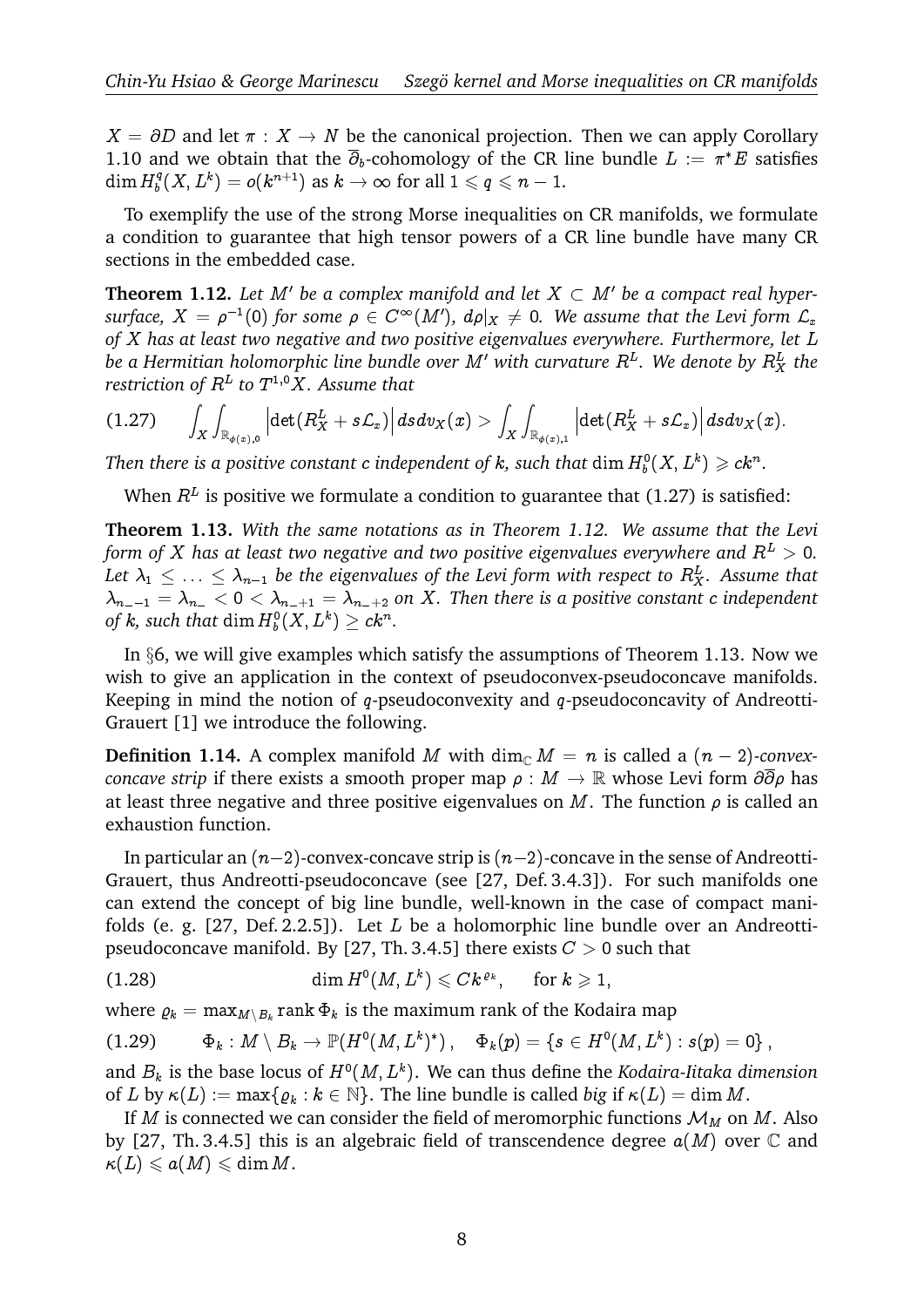**Theorem 1.15.** Let M be a connected  $(n-2)$ -convex-concave strip with exhaustion function  $\rho$ *. Let*  $a \in \mathbb{R}$  *be a regular value of*  $\rho$  *and set*  $X := \{\rho = a\}$ *. Assume that there exists a* holomorphic line bundle  $L \rightarrow M$  whose curvature form  $R^L$  satisfies (1.27). Then the line *bundle L is big. Therefore, the transcendence degree of the meromorphic function field*  $M_M$ equals  $n=\dim_\mathbb{C} M$  and the Kodaira map  $\Phi_k:M\dots\longrightarrow \mathbb{P}(H^0(M,L^k)^*)$  is an immersion *outside a proper analytic set.*

1.4. **Sketch of the proof of Theorem 1.4.** To simplify the exposition we consider only the case  $q\,=\,0,$  i.e. we show how to pointwise estimate the function lim $\,\mathrm{sup}$  $k\rightarrow\infty$  $\Pi_{\nu}^{(0)}$  $\mathbf{R}^{(0)}$ . It is easy to see that for all  $x \in X$  we have

$$
\varPi_{k}^{(0)}(x)=S_{k}^{(0)}(x):=\sup_{\alpha\in H_{b}^{0}(X,L^{k}),\|\alpha\|=1}\left|\alpha(x)\right|^{2}\,,
$$

where  $S_k^{(0)}$  $\chi_k^{(0)}(x)$  is called the extremal function. For a given point  $p \in X$ , by definition, there is a sequence  $u_k \in H_b^0(X, L^k)$ ,  $\|u_k\| = 1$ , such that  $\limsup_{k \to \infty} k^{-n} S_k^{(0)}$  $\binom{N^{(0)}}{k}(p) =$  $\lim_{k\to\infty} k^{-n}\left|u_k(p)\right|^2$ . Near  $p,$  take local coordinates  $(x,\theta)=(z,\theta)=(x_1,\ldots,x_{2n-2},\theta),$  $z_j\,=\,x_{2j-1}\,+\,ix_{2j},\ j\,=\,1,\ldots,\allowbreak n\,-\,1,\allowbreak\,\left(x(p),\theta(p)\right)\,=\,0,\allowbreak\,\text{such that}\,\,\tfrac{\partial}{\partial z_j}\,=\,\tfrac{1}{2}$  $\frac{1}{2}(\frac{\varepsilon}{\partial x_2}$  $\frac{\partial}{\partial x_{2j-1}} - i \frac{\partial}{\partial x}$  $\frac{\partial}{\partial x_{2j}}\big),$  $j=1,\ldots,n-1,$  is an orthonormal basis for  $T^{1,0}_pX$  and the Levi form and local weight are given by  $\mathcal{L}_p = \sum_{j=1}^{n-1} \lambda_j dz_j \otimes d\overline{z}_j$  and  $\langle \cdot \rangle$ n o:<br> $\frac{-1}{n-1}$ <br> $\frac{n-1}{n-1}$ 

$$
\phi=\beta\theta+\sum_{j,\,t=1}^{n-1}\mu_{j,\,t}\,\overline{z}_jz_t+R(z)+O(|z|\,|\theta|)+O(|\theta|^2)+O(|(z,\theta)|^3),
$$

where  $R(z) = O(|z|^2)$ ,  $\frac{\partial}{\partial \overline{z}}$  $\frac{\partial}{\partial \overline{z}_j}R~=~0,~j~=~1,\ldots,n~-~1. ~~~{\rm Let}~~F_k(z,\theta)~:=~(\frac{z}{\sqrt{k}},\frac{\theta}{k}$  $\frac{\theta}{k}$ ) be the scaling map. For  $r \ > \ 0,$  let  $D_r \ = \ \{(z, \theta) = (x, \theta); \, |x_j| < r, |\theta| < r, j = 1, \ldots, 2n-2\}.$ Now, we consider the restriction of  $u_k$  to the domain  $F_k(D_{\log k})$ . The function  $\alpha_k :=$  $k^{-\frac{n}{2}}F_k^*(e^{-kR}u_k)\in C^\infty(D_{\log k}),$  satisfies  $\limsup_{k\to\infty}k^{-n}S^{(0)}(p)=\lim_{k\to\infty}|\alpha_k(0)|^2,$  where  $F^*_kf\in C^\infty(D_{\log k})$  denotes the scaled function  $f\big(\frac{x}{\sqrt{k}},\frac{\theta}{k}\big)$ k ,  $f \in C^\infty(F_k(D_{\log k}))$ . Moreover,  $\alpha_k$  is harmonic with respect to the scaled Kohn-Laplacian  $\Box_{s,(k)}^{(0)}$  $_{s,(k)}^{(0)}$  (cf. (2.21)). The point is that  $\square_{s,(i)}^{(0)}$  $_{s,(k)}^{(0)}$  converges in some sense to the model Laplacian  $\square_{b,E}^{(0)}$  $\sum_{b,H_n}^{(0)}$  on  $H_n := \mathbb{C}^{n-1} \times \mathbb{R}$ (cf. (2.33)). In fact,  $\square_{b, L}^{(0)}$  $\epsilon_{b,H_n}^{(0)}$  is the Kohn-Laplacian defined with respect to the CR structure  $U_{j,H_n} \coloneqq \frac{\partial}{\partial z_j} - \frac{1}{\sqrt{2}}$  $\frac{1}{2}i\lambda_j\overline z_j\frac{\partial}{\partial\theta},\,j=1,\ldots,n-1,$  and the weight  $e^{-\psi_0},\,\psi_0=\beta\theta+\sum_{j,t=1}^{n-1}\mu_{j,t}\overline z_jz_t.$ Since  $Y(q)$  holds,  $\square_{s}^{(0)}$  $\mathcal{L}_{s,(k)}^{(0)}$  is hypoelliptic with loss of one derivative. Thus, the standard techniques for partial differential operators (Rellich's theorem and Sobolev embedding theorem) yield a subsequence  $\alpha_{k_j}$  converging uniformly with all the derivatives on any compact subset of  $H_n$  to a smooth function  $\alpha,$  which is harmonic with respect to  $\square_{b, E}^{(0)}$  $\vert_{b,H_n}^{\mathsf{(u)}}$ . This implies that

$$
\limsup_{k\to\infty} k^{-n}S_k^{(0)}(p) = |\alpha(0)|^2 \leqslant S_{H_n}^{(0)}(0) := \sup_{\square_{b,H_n}^{(0)} f = 0, \|f\|_{\psi_0} = 1} |f(0)|^2
$$

:

Computing the extremal function in the model case explicitly (see §4) finishes the proof of (1.21).

This paper is organized as follows. In  $\S 2$  we first introduce the extremal function and we relate it to the Szegö kernel function. Then we introduce the scaled Kohn-Laplacian  $\square^{(q)}$  $\mathcal{L}_{s,(k)}^{(q)}$  and prove the rough upper-bound for the Szegö kernel function (1.20) (cf. Theorem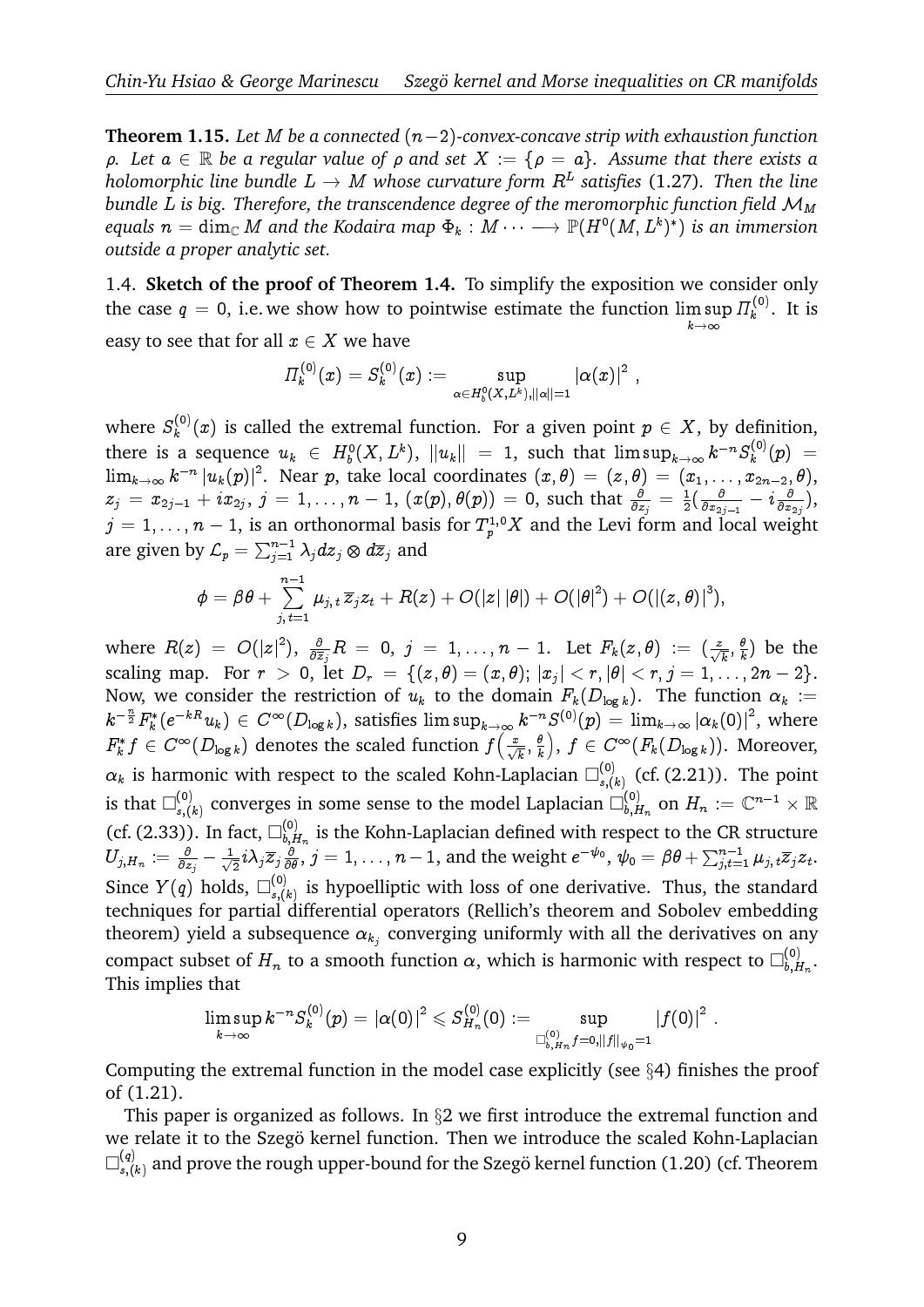2.7). Moreover, by comparing the scaled operator  $\square_{s}^{(q)}$  $\mathcal{L}_{s,(k)}^{(q)}$  to the Kohn-Laplacian  $\square_{b,E}^{(q)}$  $b, H_n$  on the Heisenberg group we estimate in Theorem 2.9 the Szegö kernel function on  $X$  in terms of the extremal function on the Heisenberg group. The latter is computed explicitely in §3. In §4 we use this information in order to prove the local Morse inequalities (1.21) and by integration the weak Morse inequalities (1.22). In §5 we analyse the spectral function of  $\square_{h(i)}^{(q)}$  $\mathcal{L}_{b,(k)}^{(q)}$  and deduce the semi-classical Weyl law, thus proving Theorems 1.6–1.8. In §6 we specialize the previous results to the case of an embedded CR manifold and prove Theorems 1.12 and 1.15. Moreover, we exemplify our results in two concrete examples, one of a Grauert tube over the torus and the other of a quotient of the Heisenberg group.

#### 2. THE ESTIMATES OF THE SZEGÖ KERNEL FUNCTION  $\Pi_k^{(q)}$ k

In this section, we assume that condition  $Y(q)$  holds at each point of X.

2.1. The Szegö kernel function  $\Pi_k^{(q)}$  $\mathcal{S}_k^{(q)}(x)$  and the extremal function  $\mathcal{S}_{k,J}^{(q)}(x)$ . We first introduce some notations. For  $p ~\in~ X,$  we can choose a smooth orthonormal frame  $e_1,\ldots,e_{n-1}$  of  $T^{*0,1}X$  over a neighborhood  $U$  of  $p$ . We say that a multiindex  $J$  =  $(j_1,\ldots,j_q)\in\{1,\ldots,n-1\}^q$  has length q and write  $|J|=q$ . We say that J is strictly increasing if  $1\leqslant j_1 < j_2 < \cdots < j_q \leqslant n-1.$  For  $J=(j_1,\ldots, j_q)$  we define  $e_J:=e_{j_1}\wedge\cdots\wedge e_{j_q}.$ Then  $\{e_J : |J| = q$ , J strictly increasing is an orthonormal frame for  $\Lambda^{0,q}T^*X$  over U.

For  $f\in \Omega^{0,q}(X,L^k),$  we may write

$$
f|_U=\sum_{|J|=q}{}'f_Je_J\,,\quad\text{with }f_J=\langle f,e_J\rangle\in C^\infty(U;\,L^k)\,,
$$

where  $\Sigma'$  means that the summation is performed only over strictly increasing multiindices. We call  $f_J$  the component of f along  $e_J$ . It will be clear from the context what frame is being used. The *extremal function*  $S_{k,J}^{(q)}$  along the direction  $e_J$  is defined by

(2.1) 
$$
S_{k,J}^{(q)}(y) = \sup_{\alpha \in \mathscr{H}_b^q(X,L^k), ||\alpha||=1} |\alpha_J(y)|^2.
$$

**Lemma 2.1.** For every local orthonormal frame  $\{e_J(y); |J| = q$ , J strictly increasing of  $\Lambda^{0,q}T^{*}X$  over an open set  $U\subset X,$  we have  $\varPi^{(q)}_k$  $\begin{array}{l} \displaystyle \lim_{\lambda, L^k), \, \|\alpha\|=1} \ \displaystyle \lim_{\lambda \to 0, \, \|\alpha\|=1} \ \displaystyle \lim_{\lambda \to 0} \left\{e_J(y); \, |J| = q, \, J \text{ strictly increasing} \right\}, \ \displaystyle \lim_{\lambda \to 0} \left\{g \right\}_{|J| = q} \, S_{k,J}^{(q)}(y), \, \text{for every } y \in U. \end{array}$ 

*Proof.* Let  $(f_j)_{j=1,\dots,N}$  be an orthonormal frame for the space  $\mathcal{H}_b^q$  $\mathcal{C}^q_{b}(X,L^k).$  On  $U$  we write  $\Pi_{\nu}^{(q)}$  $\begin{split} &\log_2\log T^*X \text{ over an open set } U\subset X\text{, we have} \ &\log\log T^*(f_j)_{j=1,\dots,N} \text{ be an orthonormal form} \ &\log\log T^{\{q\}}_{k}(y)=\sum_{|J|=q}^{|\{q\}}H^{(q)}_{k,J}(y), \text{ where } H^{(q)}_{k,J}(y). \end{split}$  $\mathcal{W}e$  have  $\varPi_k^{(q)}(y) = \sum_{|J|=q}' S_{k,J}^{(q)}(y),$  for every  $y \in U.$ <br>ormal frame for the space  $\mathscr{H}^q_b(X,L^k).$  On  $U$  we write independent of the choice of the orthonormal frame  $(f_j)$ . Take  $\alpha \in \mathcal{H}_{b}^{q}$  $\mathcal{C}^q_{b}(X,L^k)$  of unit norm. Since  $\alpha$  is contained in an orthonormal base, obviously  $|\alpha_J(y)|^2\leqslant \varPi_{k,J}^{(q)}(y).$  Thus,

(2.2) 
$$
S_{k,J}^{(q)}(y) \leqslant \Pi_{k,J}^{(q)}(y), \quad \text{for all strictly increasing } J, |J| = q.
$$

Fix a point  $p \in U$  and a strictly incresing multiindex  $J$  with  $|J| = q$ . For simplicity, we<br>may assume that  $\phi(p) = 0$ . Put<br> $u(y) = \left(\sum_{i=1}^{N} |f_{i,J}(p)|^2\right)^{-1/2} \cdot \sum_{i=1}^{N} \overline{f_{i,J}(p)} f_j(y)$ . may assume that  $\phi(p) = 0$ . Put

$$
u(y)=\left(\left.\textstyle\sum_{j=1}^N\left|f_{j,J}(p)\right|^2\right.\right)^{-1/2}\cdot\textstyle\sum_{j=1}^N\overline{f_{j,J}(p)}f_j(y)\,.
$$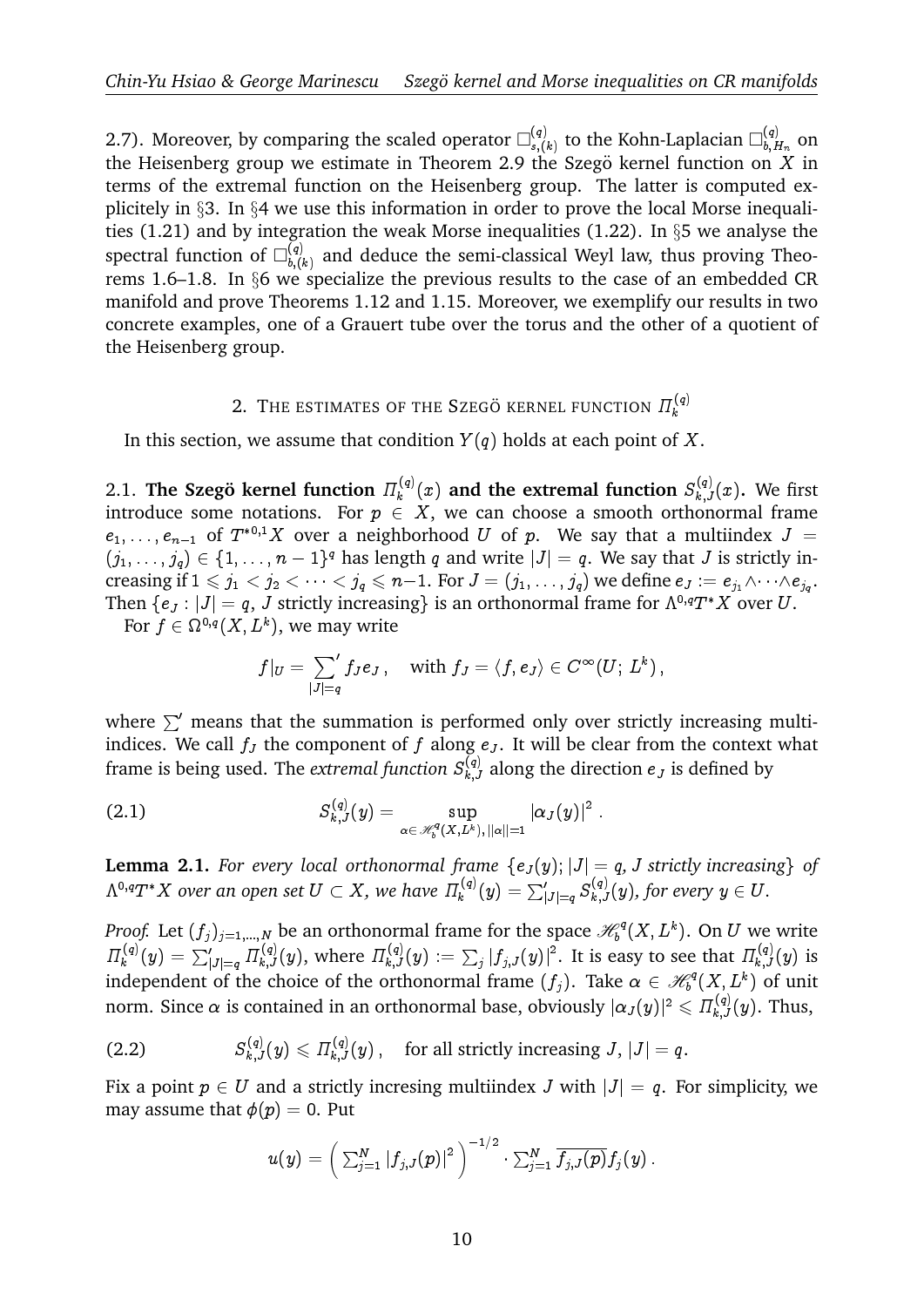We can easily check that  $u \in H_b^q$  $\mathcal{E}^q_b(X,L^k)$  and  $\|u\|=1.$  Hence,  $|u_J(p)|^2\leqslant S^{(q)}_{k,J}(p),$  therefore

$$
\begin{aligned} & \text{at } u \in H_b^q(X, L^k) \, \text{and} \, \|u\| = 1. \text{ Hence, } |u_J(p)| \\ & H_{k,J}^{(q)}(p) = \sum\limits_{j=1}^N |f_{j,J}(p)|^2 = |u_J(p)|^2 \leqslant S_{k,J}^{(q)}(p)\,. \end{aligned}
$$

By (2.2),  $\varPi_{k,J}^{(q)}=S_{k,J}^{(q)}$  for all strictly increasing multiindices  $J$  with  $|J|=q,$  so the lemma follows.  $\Box$ 

2.2. **The scaling technique.** For a given point  $p \in X$ , let  $U_1(y), \ldots, U_{n-1}(y)$  be an orthonormal frame of  $T^{1,0}_{y}X$  varying smoothly with  $y$  in a neighborhood of  $p$ , for which the Levi form is diagonal at  $p$ . Furthermore, let  $s$  be a local trivializing section of  $L$  on an open neighborhood of  $p$  and  $|s|^2_{h^L} = e^{-\phi}.$  We take local coordinates  $(x, \theta) = (z, \theta) =$  $(x_1,\ldots,x_{2n-2},\theta),\,z_j=x_{2j-1}+ix_{2j},\,j=1,\ldots,n-1,$  defined on an open set  $D$  of  $p$  such that

$$
\omega_0(p)=\sqrt{2}d\theta\;,\quad (x(p),\theta(p))=0\,,\\ \langle\frac{\partial}{\partial x_j}(p),\frac{\partial}{\partial x_t}(p)\rangle=2\delta_{j,t}\quad \langle\frac{\partial}{\partial x_j}(p),\frac{\partial}{\partial\theta}(p)\rangle=0\,,\quad \langle\frac{\partial}{\partial\theta}(p),\frac{\partial}{\partial\theta}(p)\rangle=2\,,
$$

for  $j, t = 1, \ldots, 2n - 2$ ,

(2.3) 
$$
U_j = \frac{\partial}{\partial z_j} - \frac{1}{\sqrt{2}} i \lambda_j \overline{z}_j \frac{\partial}{\partial \theta} - \frac{1}{\sqrt{2}} c_j \theta \frac{\partial}{\partial \theta} + O(|(z, \theta)|^2), \ \ j = 1, \dots, n-1,
$$
and

and

$$
\phi = \sum_{j=1}^{n-1} (\alpha_j z_j + \overline{\alpha}_j \overline{z}_j) + \beta \theta + \sum_{j,t=1}^{n-1} (\alpha_{j,t} z_j z_t + \overline{\alpha}_{j,t} \overline{z}_j \overline{z}_t) + \sum_{j,t=1}^{n-1} \mu_{j,t} \overline{z}_j z_t + O(|z| |\theta|) + O(|\theta|^2) + O(|(z, \theta)|^3),
$$

where  $\beta\in\mathbb{R},c_j,\alpha_j,a_{j,t},\mu_{j,t}\in\mathbb{C},\,\delta_{j,t}=1\text{ if }j=t,\,\delta_{j,t}=0\text{ if }j\neq t,\,\frac{\delta}{\partial x}$  $\frac{\partial}{\partial z_j}=\frac{1}{2}$  $\frac{1}{2}(\frac{\varepsilon}{\partial x_{2}}% ,t)$  $\frac{\partial}{\partial x_{2j-1}}-i\frac{\partial}{\partial x}$  $\frac{\partial}{\partial x_{2j}}\big),$ for  $j, t = 1, \ldots, n-1$  and  $\lambda_j, j = 1, \ldots, n-1,$  are the eigenvalues of  $\mathcal{L}_p$ . This is always possible, see [4, p. 157–160]. In this section, we work with this local coordinates and we<br>identify *D* with some open set in  $\mathbb{R}^{2n-1}$ . Put<br> $\frac{n-1}{n-1}$   $\frac{n-1}{n-1}$ identify D with some open set in  $\mathbb{R}^{2n-1}$ . Put

(2.5) 
$$
R(z,\theta) = \sum_{j=1}^{n-1} \alpha_j z_j + \sum_{j,t=1}^{n-1} a_{j,t} z_j z_t,
$$
  
(2.6)

(2.6)

$$
\phi_0 = \phi - R(z,\theta) - \overline{R(z,\theta)} = \beta \theta + \sum_{j,t=1}^{n-1} \mu_{j,\,t} \overline{z}_j z_t + O(|z|\,|\theta|) + O(|\theta|^2) + O(|(z,\theta)|^3) \,.
$$

Let  $(\,\,|\,\,)_{k\phi}$  and  $(\,\,|\,\,)_{k\phi_0}$  be the inner products on the space  $\Omega^{0,q}_c(D)$  defined as follows:

$$
(f\mid g)_{k\phi}=\int_D \langle f,g\rangle e^{-k\phi}dv_X\,,\quad (f\mid g)_{k\phi_0}=\int_D \langle f,g\rangle e^{-k\phi_0}dv_X\,,
$$

where  $f,g\in\Omega^{0,q}_c(D).$  We denote by  $L^2_{(0,q)}(D,k\phi)$  and  $L^2_{(0,q)}(D,k\phi_0)$  the completions of  $\Omega^{0,q}_c(D)$  with respect to  $(\;|\;)_k{}_\phi$  and  $(\;|\;)_k{}_{\phi_0},$  respectively. We have the unitary identification er

(2.7)  
\n
$$
\begin{cases}\nL^2_{(0,q)}(D, k\phi_0) \leftrightarrow L^2_{(0,q)}(D, k\phi) \\
u \to \tilde{u} = e^{kR}u, \\
u = e^{-kR}\tilde{u} \leftarrow \tilde{u}.\n\end{cases}
$$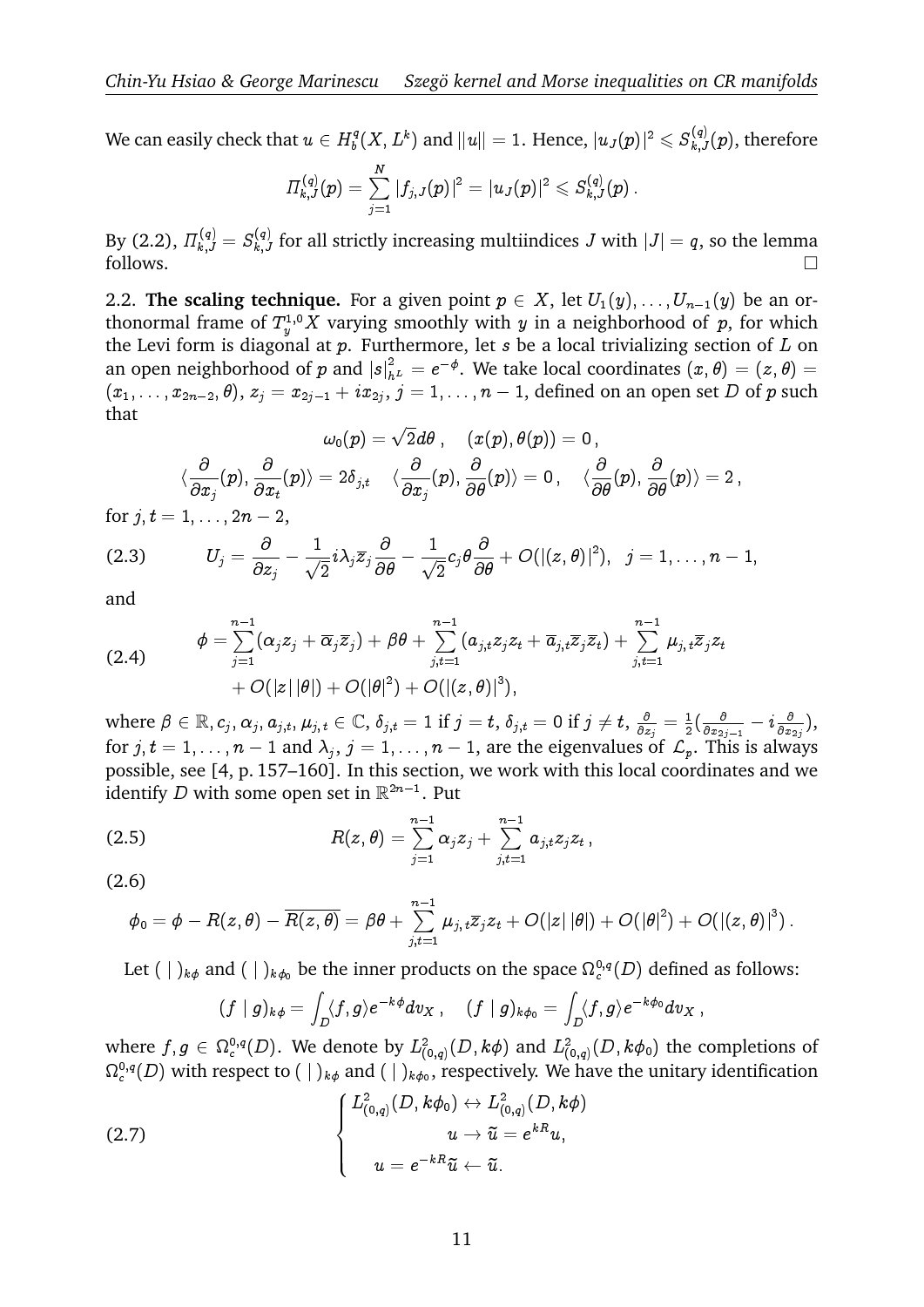Let  $\overline\partial^{*,k\phi}_b:\Omega^{0,q+1}(D)\to\Omega^{0,q}(D)$  be the formal adjoint of  $\overline\partial_b$  with respect to  $(\;|\;)_k{}_\phi.$  Put  $\Box_{b,k\phi}^{(q)}=\overline\partial_b\overline\partial^{*,k\phi}_b+\overline\partial^{*,k\phi}_b\overline\partial_b:\Omega^{0,q}(D)\to\Omega^{0,q}(D)\,.$ 

Let  $u \, \in \, \Omega^{0,q}(D,L^k).$  Then there exists  $\hat{u} \, \in \, \Omega^{0,q}(D)$  such that  $u \, = \, s^k \hat{u}$  and we have  $\Box_{b,k}^{(q)}u = s^k \Box_{b,k\phi}^{(q)}\hat u.$  In this section, we identify  $u$  with  $\hat u$  and  $\Box_{b,k}^{(q)}$  with  $\Box_{b,k\phi}^{(q)}.$  Note that  $\left|u(0)\right|^2 = \left|\hat{u}(0)\right|^2 e^{-k\phi(0)} = \left|\hat{u}(0)\right|^2.$ 

Recall that  $\alpha\wedge$  is the operator of left exterior multiplication with a form  $\alpha.$  The adjoint of this operator is denoted by  $(\alpha \wedge)^*$  (cf.  $(1.1)$ ).  $\begin{aligned} \n\psi &= |\mathbf{u}(0)| \cdot \n\end{aligned}$ <br>
(D) perator of left exterior multiplication with a sted by  $(\alpha \wedge)^*$  (cf. (1.1)).<br>
(D,  $k\phi_0$ ), using (2.7), we have  $\overline{\partial}_b \tilde{u} = \widehat{\partial_s u} = e$ 

If 
$$
u \in \Omega^{0,q}(D) \cap L^2_{(0,q)}(D, k\phi_0)
$$
, using (2.7), we have  $\overline{\partial}_b \tilde{u} = \overline{\partial}_s u = e^{kR} \overline{\partial}_s u$ , where  
(2.8) 
$$
\overline{\partial}_s = \overline{\partial}_b + k(\overline{\partial}_b R) \wedge .
$$

Let  $(e_j(z,\theta))_{j=1,...,n-1}$  denote the basis of  $T^{*0,1}_{(z,\theta)}X,$  dual to  $(\overline{U}_j(z,\theta))_{j=1,...,n-1}.$  Then  $\overline{\partial}_b=$  $\lim_{j=1}^{n-1} (e_j \wedge \overline{U}_j + (\overline{\partial}_b e_j) \wedge (e_j \wedge)^*)$ . Note that  $(e_j \wedge)^*$  equals the interior product  $i_{\overline{U}_j}$  with  $\overline{U}_j$ .<br>  $\lim_{n \to +\infty} (e_j e_j) \wedge (e_j e_j e_j)$ .  $\mathbf{e}$ .8)<br>et  $(e_j)$ <br> $\sum_{j=1}^{n-1}$ Thus,

(2.9) 
$$
\overline{\partial}_s = \sum_{j=1}^{n-1} e_j \wedge \left( \overline{U}_j + k(\overline{U}_j R) \right) + \sum_{j=1}^{n-1} (\overline{\partial}_b e_j) \wedge (e_j \wedge)^*
$$

and correspondingly

$$
j=1
$$
\nand correspondingly\n
$$
\overline{\partial}_{s}^{*} = \sum_{j=1}^{n-1} (e_{j}\wedge)^{*} \left( \overline{U}_{j}^{*,k\phi_{0}} + k(U_{j}\overline{R}) \right) + \sum_{j=1}^{n-1} e_{j} \wedge (\overline{\partial}_{b}e_{j}\wedge)^{*},
$$
\nwhere  $\overline{\partial}_{b}^{*,k\phi_{0}} \overline{u} = e^{kR}\overline{\partial}_{s}^{*}u$  and  $\overline{U}_{j}^{*,k\phi_{0}}$  is the formal adjoint of  $\overline{U}_{j}$  with respect to ( | )<sub>k\phi\_{0}</sub>,

 $j = 1, \ldots, n - 1$ . We can check that

(2.11) 
$$
\overline{U}_{j}^{*,k\phi_{0}} = -U_{j} + k(U_{j}\phi_{0}) + s_{j}(z,\theta),
$$

where  $s_j \in C^{\infty}(D)$ ,  $s_j$  is independent of  $k,$   $j = 1, \ldots, n - 1$ . Put

(2.12) 
$$
\Box_s^{(q)} = \overline{\partial}_s \overline{\partial}_s^* + \overline{\partial}_s^* \overline{\partial}_s : \Omega^{0,q}(D) \to \Omega^{0,q}(D).
$$

We have

We have  
\n
$$
\widehat{\Box_s^{(q)}}u = e^{kR} \Box_s^{(q)}u = \Box_{b,k\phi}^{(q)}\tilde{u}.
$$
\n(2.13)

**Proposition 2.2** ([24, Prop. 2.3]). We have  
\n
$$
\Box_s^{(q)} = \overline{\partial}_s \overline{\partial}_s^* + \overline{\partial}_s^* \overline{\partial}_s
$$
\n
$$
= \sum_{j=1}^{n-1} \left( \overline{U}_j^{*,k\phi_0} + k(U_j \overline{R}) \right) \left( \overline{U}_j + k(\overline{U}_j R) \right)
$$
\n(2.14)\n
$$
+ \sum_{j,t=1}^{n-1} e_j \wedge (e_t \wedge)^* \left[ \overline{U}_j + k(\overline{U}_j R) \right], \overline{U}_t^{*,k\phi_0} + k(U_t \overline{R}) \right]
$$
\n
$$
+ \epsilon (\overline{U} + k(\overline{U}R)) + \epsilon (\overline{U}^{*,k\phi_0} + k(U \overline{R})) + f(z, \theta),
$$
\nwhere  $\epsilon (\overline{U} + k(\overline{U}R))$  denotes remainder terms of the form  $\sum a_j(z, \theta) \left( \overline{U}_j + k(\overline{U}_j R) \right)$  with  $a_j$ 

smooth, matrix-valued and independent of  $k$ , for all  $j$ , and similarly for  $\epsilon(\overline{U}^{\ast,k\phi_0}+k(\overline{U}R))$ and  $f(z, \theta) \in C^{\infty}$  independent of  $k$ .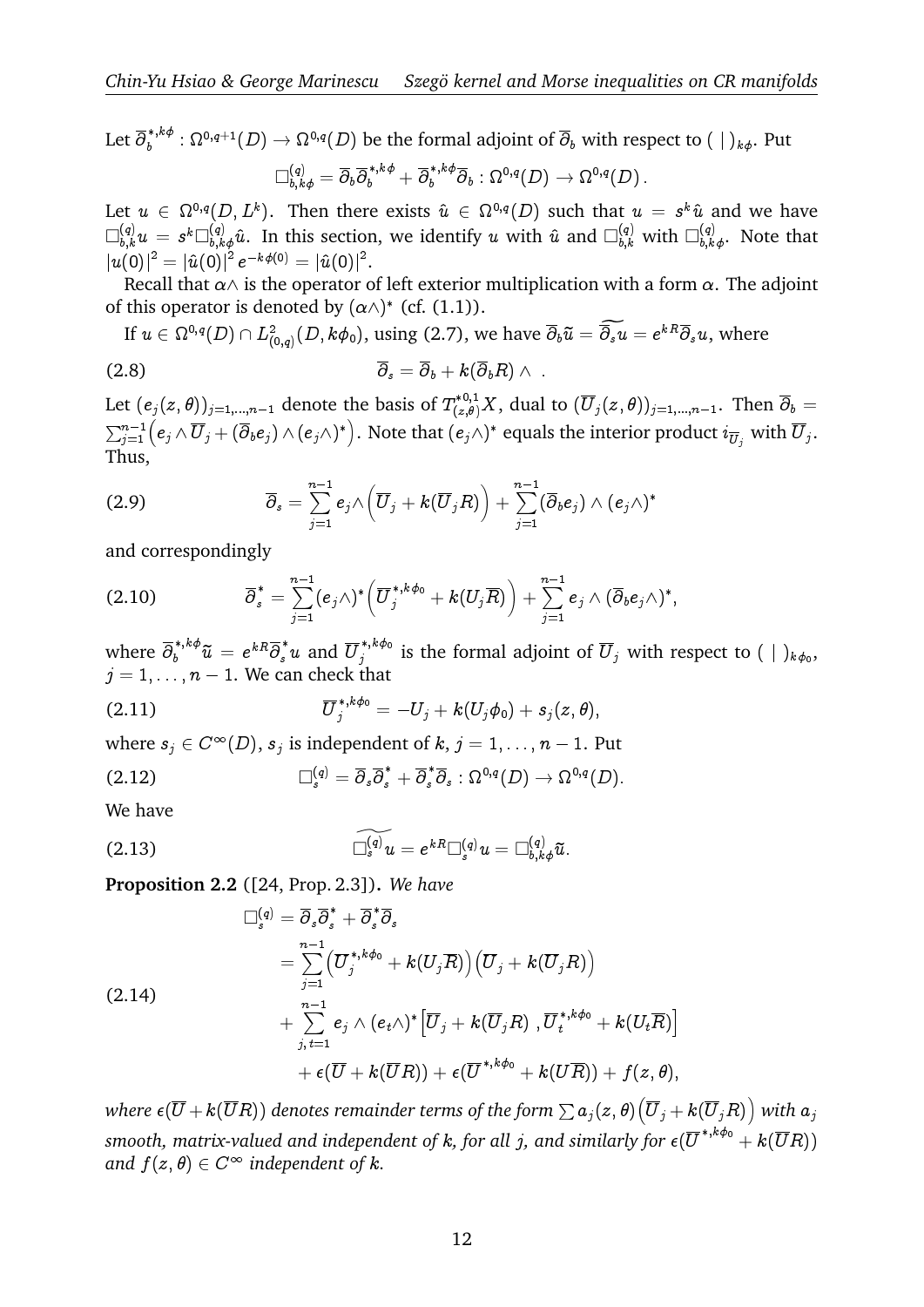For the convenience of the reader we recall some notations we used before. For  $r >$ 0, let  $D_r \,=\, \{(z,\theta) = (x,\theta) \in \mathbb{R}^{2n-1}; \, |x_j| < r, \,\, |\theta| < r, \,\, j=1,\ldots, 2n-2\}.$  Let  $F_k$  be the scaling map:  $F_k(z,\theta)=(\frac{z}{\sqrt{k}},\frac{\theta}{k}$  $\frac{\theta}{k}$ ). From now on, we assume that *k* is large enough so that  $F_k(D_{\log k})\subset D.$  We define the scaled bundle  $F_k^*\Lambda^{0,q}T^*X$  on  $D_{\log k}$  to be the bundle whose fiber at  $(z, \theta) \in D_{\log k}$  is  $\begin{split} \big(\begin{smallmatrix} \sqrt{k} \end{smallmatrix} \text{, } k \text{, } \bot \text{ form} \end{split}$  in the scaled left  $\big|_{(z,\theta)}^* X := \Big\{\sum_{i=1}^k \sum_{j=1}^k \Big\}$ 

$$
\begin{aligned} F_k^*\Lambda^{0,q}T_{(z,\theta)}^*X := & \Big\{ \left. \textstyle\sum_{|J|=q}^\prime a_J e_J(\frac{z}{\sqrt{k}},\frac{\theta}{k}); \ a_J \in \mathbb{C}, |J|=q \right\}. \\ \text{mitian metric} \left. \langle \,\cdot\,,\cdot\,\rangle_{F_k^*} \text{ on } F_k^*\Lambda^{0,q}T^*X \text{ so that at each point} \right. \\ & \Big\{ e_J(\frac{z}{\sqrt{k}},\frac{\theta}{k}): |J|=q,\ J \text{ strictly increasing} \Big\}\,, \end{aligned}
$$

We take the Hermitian metric  $\langle\,\cdot\,,\cdot\,\rangle_{F^*_k}$  on  $F^*_k\Lambda^{0,q}T^*X$  so that at each point  $(z,\theta)\in D_{\log k}$  ,

$$
\left\{e_{J}\left(\frac{z}{\sqrt{k}}\right),\frac{\theta}{k}\right\}; |J|=q, J \text{ strictly increasing}\right\},\
$$

is an orthonormal basis for  $F^*_k\Lambda^{0,q}T^*_{(z,\theta)}X.$  For  $r>0,$  let  $F^*_k\Omega^{0,q}(D_r)$  denote the space of smooth sections of  $F_k^*\Lambda^{0,q}T^*X$  over  $D_r.$  Let  $F_k^*\Omega_c^{0,q}(D_r)$  be the subspace of  $F_k^*\Omega^{0,q}(D_r)$ whose elements have compact support in  $D_r$ . Given  $f \in \Omega^0$ is an orthonormal basis for  $F_k^*\Lambda^{0,q}T_{(z,\theta)}^*X$ . For  $r > 0$ , let  $F_k^*\Omega^{0,q}(D_r)$  denote the space of  $F_k^*\Omega^{0,q}(D_r)$  smooth sections of  $F_k^*\Lambda^{0,q}T^*X$  over  $D_r$ . Let  $F_k^*\Omega^{0,q}(D_r)$  be the subspace of  $F_k^*\Omega^{0,q}(D_r)$  whose  $\int_{|J|=q}^{\prime}f_{J}e_{J}.$  We define the scaled form  $F_{k}^{*}f\in F_{k}^{*}\Omega^{0,q}(D_{\log k})$  by:

$$
F_k^* f = \sum_{|J|=q} f_J\left(\frac{z}{\sqrt{k}}, \frac{\theta}{k}\right) e_J\left(\frac{z}{\sqrt{k}}, \frac{\theta}{k}\right).
$$

Let  $P$  be a partial differential operator of order one on  $F_k(D_{\log k})$  with  $C^\infty$  coefficients. We write  $P=a(z,\theta)\frac{\partial}{\partial \theta}+\sum_{j=1}^{2n-2}a_j(z,\theta)\frac{\partial}{\partial z}$  $\frac{(-2)}{1}a_j(z,\theta) \frac{\partial}{\partial x_j}, a, a_j \in C^{\infty}(F_k(D_{\log k})), j = 1, \ldots, 2n-2$ . The<br>  $P_{(k)}$  on  $D_{\log k}$  is given by<br>  $\sum_{k=1}^{n-2} F_k^* a_j \frac{\partial}{\partial x_k} = \sqrt{k} a \left( \frac{z}{\sqrt{k}}, \frac{\theta}{\sqrt{k}} \right) \frac{\partial}{\partial x_k} + \sum_{k=1}^{n-2} a_j \left( \frac{z}{\sqrt{k}}, \frac{\theta}{\sqrt{k}} \right) \frac{\partial}{\partial x_k}$ partial diffferential operator  $P_{(k)}$  on  $D_{\log k}$  is given by

$$
(2.15) \tP_{(k)} = \sqrt{k} F_k^* a \frac{\partial}{\partial \theta} + \sum_{j=1}^{2n-2} F_k^* a_j \frac{\partial}{\partial x_j} = \sqrt{k} a \left( \frac{z}{\sqrt{k}}, \frac{\theta}{k} \right) \frac{\partial}{\partial \theta} + \sum_{j=1}^{2n-2} a_j \left( \frac{z}{\sqrt{k}}, \frac{\theta}{k} \right) \frac{\partial}{\partial x_j}.
$$

Let  $f\in C^\infty(F_k(D_{\log k})).$  We can check that

(2.16) 
$$
P_{(k)}(F_k^* f) = \frac{1}{\sqrt{k}} F_k^*(P f).
$$

The scaled differential operator  $\overline{\partial}_{s,(k)}$  :  $F_k^* \Omega^{0,q}(D_{\log k}) \to F_k^* \Omega^{0,q+1}(D_{\log k})$  is given by<br>ompare to the formula (2.9) for  $\overline{\partial}_s$ ):<br> $\overline{\partial}_s$  =  $\overline{\partial}_s$  =  $\overline{\partial}_s$  =  $\overline{\partial}_s$  =  $\overline{\partial}_s$  =  $\overline{\partial}_s$  =  $\overline{\partial$ (compare to the formula (2.9) for  $\overline{\partial}_s$ ):

:

(2.17) 
$$
\overline{\partial}_{s,(k)} = \sum_{j=1}^{n-1} e_j \left( \frac{z}{\sqrt{k}}, \frac{\theta}{k} \right) \wedge \left( \overline{U}_{j(k)} + \sqrt{k} F_k^*(\overline{U}_j R) \right) + \sum_{j=1}^{n-1} \frac{1}{\sqrt{k}} (\overline{\partial}_b e_j) \left( \frac{z}{\sqrt{k}}, \frac{\theta}{k} \right) \wedge \left( e_j \left( \frac{z}{\sqrt{k}}, \frac{\theta}{k} \right) \wedge \right)^*
$$

From (2.9) and (2.16), we can check that if  $f\in \Omega^{0,q}(F_k(D_{\log k})),$  then

(2.18) 
$$
\overline{\partial}_{s,(k)} F_k^* f = \frac{1}{\sqrt{k}} F_k^* (\overline{\partial}_s f).
$$

Let  $(\ |\ )_{kF_k^*\phi_0}$  be the inner product on the space  $F_k^*\Omega_c^{0,q}(D_{\log k})$  defined as follows:

$$
(f\mid g)_{kF_k^*\phi_0}=\int_{D_{\log k}}\langle f,g\rangle_{F_k^*}e^{-kF_k^*\phi_0}(F_k^*m)(z,\theta)dv(z)dv(\theta)\,,
$$

where  $dv_X = mdv(z)dv(\theta)$  is the volume form,  $dv(z) = 2^{n-1}dx_1 \cdots dx_{2n-2}$ ,  $dv(\theta) =$  $\overline{2}d\theta.$  Note that  $m(0,0)=1.$  Let  $\overline{\partial}_{s,(k)}^*: F_k^*\Omega^{0,q+1}(D_{\log k})\to F_k^*\Omega^{0,q}(D_{\log k})$  be the formal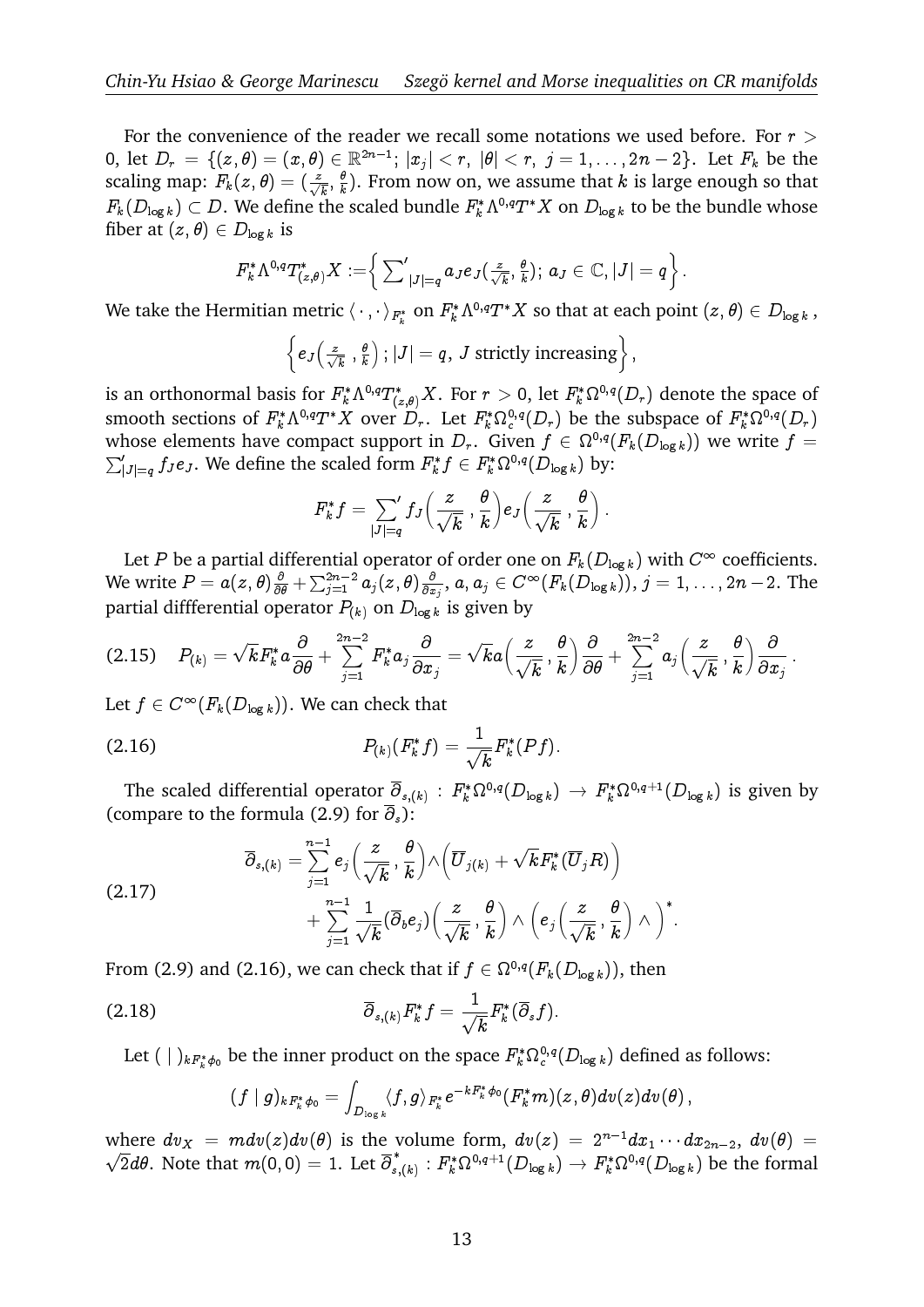adjoint of  $\partial_{s,(k)}$  with respect to  $(\;|~)_{kF^*_k\phi_0}.$  Then, we can check that (compare the formulas for  $\overline{\partial}_s^*$ , see (2.10) and (2.11))<br>
(2.19)<br>  $\overline{a}^* = \frac{n-1}{2}$  (2.14)  $\kappa$  ,  $\kappa$  ,  $\kappa$  $\frac{1}{\sqrt{2}}$ 

(2.19)

$$
\overline{\partial}^*_{s,(k)} = \sum_{j=1}^{n-1} \left( e_j \Big( \frac{z}{\sqrt{k}}, \frac{\theta}{k} \Big) \wedge \Big)^* \Big( -U_{j(k)} + \sqrt{k} F_k^*(U_j \overline{R}) + \sqrt{k} F_k^*(U_j \phi_0) + \frac{1}{\sqrt{k}} F_k^* s_j \Big) \right. \\ \left. + \sum_{j=1}^{n-1} \frac{1}{\sqrt{k}} \, e_j \Big( \frac{z}{\sqrt{k}}, \frac{\theta}{k} \Big) \wedge \Big( (\overline{\partial}_b e_j) \Big( \frac{z}{\sqrt{k}}, \frac{\theta}{k} \Big) \wedge \Big)^*, \right.
$$

where  $s_j \in C^\infty(D_{\log k}),\,j=1,\dots, n-1,$  are independent of  $k.$  We also have

$$
(2.20) \qquad \qquad \overline{\partial}_{s,(k)}^*F_k^*f=\frac{1}{\sqrt{k}}F_k^*(\overline{\partial}_s^*f), \quad \ f\in \Omega^{0,q+1}(F_k(D_{\log k}))\,.
$$

We define now the *scaled Kohn-Laplacian*:

$$
(2.21) \qquad \qquad \Box_{s,(k)}^{(q)} := \overline{\partial}_{s,(k)}^* \overline{\partial}_{s,(k)} + \overline{\partial}_{s,(k)} \overline{\partial}_{s,(k)}^* : F_k^* \Omega^{0,q}(D_{\log k}) \to F_k^* \Omega^{0,q}(D_{\log k}).
$$

From (2.18) and (2.20), we see that if  $f\in \Omega^{0,q}(F_k(D_{\log k})),$  then

(2.22) 
$$
(\Box_{s,(k)}^{(q)})F_k^*f=\frac{1}{k}F_k^*(\Box_s^{(q)}f).
$$

From (2.3) and (2.5), we can check that

$$
(2.23) \qquad \overline{U}_{j(k)}+\sqrt{k}F_k^*(\overline{U}_jR)=\frac{\partial}{\partial \overline{z}_j}+\frac{1}{\sqrt{2}}i\lambda_jz_j\frac{\partial}{\partial \theta}+\epsilon_kZ_{j,k}\,,\quad j=1,\ldots,n-1,
$$

on  $D_{\log k}$ , where  $\epsilon_k$  is a sequence tending to zero with  $k \to \infty$  and  $Z_{j,k}$  is a first order differential operator and all the derivatives of the coefficients of  $Z_{i,k}$  are uniformly bounded in k on  $D_{\log k}$ ,  $j = 1, ..., n - 1$ . Similarly, from (2.5) and (2.6), we can check that

$$
- U_{t(k)} + \sqrt{k} F_k^*(U_t \overline{R}) + \sqrt{k} F_k^*(U_t \phi_0) + \frac{1}{\sqrt{k}} F_k^* s_t
$$
  
(2.24)  

$$
= -\frac{\partial}{\partial z_t} + \frac{1}{\sqrt{2}} i \lambda_t \overline{z}_t \frac{\partial}{\partial \theta} - \frac{1}{\sqrt{2}} i \lambda_t \overline{z}_t \beta + \sum_{j=1}^{n-1} \mu_{j,t} \overline{z}_j + \delta_k V_{t,k}, \quad t = 1, ..., n-1,
$$

on  $D_{\log k}$ , where  $\delta_k$  is a sequence tending to zero with  $k \to \infty$  and  $V_{t,k}$  is a first order differential operator and all the derivatives of the coefficients of  $V_{t,k}$  are uniformly bounded in k on  $D_{\log k}$ ,  $t = 1, \ldots, n - 1$ . From (2.23), (2.24) and (2.17), (2.19), (2.21), it is straightforward to obtain the following.

**Proposition 2.3.** *We have that*  $\lim_{n-1}$ 

tranghtforward to obtain the following.

\nProposition 2.3. We have that

\n
$$
\Box_{s,(k)}^{(q)} = \sum_{j=1}^{n-1} \Biggl[ \Biggl( -\frac{\partial}{\partial z_j} + \frac{i}{\sqrt{2}} \lambda_j \overline{z}_j \frac{\partial}{\partial \theta} - \frac{i}{\sqrt{2}} \lambda_j \overline{z}_j \beta + \sum_{t=1}^{n-1} \mu_{t,j} \overline{z}_t \Biggr) \Biggl( \frac{\partial}{\partial \overline{z}_j} + \frac{i}{\sqrt{2}} \lambda_j z_j \frac{\partial}{\partial \theta} \Biggr) \Biggr] + \sum_{j,t=1}^{n-1} e_j \Biggl( \frac{z}{\sqrt{k}}, \frac{\theta}{k} \Biggr) \wedge \Biggl( e_t \Biggl( \frac{z}{\sqrt{k}}, \frac{\theta}{k} \Biggr) \wedge \Biggr)^* \Biggl( \Biggl( \mu_{j,t} - \frac{i}{\sqrt{2}} \lambda_j \delta_{j,t} \beta \Biggr) + \sqrt{2} i \lambda_j \delta_{j,t} \frac{\partial}{\partial \theta} \Biggr) + \varepsilon_k P_k,
$$

*on*  $D_{\log k}$ , where  $\varepsilon_k$  *is a sequence tending to zero with*  $k \to \infty$ ,  $P_k$  *is a second order differential operator and all the derivatives of the coefficients of* P<sup>k</sup> *are uniformly bounded in* k *on*  $D_{\log k}$ .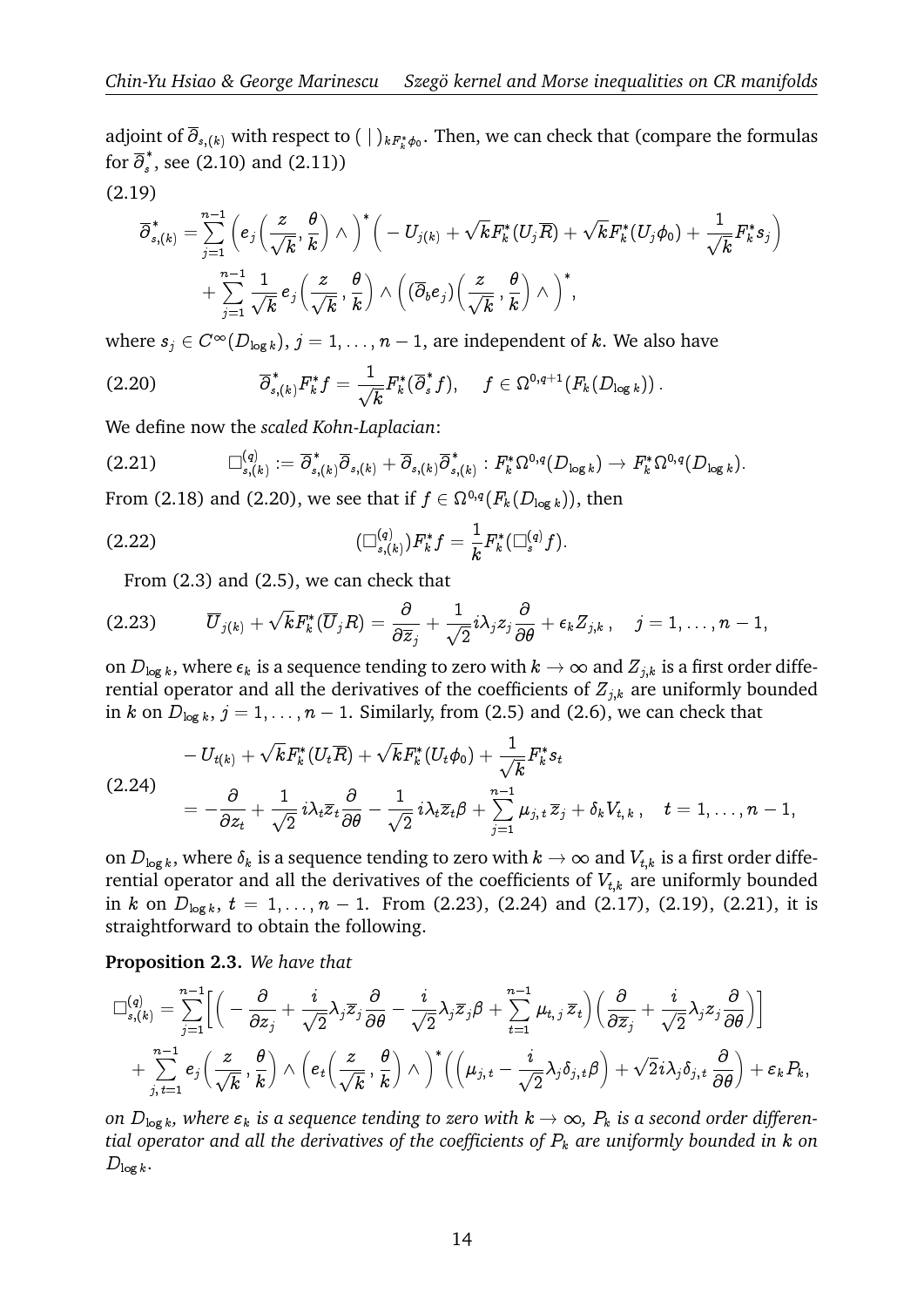Let  $D \subset D_{\log k}$  be an open set and let  $W_{k,F_k^*\phi_0}^s(D; F_k^*\Lambda^{0,q}T^*X), s \in \mathbb{N}_0 := \mathbb{N} \cup \{0\},$ denote the Sobolev space of order s of sections of  $F_k^* \Lambda^{0,q} T^* X$  over D with respect to the weight  $e^{-kF_k^*\phi_0}.$  The Sobolev norm on this space is given by

$$
(2.25) \qquad \quad \Vert u\Vert_{kF_k^*\phi_{0},s,D}^2=\sum_{\alpha\in\mathbb N_0^{2n-1}, \; |\alpha|\leqslant s}\int_{D}\Bigl|\partial_{x,\theta}^\alpha u_{J}\Bigr|^2\,e^{-kF_k^*\phi_{0}}(F_k^*m)(z,\theta)dv(z)dv(\theta),
$$

where  $u \, = \, \sum_{|J| = q}^{\prime} u_J e_J \bigl( \frac{z}{\sqrt{k}}, \frac{\theta}{k} \bigr)$ k  $\in W_{k,F_k^*\phi_0}^s(D; F_k^*\Lambda^{0,q}T^*X)$  and m is the volume form. If  $s=$  0, we write  $\lVert \cdot \rVert_{kF_k^* \phi_{0}, D}$  to denote  $\lVert \cdot \rVert_{kF_k^* \phi_{0},0, D}.$  We need the following

**Proposition 2.4.** *For every*  $r > 0$  *with*  $D_{2r} \subset D_{\log k}$  *and*  $s \in \mathbb{N} \cup \{0\}$ *, there is a constant*  $C_{r,s} > 0$  *independent of k, such that*<br>
(2.26)  $||u||_{kF_k^*\phi_0,s+1,D_r}^2 \leq C_{r,s} (||u||_{kF_k^*\phi_0,D_{2r}}^2 + ||\Box_{s,(k)}^{(q)}u$ Cr;s > 0 *independent of* k*, such that* n

$$
(2.26)\quad \|u\|_{kF_k^*\phi_0,s+1,D_r}^2\leqslant C_{r,s}\Big(\|u\|_{kF_k^*\phi_0,D_{2r}}^2+\left\|\Box_{s,(k)}^{(q)}u\right\|_{kF_k^*\phi_0,s,D_{2r}}^2\Big)\,,\,\,u\in F_k^*\Omega^{0,q}(D_{\log k})\,.
$$

*Proof.* Since  $Y(q)$  holds, we see from the classical work of Kohn ([25, Th. 7.7], [21, Prop. 5.4.10], [15, Th. 8.4.3]), that  $\square_{s,t}^{(q)}$  $\binom{q}{s,(k)}$  is hypoelliptic with loss of one derivative and we have (2.26). Since all the derivatives of the coefficients of the operator  $\square_{s}^{(q)}$  $\int_{s,(k)}^{(q)}$  are uniformly bounded in  $k$ , if we go through the proof of [15, pp. 193-199] (see also Remark 2.5 below), it is straightforward to see that  $C_{r,s}$  can be taken to be independent of  $k.$ 

*Remark* 2.5*.* Put

$$
A = \{ \text{all the coefficients of } \Box_{s,(k)}^{(q)}, \overline{\partial}_{s,(k)}, \overline{\partial}_{s,(k)}^*, \left[ \overline{U}_{j(k)}, U_{t(k)} \right], \overline{U}_{j(k)}, U_{t(k)},
$$
  

$$
j, t = 1, \ldots, n-1, \text{ and of } kF_k^* \phi_0, F_k^* m \}
$$

and  $B = \{\text{all the eigenvalues of } \mathcal{L}_p\}.$  From the proof of Kohn, we see that for  $r > 0$ ,  $s \in \mathbb{N}_0$ , there exist a semi-norm P on  $C^{\infty}(D_{2r})$  and a strictly positive continuous function<br>  $F: \mathbb{R} \to \mathbb{R}_+$  such that<br>
(2.27)  $||u||^2_{kF^*d_{0.8}+1,D_k} \leq (\sum F(P(f)) + \sum F(\lambda)) (||u||^2_{kF^*d_{0.8}+1,D_k} + ||\Box_{s.(k)}^{(q)}u||^2_{kF^$  $F: \mathbb{R} \to \mathbb{R}_+$  such that  $\frac{1}{1}$  $\frac{e}{e}$  $\frac{1}{u}$ 

$$
(2.27) \ \ \|u\|_{kF_k^*\phi_{0},s+1,D_r}^2\leqslant \bigg(\sum_{f\in A}F(P(f))+\sum_{\lambda\in B}F(\lambda)\bigg)\bigg(\|u\|_{kF_k^*\phi_{0},D_{2r}}^2+\left\|\Box_{s,(k)}^{(q)}u\right\|_{kF_k^*\phi_{0},s,D_{2r}}^2\bigg),
$$

where  $u\in F^*_k\Omega^{0,q}(D_{\log k}).$  Roughly speaking, the constant  $C_{r,s}$  in (2.26) depends continuously on the eigenvalues of  $\mathcal{L}_p$  and the elements of  $A$  in the  $C^\infty(D_{2r})$  topology. (See also the proof of [32, Lemma 4.1].)

 ${\bf Lemma \ 2.6.}$  Let  $\alpha_k\, \in\, F_k^*\Omega^{0,q}(D_{\log k})$  with  $\square_{s,(k)}^{(q)}\alpha_k\,=\,0$  and  $\|\alpha_k\|_{kF_k^*\phi_0,D_{\log k}}\,\leqslant\,1.$  Then, *there is a constant*  $C>0$  *such that for all*  $k$  *we have*  $|\alpha_k(0)|^2\leqslant C.$ 

*Proof.* Fix  $r > 0$ ,  $r$  small and let  $\chi \in C_0^\infty(D_r),$   $\chi = 1$  on  $D_{\frac{r}{2}}.$  Identify  $\alpha_k$  with a form in Prooj. Fix  $r > 0$ ,  $r$  small and let  $\chi \in \mathbb{R}^{2n-1}$  by extending with zero. Then<br> $|\chi(0)\alpha_k(0)| = \Big|\int_{-\infty}^{\infty} \overline{\chi} \alpha_k(\xi) d\xi\Big|$  $\overline{a}$ Il and let  $\chi \in C$  $\ddot{\phantom{0}}$ Zy  $\alpha_k$  with : $\frac{n}{2}\widehat{\chi\alpha_k}(\xi)d\xi$  $\overline{a}$  $\overline{\phantom{a}}$ 

$$
\begin{aligned} |\chi(0)\alpha_k(0)|=&\left|\int_{\mathbb{R}^{2n-1}}\widehat{\chi\alpha_k}(\xi)d\xi\right|=\left|\int_{\mathbb{R}^{2n-1}}(1+|\xi|^2)^{-\frac{n}{2}}(1+|\xi|^2)^{\frac{n}{2}}\widehat{\chi\alpha_k}(\xi)d\xi\right|\\ \leqslant&\left(\int_{\mathbb{R}^{2n-1}}(1+|\xi|^2)^{-n}d\xi\right)^{\frac{1}{2}}\left(\int_{\mathbb{R}^{2n-1}}(1+|\xi|^2)^n\left|\widehat{\chi\alpha_k}(\xi)\right|^2d\xi\right)^{\frac{1}{2}}\\ \leqslant&\widetilde{c}\left\|\alpha_k\right\|_{kF_k^*\phi_0,n,D_r}, \end{aligned}
$$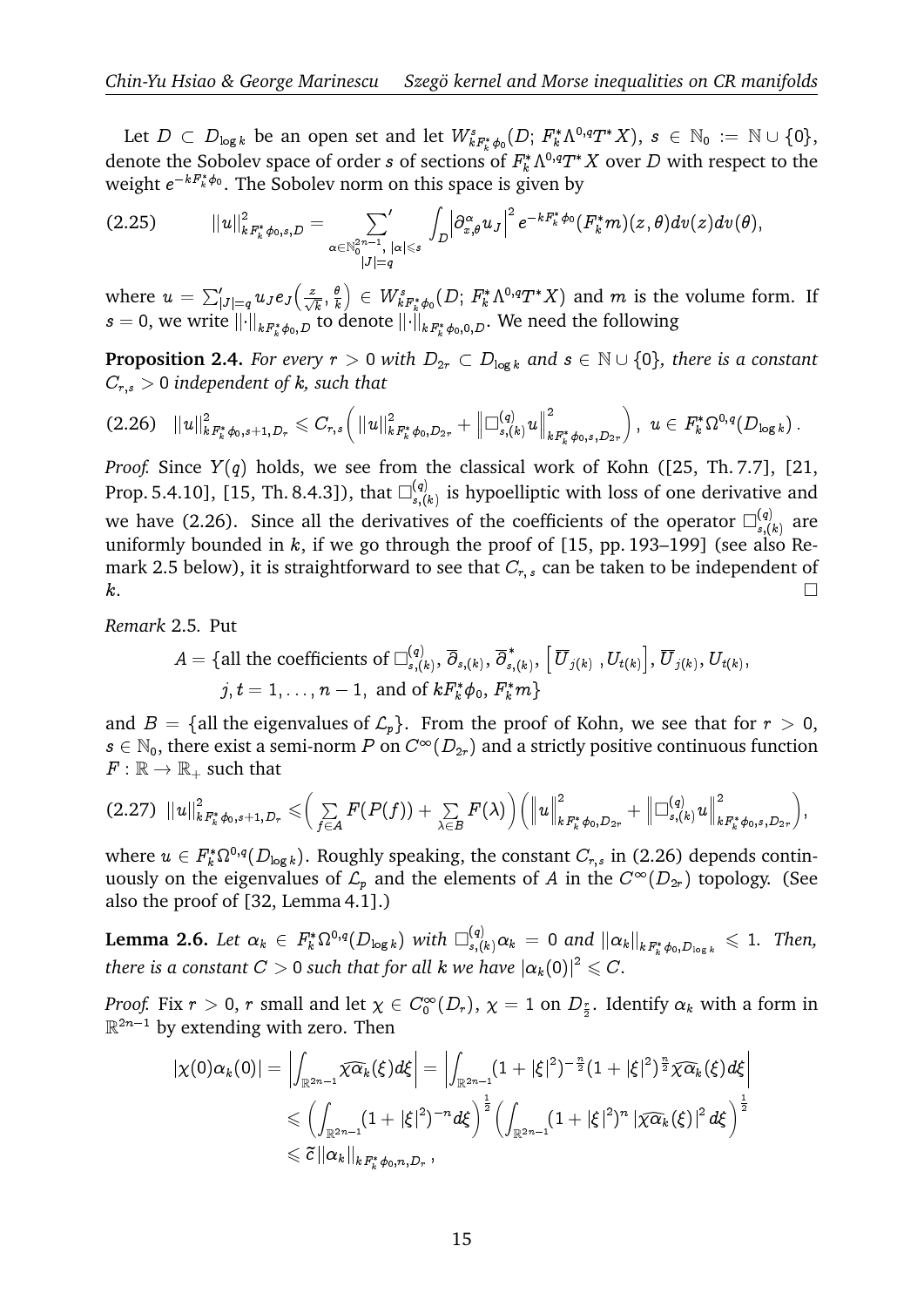Chin-Yu Hsiao & George Marinescu — Szegö kernel and Morse inequalities on CR manifolds<br>where  $\widehat{\chi\alpha_k}$  denotes the Fourier transform of  $\chi\alpha_k$ . From (2.26) and using induction, we get  $Fro$ a1

$$
\left\|\alpha_k\right\|_{k{F_k^* \phi_0,n,D_r}}^2 \le C\Big( \left\|\alpha_k\right\|_{k{F_k^* \phi_0,D_{r'}}}^2 + \sum_{m=1}^n \left\|(\Box^{(q)}_{s,(k)})^m u\right\|_{k{F_k^* \phi_0,D_{r'}}}^2 \Big)
$$

for some  $r'>0,$  where  $C>0$  is independent of  $k.$  Since  $\Box^{(q)}_{s,(k)}u=0,$  we conclude that  $\|\alpha_k\|_{k_{k}^{r*}\phi_0,n,D_r} \leqslant C.$  The lemma follows.

Now, we can prove the first part of Theorem 1.4 (estimate (1.20)).

**Theorem 2.7.** *There is a constant*  $C_0 > 0$  *such that for all k and all*  $x \in X$  *we have* 

(2.28) 
$$
k^{-n} \Pi_k^{(q)}(x) \leqslant C_0
$$

*Proof.* Let  $u_k \in H_b^q$  $\|b^{q}(X,L^{k}),\ \|u_{k}\|= \ 1. \ \ \text{Set} \ \alpha_{k} \ := \ k^{-\frac{n}{2}} F_{k}^{*}(e^{-kR}u_{k}) \ \in \ F_{k}^{*}\Omega^{0,q}(D_{\log k}). \ \ \text{We}$ recall that  $R$  is given by (2.5). (See also (2.7).) We check that  $\|\alpha_k\|_{kF_k^*\phi_0,D_{\log k}}\,\leqslant\,1.$ Using (2.22) and (2.13), it is not difficult to see that  $\Box^{(q)}_{s,(k)}\alpha_k\ =\ 0$  on  $D_{\log k}.$  From this and Lemma 2.6, we see that there exists  $C(0) > 0$  such that for all k we have  $\left|\alpha_k(0)\right|^2=k^{-n}\left|u_k(0)\right|^2\leqslant C(0).$  We can apply this procedure for each point  $x\in X,$  so we can replace 0 by  $x$  in the previous estimate. In view of Remark 2.5, we see that we can find  $C(x) > 0$  and a neighborhood  $D_x$  of x such that for all k and all  $y \in D_x$  we have  $|k^{-n}\left|u_{k}(y)\right|^{2}\leqslant C(x).$  Since  $X$  is compact we infer that

$$
C_0'=\sup\{k^{-n}\left|u_k(x)\right|^2: k\in\mathbb{N}, x\in X\}<\infty
$$

Thus, for a local orthonormal frame  $\{e_j; |J| = q$ , J strictly increasing we have

$$
\sup\{k^{-n}S_{k,J}^{(q)}(x):k\in\mathbb N,x\in X\}\leqslant C_0'
$$

(see (2.1) for the definition of  $S_{k,J}^{(q)}$ ). From this and Lemma 2.1, the theorem follows.  $\Box$ 

2.3. **The Heisenberg group**  $H_n$ . We pause and introduce some notations. We identify  $\mathbb{R}^{2n-1}$  with the Heisenberg group  $H_n\,:=\,\mathbb{C}^{n-1}\times\mathbb{R}.$  We also write  $(z,\theta)$  to denote the coordinates of  $H_n$ ,  $z = (z_1, \ldots, z_{n-1}) \in \mathbb{C}^{n-1}$ ,  $z_j = x_{2j-1} + i x_{2j}, \, j = 1, \ldots, n-1,$  and  $\theta \in \mathbb{R}$ . Then

$$
\left\{U_{j,H_n}=\frac{\partial}{\partial z_j}-\frac{1}{\sqrt{2}}i\lambda_j\overline{z}_j\frac{\partial}{\partial\theta}\,;\,j=1,\ldots,n-1\right\}\\ \left\{U_{j,H_n}\,,\;\overline{U}_{j,H_n}\,,\;T=-\frac{1}{\sqrt{2}}\frac{\partial}{\partial\theta}\,;\,j=1,\ldots,n-1\right\}
$$

are orthonormal bases for the bundles  $T^{1,0}H_n$  and  $\mathbb{C}TH_n$ , respectively. Then  $\lim_{n-1}$ 

$$
\left\{dz_j\,,\;d\overline{z}_j\,,\;\omega_0=\sqrt{2}d\theta+\sum_{j=1}^{n-1}(i\lambda_j\overline{z}_jdz_j-i\lambda_jz_jd\overline{z}_j)\,;j=1,\ldots,n-1\right\}
$$

is the basis of  $\mathbb{C}T^*H_n$  which is dual to  $\{U_{j,H_n}, \overline{U}_{j,H_n}, -T; j=1,\ldots,n-1\}.$  We take the Hermitian metric  $\langle\,\cdot\,,\cdot\,\rangle$  on  $\Lambda^{0,q}T^*H_n$  such that  $\{d\overline z_J:|J|=q, \,J$  strictly increasing} is an orthonormal basis of  $\Lambda^{0,q}T^*H_n.$  The Cauchy-Riemann operator  $\overline\partial_{b,H_n}$  on  $H_n$  is given by  $\overset{\scriptscriptstyle(}{H}_{n}.$  $\overset{\scriptscriptstyle(}{H}_{n-1}$ 

$$
(2.29) \qquad \qquad \overline{\partial}_{b,H_n} = \sum_{j=1}^{n-1} d\overline{z}_j \wedge \overline{U}_{j,H_n} : \Omega^{0,q}(H_n) \to \Omega^{0,q+1}(H_n).
$$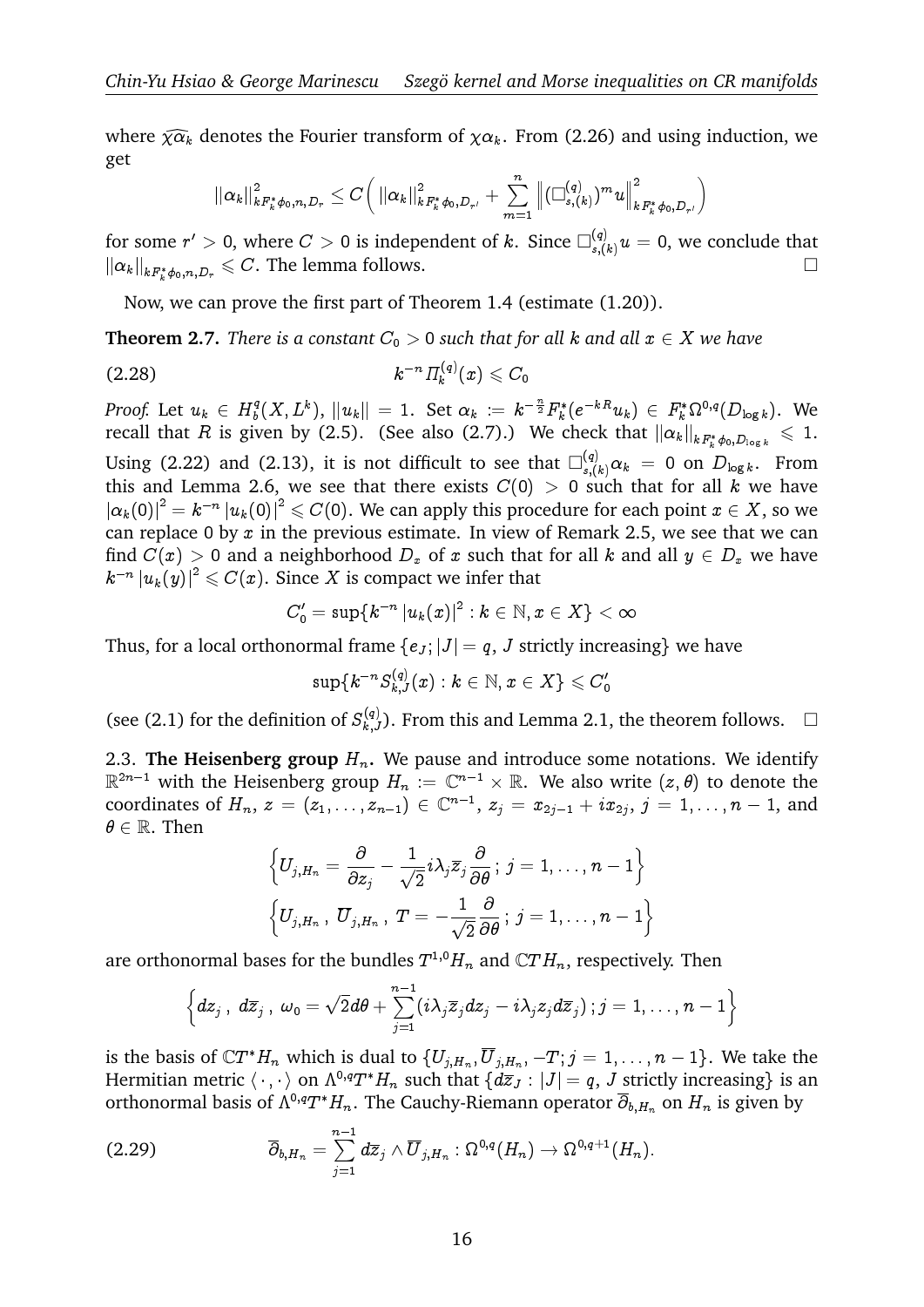Put  $\psi_0(z,\theta)=\beta\theta+\sum_{j,t=1}^{n-1}\mu_{j,t}\overline{z}_jz_t\in C^\infty(H_n;\,\mathbb{R}),$  where  $\beta$  and  $\mu_{j,t},\,j,t=1,\ldots,n-1,$  are as in (2.4). Note that

(2.30) 
$$
\sup_{(z,\theta)\in D_{\log k}}|kF_k^*\phi_0-\psi_0|\to 0, \text{ as } k\to\infty.
$$

Let  $(\;|\;)_{{\psi}_0}$  be the inner product on  $\Omega^{0,q}_c(H_n)$  defined as follows:

$$
(f\mid g)_{\psi_0}=\int_{H_n}\langle f,g\rangle e^{-\psi_0}dv(z)dv(\theta)\,,\quad \, f,g\in \Omega_c^{0,q}(H_n)\,,
$$

where  $dv(z)=2^{n-1}dx_1dx_2\cdots dx_{2n-2},\,dv(\theta)=\sqrt{2}d\theta.$  Let  $\overline\partial_{b,H_n}^{*,\psi_0}$  $\begin{split} \cdots dx_{2n-2},\, dv(\theta) = \sqrt{2}d\theta. \text{ Let } \overline{\partial}_{b,H_n}^{*,\psi_0} : \Omega^{0,q+1}(H_n) \to \Omega^{0,q}(H_n), \ &\text{with respect to } (\ | \ )_{\psi_0}. \text{ We have} \end{split}$ be the formal adjoint of  $\overline{\partial}_{b,H_n}$  with respect to  $(\;|\;)_{\psi_0}.$  We have

(2.31) 
$$
\overline{\partial}_{b,H_n}^{*,\psi_0} = \sum_{t=1}^{n-1} (d\overline{z}_t \wedge)^* \, \overline{U}_{t,H_n}^{*,\psi_0} : \Omega^{0,q+1}(H_n) \to \Omega^{0,q}(H_n),
$$
 where 
$$
= e^{i\psi_0} \qquad \qquad \frac{n-1}{2} \qquad 1
$$

where

$$
(2.32) \t\t \overline{U}_{t,H_n}^{*,\psi_0} = -U_{t,H_n} + U_{t,H_n}\psi_0 = -U_{t,H_n} + \sum_{j=1}^{n-1} \mu_{j,t}\overline{z}_j - \frac{1}{\sqrt{2}}i\lambda_t\overline{z}_t\beta.
$$

The Kohn-Laplacian on  $H_n$  is given by

$$
(2.33) \qquad \qquad \Box^{(q)}_{b,H_n} = \overline{\partial}_{b,H_n} \overline{\partial}_{b,H_n}^{*,\psi_0} + \overline{\partial}_{b,H_n}^{*,\psi_0} \overline{\partial}_{b,H_n} : \Omega^{0,q}(H_n) \to \Omega^{0,q}(H_n) \, .
$$

From (2.29), (2.31) and (2.32), we can check that  
\n
$$
\Box_{b,H_n}^{(q)}
$$
\n
$$
= \sum_{j=1}^{n-1} \overline{U}_{j,H_n}^{*,\psi_0} \overline{U}_{j,H_n} + \sum_{j,t=1}^{n-1} d\overline{z}_j \wedge (d\overline{z}_t \wedge)^* \Big[ \Big( \mu_{j,t} - \frac{i}{\sqrt{2}} \lambda_j \delta_{j,t} \beta \Big) + i \sqrt{2} \lambda_j \delta_{j,t} \frac{\partial}{\partial \theta} \Big]
$$
\n(2.34)\n
$$
= \sum_{j=1}^{n-1} \Big[ \Big( -\frac{\partial}{\partial z_j} + \frac{i}{\sqrt{2}} \lambda_j \overline{z}_j \frac{\partial}{\partial \theta} + \sum_{t=1}^{n-1} \mu_{t,j} \overline{z}_t - \frac{1}{\sqrt{2}} i \lambda_j \overline{z}_j \beta \Big) \Big( \frac{\partial}{\partial \overline{z}_j} + \frac{i}{\sqrt{2}} \lambda_j z_j \frac{\partial}{\partial \theta} \Big) \Big] + \sum_{j,t=1}^{n-1} d\overline{z}_j \wedge (d\overline{z}_t \wedge)^* \Big[ \Big( \mu_{j,t} - \frac{i}{\sqrt{2}} \lambda_j \delta_{j,t} \beta \Big) + i \sqrt{2} \lambda_j \delta_{j,t} \frac{\partial}{\partial \theta} \Big].
$$

#### 2.4. The estimates of the Szegö kernel function  $\Pi_k^{(q)}$  $\mathbf{k}^{(q)}$ . We need the following

 ${\bf Proposition \ 2.8.}$  *For each*  $k$ *, pick an element*  $\alpha_k\, \in\, F_k^*\Omega^{0,q}(D_{\log k})$  *with*  $\square_{s,(k)}^{(q)}\alpha_k\, =\, 0$  *and*  $\|\alpha_k\|_{kF_k^*\phi_0,D_{\log k}}\leqslant 1.$  Identify  $\alpha_k$  with a form on  $H_n$  by extending it with zero and write  $\alpha_k=0$ **Proposition 2.8.** For each  $k$ , pick an element  $\alpha_k \in F_k^*$ <br> $\|\alpha_k\|_{k F_k^* \phi_0, D_{\log k}} \leq 1$ . Identify  $\alpha_k$  with a form on  $H_n$  by exi<br> $\sum_{|J|=\sigma}^{\prime} \alpha_{k,J} e_J(\frac{z}{\sqrt{h}}, \frac{\theta}{k})$ . Then there is a subsequence  $\{\alpha_{k,j}\}$  $\int\limits_{|J|=q}^{\prime} \alpha_{k,J} e_{J}(\frac{z}{\sqrt{k}},\frac{\theta}{k}% )\leq\epsilon, \label{eq:2.14}%$  $\frac{\theta}{k}$ ). Then there is a subsequence  $\left\{\alpha_{k_{j}}\right\}$  of  $\left\{\alpha_{k}\right\}$  such that for each strictly *increasing multiindex J,*  $|J| = q$ ,  $\alpha_{k_j}$ , *J* converges uniformly with all its derivatives on any *compact subset of*  $H_n$  *to a smooth function*  $\alpha_J$ *. Furthermore, if we put*  $\alpha = \sum_{|J|=q}' \alpha_J d\overline{z}_J$ *,* rtu then  $\Box_{b,H_n}^{(q)}\alpha=0.$ 

*Proof.* Fix a strictly increasing multiindex J,  $|J| = q$ , and  $r > 0$ . From (2.26) and Remark 2.5, we see that for all  $s > 0$ , there is a constant  $C_{r,s}$ ,  $C_{r,s}$  is independent of k, such that  $\|\alpha_{k,J}\|_{s,D_r}\leqslant C_{r,s}$  for all k. Rellich 's compactness theorem [35, p. 281] yields a subsequence of  $\{\alpha_{k,J}\},$  which converges in all Sobolev spaces  $W^s(D_r)$  for  $s>0.$  From the Sobolev embedding theorem [35, p. 170], we see that the sequence converges in all  $C^l(D_r)$ ,  $l \geq 0$ ,  $l \in \mathbb{Z}$ , locally unformly. Choosing a diagonal sequence, with respect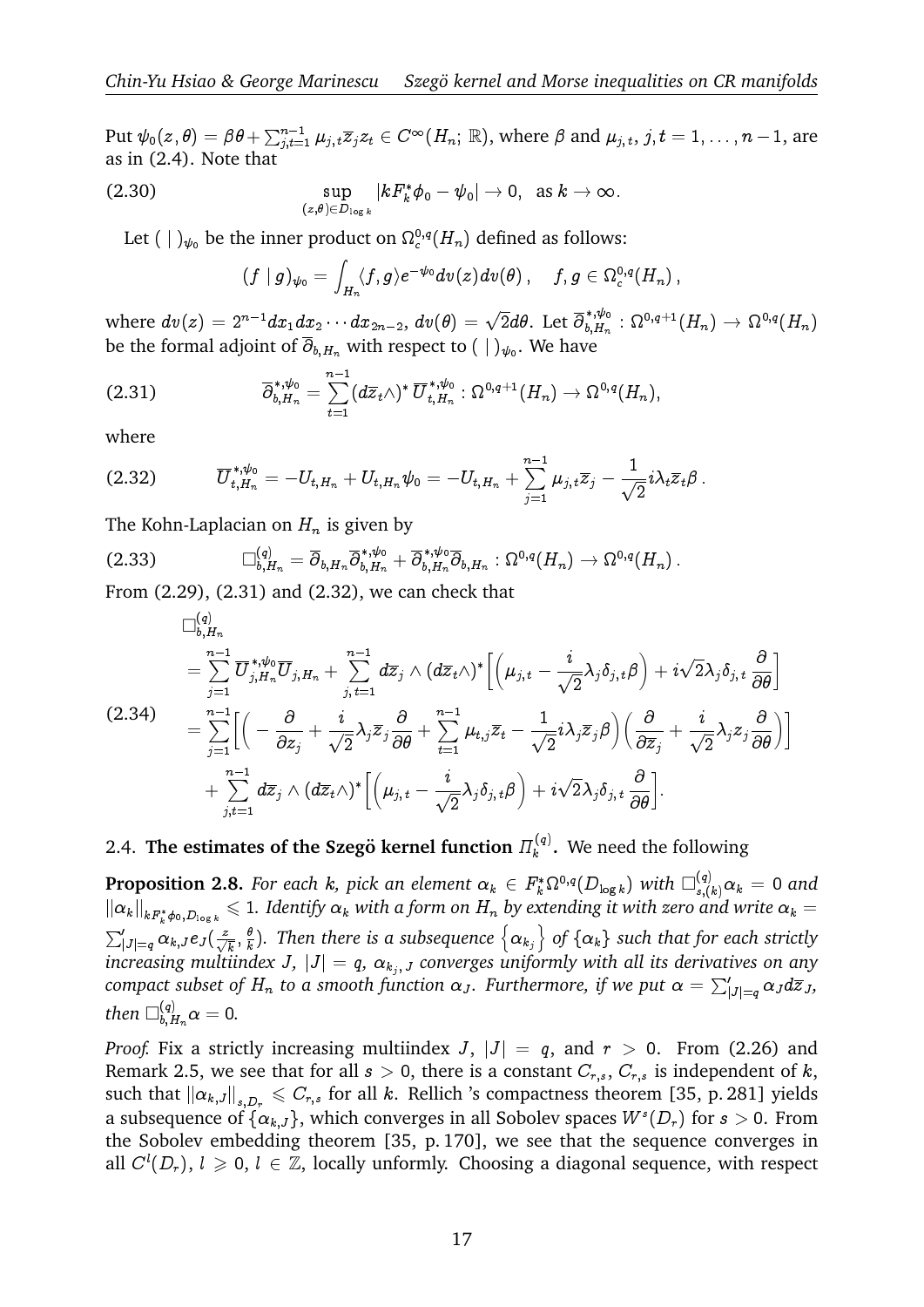Chin-Yu Hsiao & George Marinescu Szegö kernel and Morse inequalities on CR manifolds<br>to a sequence of  $D_r$  exhausting  $H_n$ , we get a subsequence  $\{\alpha_{k_j,J}\}$  of  $\{\alpha_{k,J}\}$  such that function  $\alpha_{J}$ .

 $\alpha_{k_j, J}$  converges uniformly with all derivatives on any compact subset of  $H_n$  to a smooth function  $\alpha_J$ .<br>Let  $J'$  be another strictly increasing multiindex,  $|J'| = q$ . We can repeat the procedure above and get a subseq Let  $J'$  be another strictly increasing multiindex,  $|J'|=q.$  We can repeat the procedure  $\alpha_{k_{j_s},J'}\Big\}$  of  $\big\{\alpha_{k_j,J'}\big\}$  such that  $\alpha_{k_{j_s},J'}$  converges uniformly with all derivatives on any compact subset of  $H_n$  to a smooth function  $\alpha_{J'}$ . Continuing in this way, we get the first statement of the proposition. 8

Now, we prove the second statement of the proposition. Let  $P = (p_1, \ldots, p_q),\, R =$  $(r_1,\ldots,r_q)$  be multiindices,  $|P|=|R|=q.$  Define

$$
r_q
$$
 be multiindices,  $|P| = |R| = q$ . Define  
\n
$$
\varepsilon_R^P = \begin{cases}\n0, & \text{if } \{p_1, \ldots, p_q\} \neq \{r_1, \ldots, r_q\}, \\
\text{the sign of permutation } \begin{pmatrix} P \\ R \end{pmatrix}, & \text{if } \{p_1, \ldots, p_q\} = \{r_1, \ldots, r_q\}.\n\end{cases}
$$

For  $j, t = 1, \ldots, n - 1$ , define

$$
\sigma^{j t P}_R=\left\{\begin{array}{cc}0, \ \ \textrm{if} \ d\overline{z}_j\wedge(d\overline{z}_t\wedge)^*(d\overline{z}^P)=0, \\ \ \ \varepsilon^Q_R, \ \ \textrm{if} \ d\overline{z}_j\wedge(d\overline{z}_t\wedge)^*(d\overline{z}^P)=d\overline{z}^Q, \ |Q|=q. \end{array}\right.
$$

We may assume that  $\alpha_{k,J}$  converges uniformly with all derivatives on any compact subset of  $H_n$  to a smooth function  $\alpha_J,$  for all strictly increasing  $J,$   $|J|=q.$  Since  $\Box^{(q)}_{s,(k)}\alpha_k=0,$ from the explicit formula of  $\square_{s,(l)}^{(q)}$ explicit formula of  $\square_{s,(k)}^{(q)}$  (see Prop. 2.3), it is not difficult to see that for all<br>ncreasing  $J, |J| = q$ , we have<br> $\sum_{i=1}^{n-1} \overline{U}_{j,H_n}^{*,\psi_0} \overline{U}_{j,H_n} \alpha_{k,J} = -\sum_{|D|=\sigma}^{\prime} \sigma_J^{jtP} \left[ \left( \mu_{j,t} - \frac{i}{\sqrt{2}} \lambda_j \delta_{j,t} \$ strictly increasing  $J$ ,  $|J| = q$ , we have

$$
\sum_{j=1}^{n-1}\overline{U}_{j,H_n}^{*,\psi_0}\overline{U}_{j,H_n}\alpha_{k,J}=-\sum_{\substack{|P|=q,\\1\leqslant j,t\leqslant n-1}}\sigma_{J}^{jtP}\Big[\Big(\mu_{j,t}-\frac{i}{\sqrt{2}}\lambda_j\delta_{j,t}\beta\Big)+\sqrt{2}i\lambda_j\delta_{j,t}\frac{\partial}{\partial\theta}\Big]\alpha_{k,P} \\qquad \qquad +\epsilon_kP_{k,J}\alpha_k
$$

on  $D_{\log k}$ , where  $\epsilon_k$  is a sequence tending to zero with  $k \to \infty$  and  $P_{k,J}$  is a second order differential operator and all the derivatives of the coefficients of  $P_{k,j}$  are uniformly<br>bounded in k on  $D_{\log k}$ . By letting  $k \to \infty$  in (2.35) we get<br>(2.36)  $\sum_{i=1}^{n-1} \overline{U}_{j,H_n}^{*,\psi_0} \overline{U}_{j,H_n} \alpha_J = -\sum_{|D|=\infty$ bounded in  $k$  on  $D_{\log k} .$  By letting  $k \to \infty$  in (2.35) we get erei $\frac{1}{n}$ in *k* 

$$
\text{(2.36)} \qquad \sum_{j=1}^{n-1} \overline{U}_{j,H_n}^{*,\psi_0} \overline{U}_{j,H_n} \alpha_J = - \sum_{\substack{|P| = q, \\ 1 \leqslant j, \, t \leqslant n-1}} \sigma_J^{jtP} \Big[ \Big( \mu_{j,t} - \frac{i}{\sqrt{2}} \lambda_j \delta_{j,t} \beta \Big) + \sqrt{2} i \lambda_j \delta_{j,t} \frac{\partial}{\partial \theta} \Big] \alpha_P
$$

on  $H_n,$  for all strictly increasing  $J,$   $|J|=q.$  From this and the explicit formula of  $\square_{b,E}^{(q)}$  $_{b,H_n}$ (see (2.34)), we conclude that  $\Box_{b,H_n}^{(q)} \alpha = 0$ . The proposition follows.

Now, we can prove the main result of this section. In analogy to (2.1) we define the extremal functions  $S_{J.E.}^{(q)}$  $U_{J,H_n}^{(q)}$  on the Heisenberg group along the direction  $d\overline{z}_J$  is defined by the main result of this section. In analogy to<br>
on the Heisenberg group along the directio<br>
(0) =  $\sup \left\{ |\alpha_J(0)|^2; \Box_{b,H_n}^{(q)} \alpha = 0, ||\alpha||_{\psi_0} = 1 \right\}$ n(

$$
(2.37) \tS_{J,H_n}^{(q)}(0) = \sup \left\{ \|\alpha_J(0)\|^2 \; ; \Box_{b,H_n}^{(q)} \alpha = 0, \|\alpha\|_{\psi_0} = 1 \right\}.
$$

where  $\alpha = \sum_{|J|=q}' \alpha_J d\overline{z}_J$ .

**Theorem 2.9.** *We have*

$$
\limsup_{k\rightarrow\infty}k^{-n}\varPi_k^{(q)}(0)\leqslant \textstyle\sum\limits_{|J|=q}^{\qquad\prime}S_{J,H_n}^{(q)}(0)\,.
$$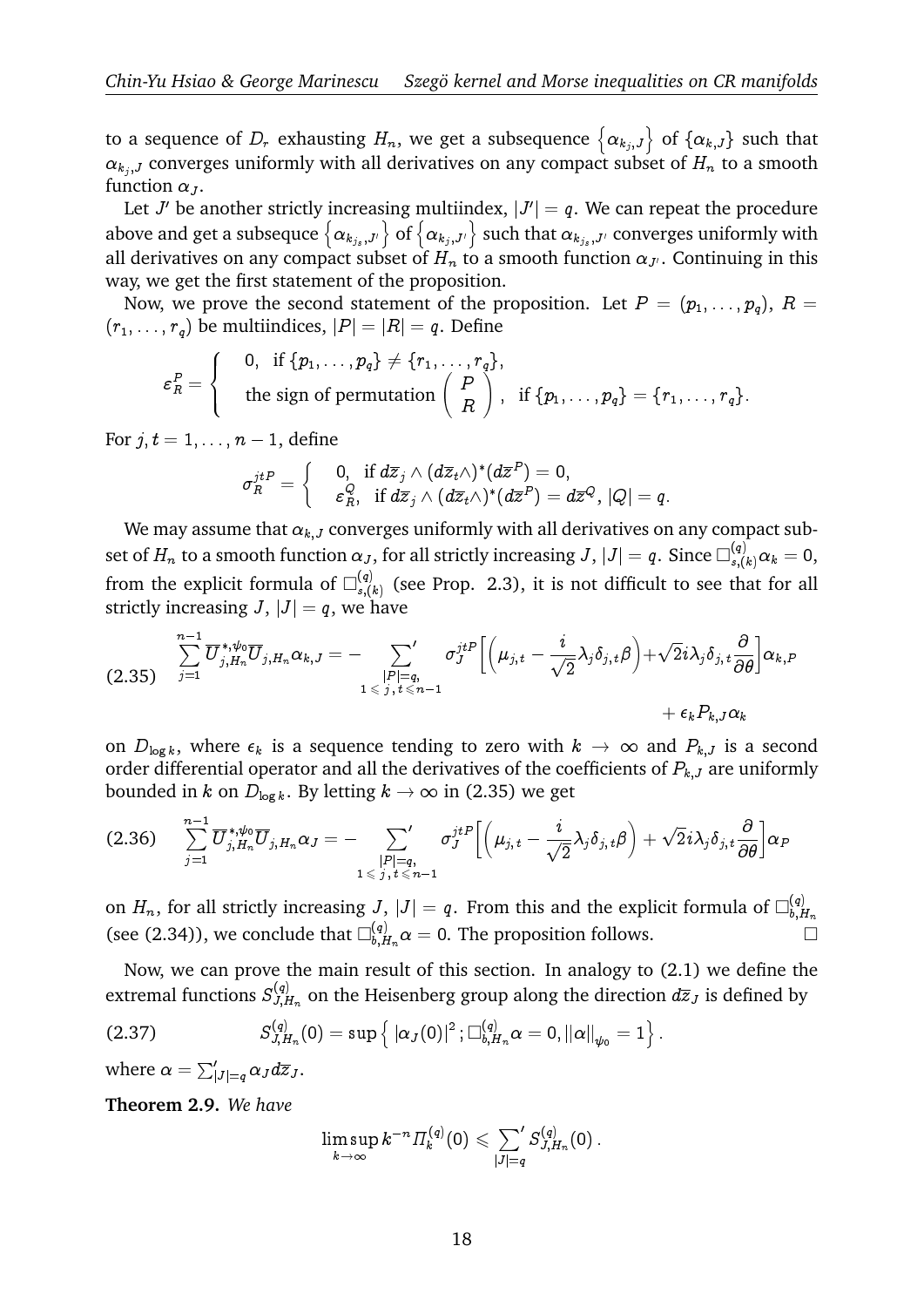*Proof.* Fix a strictly increasing  $J$ ,  $|J| = q$ . We claim that

(2.38) 
$$
\limsup_{k\to\infty} k^{-n} S_{k,J}^{(q)}(0) \leqslant S_{J,H_n}^{(q)}(0).
$$

The definition (2.1) of the extremal function yields a sequence  $\alpha_{k_j} \in H_b^q$ e in function yields a sequence  $\alpha_{k_j} \in H_b^q(X,L^{k_j}), \, k_1 < \frac{1}{2}$  $k_2<\ldots,$  such that  $\left\Vert \alpha_{k_j}\right\Vert =1$  and l,

(2.39) 
$$
\lim_{j \to \infty} k_j^{-n} \left| \alpha_{k_j, J}(0) \right|^2 = \limsup_{k \to \infty} k^{-n} S_{k, J}^{(q)}(0),
$$

where  $\alpha_{k_j,J}$  is the component of  $\alpha_{k_j}$  in the direction of  $e_J.$  On  $D_{\log k_j},$  put

$$
\beta_{k_j} = k_j^{-\frac{n}{2}} F_{k_j}^* (e^{-k_j R} \alpha_{k_j}) \in F_{k_j}^* \Omega^{0,q}(D_{\log k_j})\,.
$$

It is easy to see that

$$
\left\|\beta_{k_j}\right\|_{k_jF_{k_j}^*\phi_0,D_{\log k_j}}\leqslant 1\text{ and }\Box^{(q)}_{s,(k_j)}\beta_{k_j}=0\text{ on }D_{\log k_j}\,.
$$

 $\left\|\beta_{k_j}\right\|_{k_jF_{k_j}^*\phi_0,D_{\log k_j}}\leqslant 1\text{ an }$ Proposition 2.8 yields a subsequence  $\left\{\beta_{k_{j_s}}\right\}$  $\begin{aligned} &\text{d}\ \Box_{s,(k_j)}^{(q)}\beta_{k_j}=0\ \text{on}\ D_{\log k_j}\ . \end{aligned}$  of  $\left\{\beta_{k_j}\right\}$  such that for each  $J,\,\beta_{k_{j_s},J}$  converges uniformly with all derivatives on any compact subset of  $H_n$  to a smooth function  $\beta_J$ . Set  $\beta = \sum_{|P|=q}'\beta_P d\overline{z}^P.$  Then we have  $\Box_{b,E}^{(q)}$  $\theta_{b,H_n}^{(q)}\beta=0$  and, by (2.30),  $\|\beta\|_{\psi_0}\leqslant 1.$  Thus,

(2.40) 
$$
|\beta_J(0)|^2 \leqslant \frac{|\beta_J(0)|^2}{\|\beta\|_{\psi_0}^2} \leqslant S_{J,H_n}^{(q)}(0).
$$

Note that

(2.41) 
$$
\lim_{j\to\infty} k_j^{-n} |\alpha_{k_j,J}(0)|^2 = \lim_{s\to\infty} |\beta_{k_{js},J}(0)|^2 = |\beta_J(0)|^2.
$$

The estimate (2.38) follows from (2.39), (2.40) and (2.41). Finally, Lemma 2.1 and  $(2.38)$  imply the conclusion of the theorem.

## 3. THE SZEGÖ KERNEL FUNCTION ON THE HEISENBERG GROUP  $H_n$

In this section, we will use the same notations as in section 2.3 and we work with the assumption that condition  $Y(q)$  holds at each point of X. The main goal of this section In this section, we will<br>assumption that condition<br>is to compute  $\sum_{|J|=q}^{\prime} S_{J,E}^{(q)}$  $J_{J,H_n}^{(q)}(0).$ 

3.1. **The partial Fourier transform.** Let  $u(z, \theta) \in \Omega^{0,q}(H_n)$  with  $\|u\|_{\psi_0} = 1$  and  $\Box_{b, R}^{(q)}$  $\bm{\hat{a}}$ nsform. Let  $u(z, \theta) \in \Omega^{0,q}(H_n)$  with  $\|u\|_{\psi_0} = 1$  and  $\Box^{(q)}_{b, H_n} u = 0$ 0. Put  $v(z,\theta)=u(z,\theta)e^{-\frac{\beta}{2}\theta}$  and set  $\Phi_0=\sum_{j,t=1}^{n-1}\mu_{j,t}\overline{z}_jz_t.$  We have

$$
\int_{H_n} \! |v(z,\theta)|^2 \, e^{-\Phi_0(z)} dv(z) dv(\theta) = 1 \, .
$$

Let us denote by  $L^2_{(0,q)}(H_n,\Phi_0)$  the competion of  $\Omega^{(0,q)}_\mathrm{c}(H_n)$  with respect to the norm  $\|\cdot\|_{\Phi_0}$ , where

$$
\|u\|_{\Phi_0}^2=\int_{H_n} |u|^2 \, e^{-\Phi_0} dv(z) dv(\theta)\,, \quad u\in \Omega_c^{(0,q)}(H_n)\,.
$$

Choose  $\chi(\theta) \in C_0^{\infty}(\mathbb{R})$  so that  $\chi(\theta) = 1$  when  $|\theta| < 1$  and  $\chi(\theta) = 0$  when  $|\theta| > 2$  and set  $\chi_j(\theta) = \chi(\theta/j), j \in \mathbb{N}$ . Let <br>(3.1)  $\hat{v}_j(z, \eta) = \int v(z, \theta) \chi_j(\theta) e^{-i\theta \eta} dv(\theta) \in \Omega^{0,q}(H_n), j = 1, 2, \dots$  $\chi_i(\theta) = \chi(\theta/j), j \in \mathbb{N}$ . Let

$$
(3.1) \hspace{1cm} \hat{v}_j(z,\eta)=\int_{\mathbb{R}}v(z,\theta)\chi_j(\theta)e^{-i\theta\eta}dv(\theta)\in \Omega^{0,q}(H_n),\,\,j=1,2,\ldots.
$$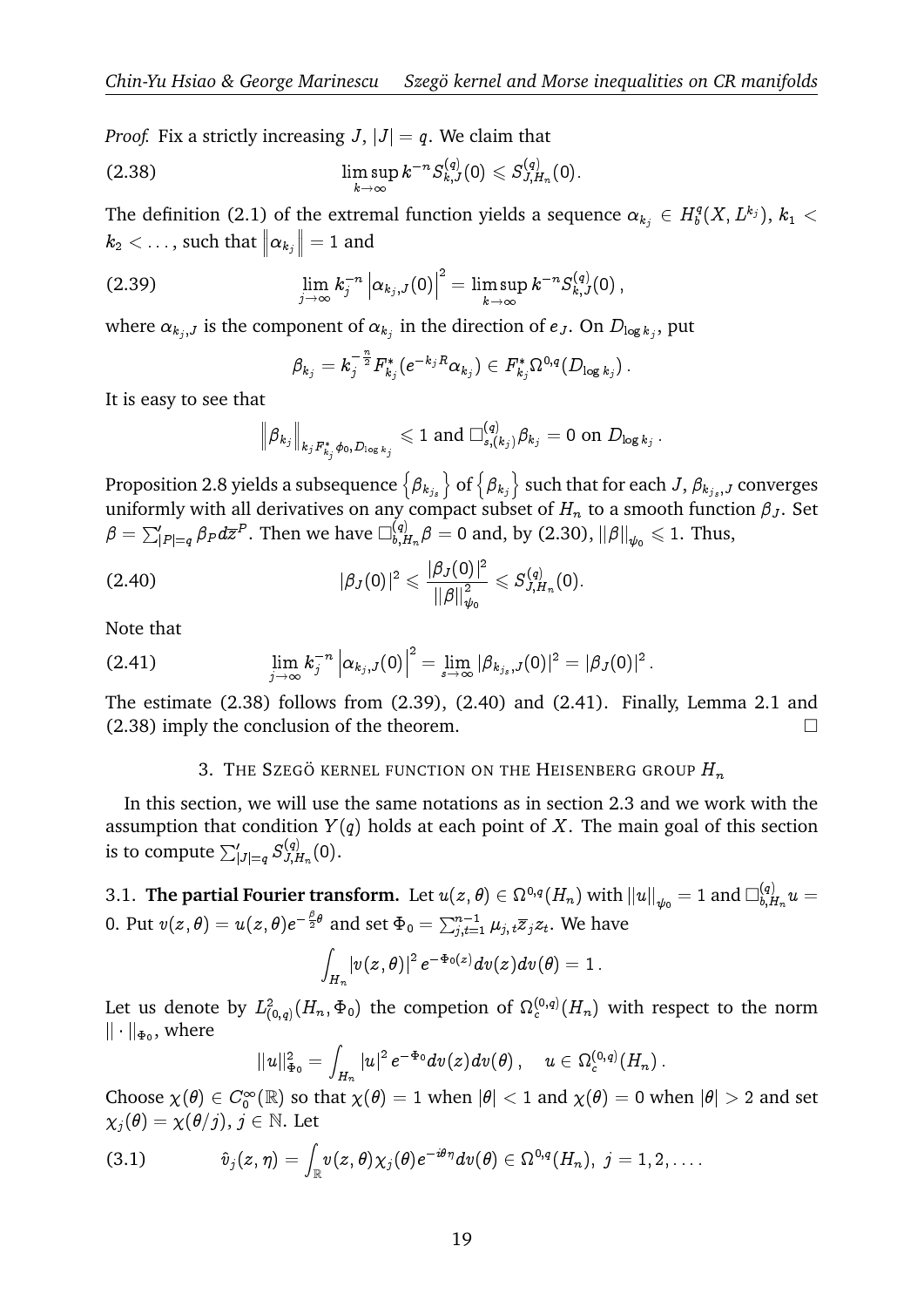From Parseval's formula, we have

$$
\begin{aligned} &\int_{H_n} \!\! \left| \hat{v}_j(z,\eta) - \hat{v}_t(z,\eta) \right|^2 e^{-\Phi_0(z)} dv(\eta) dv(z) \\ & = 4\pi \int_{H_n} \!\! \left| v(z,\theta) \right|^2 \left| \chi_j(\theta) - \chi_t(\theta) \right|^2 e^{-\Phi_0(z)} dv(\theta) dv(z) \to 0, \,\, j,t \to \infty. \end{aligned}
$$

Thus, there is  $\hat{v}(z, \eta) \in L^2_{(0,q)}(H_n, \Phi_0)$  such tht  $\hat{v}_j(z, \eta) \to \hat{v}(z, \eta)$  in  $L^2_{(0,q)}(H_n, \Phi_0)$ . We call  $\hat{v}(z, \eta)$  the Fourier transform of  $v(z, \theta)$  with respect to  $\theta$ . Formally,<br>
(3.2)  $\hat{v}(z, \eta) = \int e^{-i\theta \eta$  $\hat{v}(z, \eta)$  the Fourier transform of  $v(z, \theta)$  with respect to  $\theta$ . Formally,

(3.2) 
$$
\hat{v}(z,\eta) = \int_{\mathbb{R}} e^{-i\theta \eta} v(z,\theta) dv(\theta).
$$

Moreover, we have

Moreover, we have  
\n
$$
\int_{H_n} |\hat{v}(z,\eta)|^2 e^{-\Phi_0(z)} dv(z) dv(\eta) = \lim_{j \to \infty} \int_{H_n} |\hat{v}_j(z,\eta)|^2 e^{-\Phi_0(z)} dv(z) dv(\eta)
$$
\n(3.3)  
\n
$$
= 4\pi \lim_{j \to \infty} \int_{H_n} |u(z,\theta)e^{-\frac{\beta}{2}\theta} \chi_j(\theta)|^2 e^{-\Phi_0(z)} dv(z) dv(\theta)
$$
\n
$$
= 4\pi \int_{H_n} |u(z,\theta)|^2 e^{-\psi_0(z,\theta)} dv(z) dv(\theta) = 4\pi < \infty.
$$
\nFrom Fubini's theorem,  $\int_{\mathbb{C}^{n-1}} |\hat{v}(z,\eta)|^2 e^{-\Phi_0(z)} dv(z) < \infty$  for almost all  $\eta \in \mathbb{R}$ . More

From Fubini's theorem,  $\int_{\mathbb{C}^{n-1}} |\hat{v}(z,\eta)|^2 e^{-\Phi_0(z)} dv(z) < \infty$  for almost all  $\eta \in \mathbb{R}$ . More precisely, there is a negligeable set  $A_0 \subset \mathbb{R}$  such that  $\int_{\mathbb{C}^{n-1}} |\hat{v}(z,\eta)|^2 e^{-\Phi_0(z)} dv(z) < \infty$ , for every  $\eta \notin A_0$ . theorem,  $\int_{\mathbb{C}^{n-1}} |\hat{v}(z,\eta)|^2 e^{-\Phi_0(z)} dv(z) < \infty$  for alnot is a negligeable set  $A_0 \subset \mathbb{R}$  such that  $\int_{\mathbb{C}^{n-1}} |\hat{v}(z,\eta)|^2$ <br>( $H_n, \Phi_0$ ). Assume that  $\int |s(z,\eta)|^2 dv(\eta) < \infty$  and  $\int$ 

Let  $s\in L^2_{(0,q)}(H_n,\Phi_0).$  Assume that  $\int \! |s(z,\eta)|^2\, dv(\eta)<\infty$  and  $\int \! |s(z,\eta)|\, dv(\eta)<\infty$  for all  $z \in \mathbb{C}^{n-1}$ . Then, from Parseval's formula, we can check that

(3.4) 
$$
\begin{aligned}\n\iiint \langle \hat{v}(z,\eta), s(z,\eta) \rangle e^{-\Phi_0(z)} dv(\eta) dv(z) \\
= \iint \langle u(z,\theta) e^{-\frac{\beta}{2}\theta}, \int e^{i\theta \eta} s(z,\eta) dv(\eta) \rangle e^{-\Phi_0(z)} dv(\theta) dv(z).\n\end{aligned}
$$

We pause and introduce some notations. For fixed  $\eta \in \mathbb{R}$ , put<br> $\int_{0}^{\infty} \frac{n-1}{n}$ 

(3.5) 
$$
\Phi_{\eta} = -\sqrt{2}\eta \sum_{j=1}^{n-1} \lambda_j |z_j|^2 + \sum_{j,t=1}^{n-1} \mu_{j,t} \overline{z}_j z_t \in C^{\infty}(\mathbb{C}^{n-1}; \mathbb{R}).
$$

We take the Hermitian metric  $\langle\,\cdot\,,\cdot\,\rangle$  on the bundle  $\Lambda^{0,q}T^*\mathbb C^{n-1}$  of  $(0,q)$  forms of  $\mathbb C^{n-1}$  so that  $\{d\overline{z}_J; |J| = q, J$  strictly increasing} is an orthonormal basis. We also let  $\Omega^{0,q}(\mathbb C^{n-1})$ denote the space of smooth sections of  $\Lambda^{0,q}T^*\mathbb C^{n-1}$  over  $\mathbb C^{n-1}.$  Let  $\Omega^{0,q}_c(\mathbb C^{n-1})$  be the subspace of  $\Omega^{0,q}(\mathbb C^{n-1})$  whose elements have compact support in  $\mathbb C^{n-1}$  and let  $( )|_{\Phi_{\eta}}$  be the inner product on  $\Omega^{0,q}_c({\mathbb C}^{n-1})$  defined by

$$
(f\mid g)_{\Phi_\eta}=\int_{\mathbb{C}^{n-1}}\langle f,g\rangle e^{-\Phi_\eta(z)}dv(z)\,,\quad \, f,g\in\Omega_c^{0,q}(\mathbb{C}^{n-1})\,.
$$

Let

(3.6) 
$$
\Box_{\Phi_{\eta}}^{(q)} = \overline{\partial}^{\ast,\Phi_{\eta}} \overline{\partial} + \overline{\partial} \overline{\partial}^{\ast,\Phi_{\eta}} : \Omega^{0,q}(\mathbb{C}^{n-1}) \to \Omega^{0,q}(\mathbb{C}^{n-1})
$$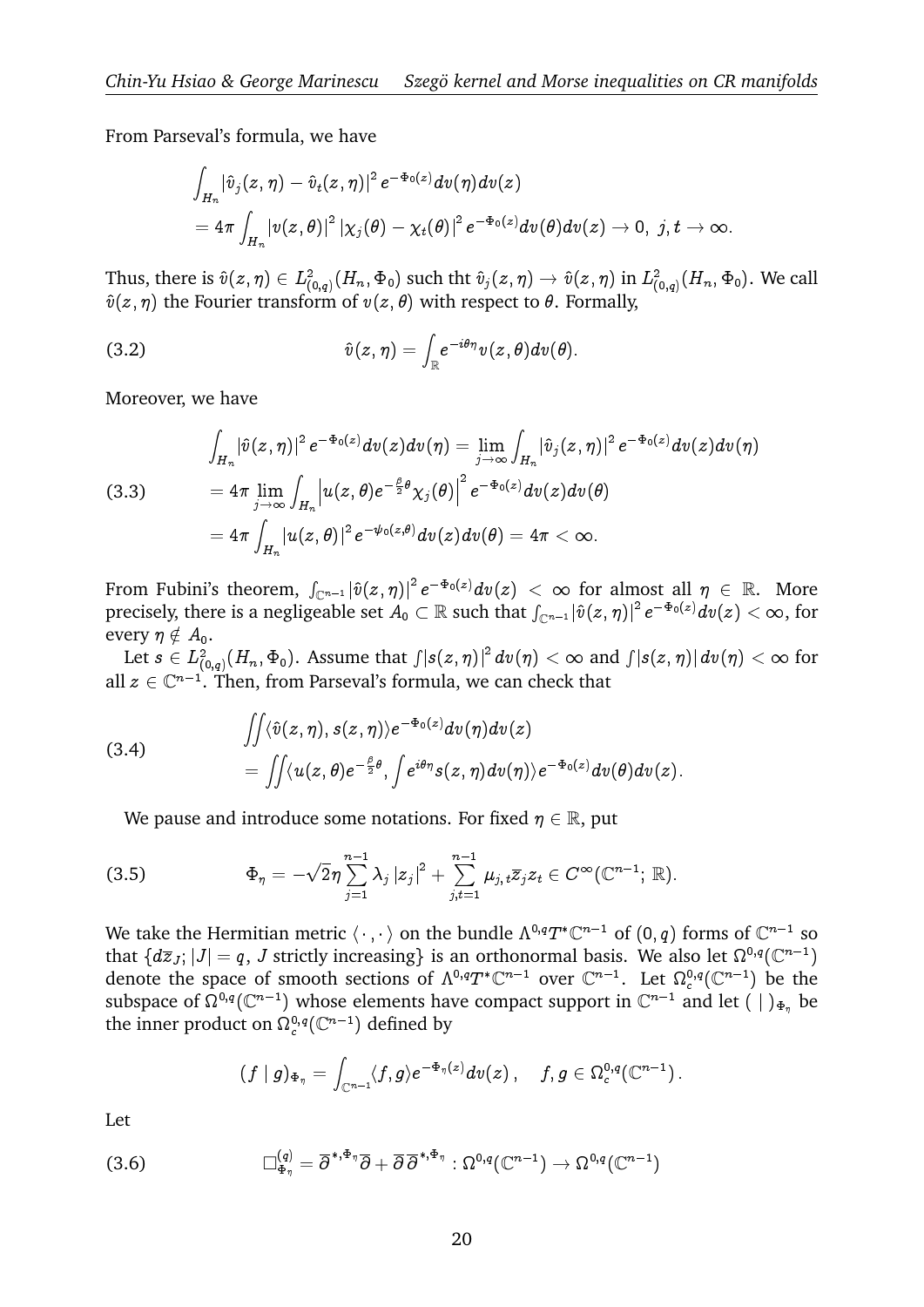be the complex Laplacian with respect to  $(|\ )_{\Phi_{\eta}}$ , where  $\overline{\partial}^{*,\Phi_{\eta}}$  is the formal adjoint of  $\overline{\partial}$ <br>with respect to  $(|\ )_{\Phi_{\eta}}$ . We can check that with respect to  $(\;|\;)_{{\Phi}_\eta}.$  We can check that nth<br>2011<br>21

(3.7) 
$$
\Box_{\Phi_{\eta}}^{(q)} = \sum_{t=1}^{n-1} \left( -\frac{\partial}{\partial z_t} - \sqrt{2} \lambda_t \overline{z}_t \eta + \sum_{j=1}^{n-1} \mu_{j,t} \overline{z}_j \right) \frac{\partial}{\partial \overline{z}_t} + \sum_{j,t=1}^{n-1} d\overline{z}_j \wedge (d\overline{z}_t \wedge)^* \left( \mu_{j,t} - \sqrt{2} \lambda_j \eta \delta_{j,t} \right).
$$

Now, we return to our situation. We identify  $\Lambda^{0,q}T^*\mathbb C^{n-1}$  with  $\Lambda^{0,q}T^*H_n.$  Set

Now, we return to our situation. We identify 
$$
\Lambda^{0,q}T^*\mathbb{C}^{n-1}
$$
 with  $\Lambda^{0,q}T^*$ .  
\n(3.8) 
$$
\alpha(z,\eta) = \hat{v}(z,\eta) \exp\left[\left(\frac{i\beta}{2\sqrt{2}} - \frac{1}{\sqrt{2}}\eta\right) \sum_{j=1}^{n-1} \lambda_j |z_j|^2\right].
$$

We remind that  $\hat{v}(z, \eta)$  is given by (3.2).

We remind that  $\hat{v}(z, \eta)$  is given by (3.2).<br> **Theorem 3.1.** *For almost all*  $\eta \in \mathbb{R}$ *, we have*  $\int_{\mathbb{C}^{n-1}} |\alpha(z, \eta)|^2 e^{-\Phi_{\eta}(z)} dv(z) < \infty$  *and* 

$$
\Box_{\Phi_{\eta}}^{(q)}\alpha(z,\eta)=0
$$

in the sense of distributions. Thus  $\alpha(z,\eta)\in \Omega^{0,q}(\mathbb C^{n-1})$  for almost all  $\eta\in \mathbb R.$ 

*Proof.* Let  $A_0 \subset \mathbb{R}$  be as in the discussion after (3.3). Thus, for all  $\eta \notin A_0$ ,

$$
\text{$\forall \text{ distributions. Thus $\alpha(z,\eta)\in \Omega^{\upsilon,q}(\mathbb{C}^{n-1})$ for almost all $\eta\in\mathbb{R}$}$. $\subset \mathbb{R}$ be as in the discussion after (3.3). Thus, for all $\eta\notin A_0$, $\int_{\mathbb{C}^{n-1}} |\hat{v}(z,\eta)|^2 \, e^{-\Phi_0(z)} dv(z) = \int_{\mathbb{C}^{n-1}} |\alpha(z,\eta)|^2 \, e^{-\Phi_\eta(z)} dv(z) < \infty$.}
$$

We only need to prove the second statement of the theorem. Let  $f \in \Omega^{0,q}_c(\mathbb C^{n-1}).$  Put We only<br> $h(\eta) = \int$  $\Gamma_{{\mathbb C}^{n-1}}\!\langle \alpha(z,\eta), \Box^{(q)}_{\Phi_\eta} \rangle$  $f_{\Phi_{\eta}}^{(q)} f(z)$ ) $e^{-\Phi_{\eta}(z)}dv(z)$  if  $\eta \notin A_0$ ,  $h(\eta) = 0$  if  $\eta \in A_0$ . We can check that  $\sum_{i=1}^{\infty}$  $\ddot{ }$ 

$$
(3.10) \qquad \quad |h(\eta)|^2\leqslant \int_{\mathbb C^{n-1}}\vert \alpha(z,\eta)\vert^2\,e^{-\Phi_\eta(z)}dv(z)\int_{\mathbb C^{n-1}}\left\vert \Box_{\Phi_\eta}^{(q)}f\right\vert^2e^{-\Phi_\eta(z)}dv(z).
$$

For  $R > 0$ , put  $\varphi_R(\eta) = 1_{[-R,R]}(\eta)\overline{h}(\eta)$ , where  $1_{[-R,R]}(\eta) = 1$  if  $-R \le \eta \le R$ ,  $1_{[-R,R]}(\eta) = 0$  if  $\eta < -R$  or  $\eta > R$ . From (3.10), we have<br>  $\int |\varphi_R(\eta)|^2 dv(\eta) = \int^R |h(\eta)|^2 dv(\eta)$ 0 if  $\eta < -R$  or  $\eta > R$ . From (3.10), we have

$$
(3.11) \qquad \int \left|\varphi_R(\eta)\right|^2 dv(\eta) = \int_{-R}^R |h(\eta)|^2 dv(\eta) \nonumber \\ \leqslant C \iint \left|\alpha(z,\eta)\right|^2 e^{-\Phi_\eta(z)} dv(\eta) dv(z) = C \iint \left|\hat{v}(z,\eta)\right|^2 e^{-\Phi_0(z)} dv(\eta) dv(z) < \infty \, ,
$$
\n
$$
\text{where } C > 0. \text{ Thus, } \varphi_R(\eta) \in L^2(\mathbb{R}) \cap L^1(\mathbb{R}). \text{ Set } \lambda |z|^2 := \sum_{j=1}^{n-1} \lambda_j |z_j|^2. \text{ We have}
$$

where 
$$
C > 0
$$
. Thus,  $\varphi_R(\eta) \in L^2(\mathbb{R}) \cap L^1(\mathbb{R})$ . Set  $\lambda |z|^2 := \sum_{j=1}^{n-1} \lambda_j |z_j|^2$ . We have  
\n
$$
\int_{\mathbb{R}} h(\eta) \varphi_R(\eta) dv(\eta) = \int_{-R}^{R} |h(\eta)|^2 dv(\eta)
$$
\n
$$
= \iint \langle \alpha(z, \eta), \Box_{\Phi_{\eta}}^{(q)} f(z) \rangle e^{-\Phi_{\eta}(z)} \varphi_R(\eta) dv(\eta) dv(z)
$$
\n(3.12)\n
$$
= \iint \langle \hat{v}(z, \eta), e^{-\left(\frac{i\beta}{2\sqrt{2}} - \frac{1}{\sqrt{2}}\eta\right)} \lambda |z|^2 \Box_{\Phi_{\eta}}^{(q)} f(z) \overline{\varphi}_R(\eta) \rangle e^{-\Phi_0(z)} dv(\eta) dv(z)
$$
\n
$$
\stackrel{(3.4)}{=} \iint \langle u(z, \theta), \int e^{i\theta \eta} e^{-\left(\frac{i\beta}{2\sqrt{2}} - \frac{1}{\sqrt{2}}\eta\right)} \lambda |z|^2 + \frac{\beta}{2} \theta \Box_{\Phi_{\eta}}^{(q)} (f \overline{\varphi}_R) dv(\eta) \rangle e^{-\psi_0(z, \theta)} dv(\theta) dv(z).
$$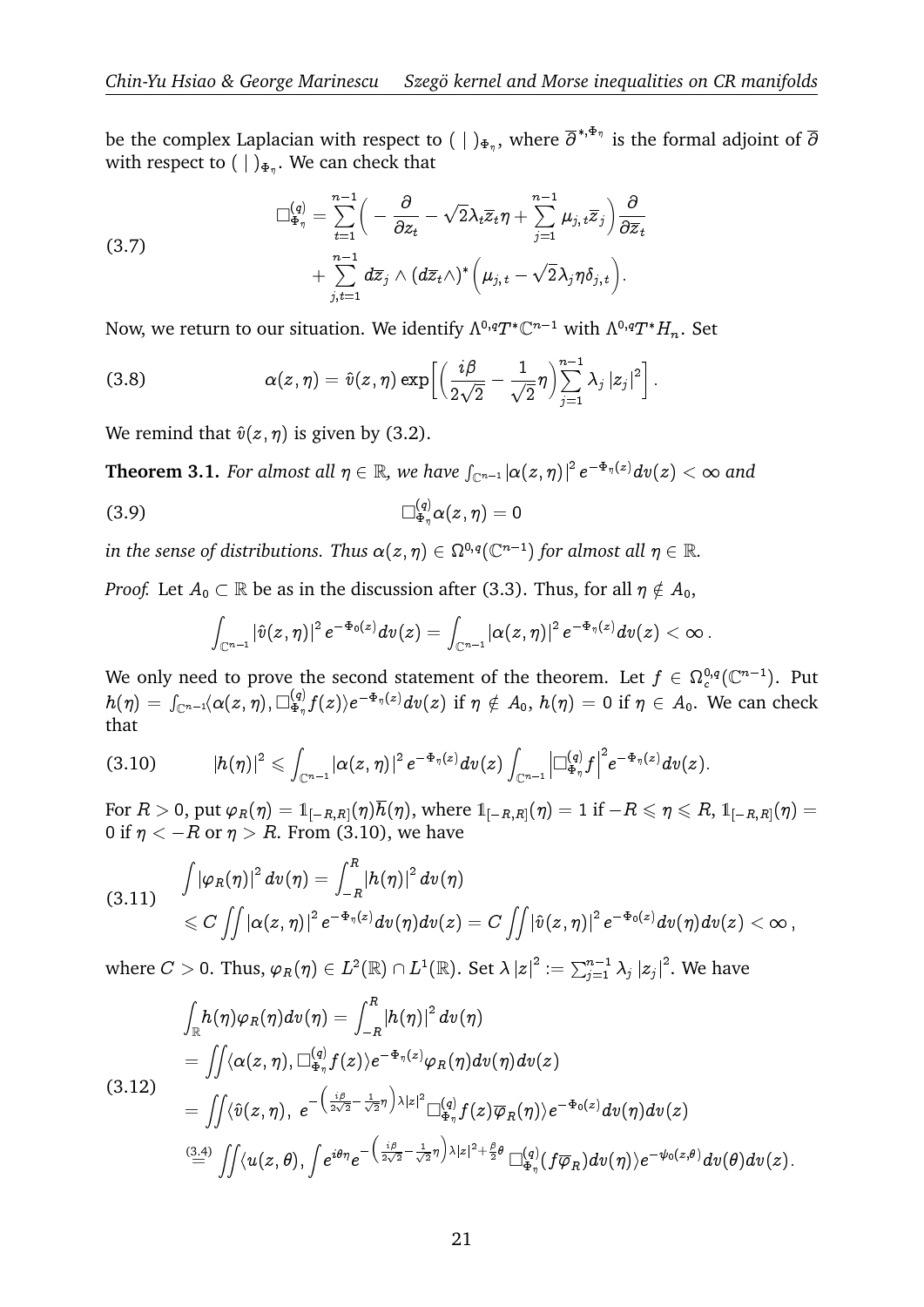From Lemma 3.2 below, we know that  $\overline{a}$ 

Z

(3.13)  

$$
\int e^{i\theta\eta}e^{-\left(\frac{i\beta}{2\sqrt{2}}-\frac{1}{\sqrt{2}}\eta\right)\lambda|z|^2+\frac{\beta}{2}\theta}\Box_{\Phi_{\eta}}^{(q)}(f(z)\overline{\varphi}_R(\eta))dv(\eta)
$$

$$
=\Box_{b,H_n}^{(q)}\left(\int e^{i\theta\eta}e^{-\left(\frac{i\beta}{2\sqrt{2}}-\frac{1}{\sqrt{2}}\eta\right)\lambda|z|^2+\frac{\beta}{2}\theta}f(z)\overline{\varphi}_R(\eta)dv(\eta)\right).
$$

Put

$$
= \Box_{b,H_n}^{(q)} \Big( \int e^{i\theta \eta} e^{-\left(\frac{i\beta}{2\sqrt{2}} - \frac{\eta}{\sqrt{2}}\eta\right)A|z|^2 + \frac{\pi}{2} \nu} f(z) \overline{\varphi}_R(\eta) dv(\eta) \Big)
$$
  
Put  
(3.14) 
$$
S(z,\theta) = \int e^{i\theta \eta} e^{-\left(\frac{i\beta}{2\sqrt{2}} - \frac{1}{\sqrt{2}}\eta\right)\lambda |z|^2 + \frac{\beta}{2} \theta} f(z) \overline{\varphi}_R(\eta) dv(\eta).
$$
From (3.13) and (3.14), (3.12) becomes  
(3.15) 
$$
\int^R |h(\eta)|^2 dv(\eta) = \int \Big| \langle u(z,\theta), \Box_{b,H_n}^{(q)} S(z,\theta) \rangle e^{-\psi_0(z,\theta)} dv(\theta) d\eta
$$

From (3.13) and (3.14), (3.12) becomes

$$
(3.15) \qquad \int_{-R}^{R} |h(\eta)|^2 \, dv(\eta) = \iint \langle u(z,\theta), \Box_{b,H_n}^{(q)} S(z,\theta) \rangle e^{-\psi_0(z,\theta)} dv(\theta) dv(z).
$$

Choose  $\chi(\theta)\in C_0^\infty(\mathbb{R})$  so that  $\chi(\theta)=1$  when  $|\theta|< 1$  and  $\chi(\theta)=0$  when  $|\theta|>2$ . Then,

(3.15) 
$$
\int_{-R} |h(\eta)|^2 dv(\eta) = \iint \langle u(z,\theta), \Box_{b,H_n}^{sq} S(z,\theta) \rangle e^{-\psi_0(z,\theta)} dv(\theta) dv(z).
$$
\nChoose  $\chi(\theta) \in C_0^{\infty}(\mathbb{R})$  so that  $\chi(\theta) = 1$  when  $|\theta| < 1$  and  $\chi(\theta) = 0$  when  $|\theta| > 2$ . The\n
$$
\int_{-R}^R |h(\eta)|^2 dv(\eta) = \lim_{j \to \infty} \iint \langle u(z,\theta), \chi(\frac{\theta}{j}) \Box_{b,H_n}^{(q)} S(z,\theta) \rangle e^{-\psi_0(z,\theta)} dv(\theta) dv(z)
$$
\n
$$
= \lim_{j \to \infty} \left( \iint \langle \Box_{b,H_n}^{(q)} u(z,\theta), \chi(\frac{\theta}{j}) S(z,\theta) \rangle e^{-\psi_0(z,\theta)} dv(\theta) dv(z) \right)
$$
\n(3.16) 
$$
+ \iint \langle u(z,\theta), [\chi(\frac{\theta}{j}), \Box_{b,H_n}^{(q)}] S(z,\theta) \rangle e^{-\psi_0(z,\theta)} dv(\theta) dv(z) \right)
$$
\n
$$
= \lim_{j \to \infty} \iint \langle u(z,\theta), [\chi(\frac{\theta}{j}), \Box_{b,H_n}^{(q)}] S(z,\theta) \rangle e^{-\psi_0(z,\theta)} dv(\theta) dv(z).
$$

We can check that  $[\chi(\frac{\theta}{i})]$  $\frac{\theta}{j})$  ,  $\Box_{b, L}^{(q)}$ that  $[\chi(\frac{\theta}{2})$  ,  $\square_{b,H_n}^{(q)}]$  is a first order partial differential operator and all the coefficients of  $[\chi(\frac{\theta}{i})]$  $\frac{\theta}{j})\; , \Box_{b,\hskip 0. 1}^{\left(q\right)}$ of  $[\chi(\frac{\theta}{i}), \Box_{b,H_n}^{(q)}]$  converge to 0 as  $j \to \infty$  uniformly in  $\theta$  and locally uniformly in  $z$ . Moreover, from Parseval's formula,  $(3.11)$  and  $(3.14)$ , we can check that י)<br>fr .<br>J

$$
\begin{aligned} \sum_{|\alpha|\leqslant 1}\int & \Big|\partial_{x,\theta}^\alpha S\Big|^2\,e^{-\psi_0}dv(\theta)dv(z)\\ &\leqslant C\,\sum_{|\alpha|\leqslant 1}\int & \int (1+|z|+|\eta|+|z|\,|\eta|)^2\,|\partial_x^\alpha f|^2\,|\varphi_R(\eta)|^2\,e^{-\Phi_\eta(z)}d v(z)dv(\eta)\\ &\leqslant \widetilde{C}\,\int & |\varphi_R(\eta)|^2\,dv(\eta)<\infty,\\ \text{which constants $C>0$, $\widetilde{C}>0$. Thus,}\end{aligned}
$$

$$
\begin{array}{l} \tilde{C}\displaystyle\int\limits_{j\to\infty}^{z}\int\limits_{\mathbb{R}}|\varphi_{R}(\eta)|^{2}\,dv(\eta)<\infty,\\[2mm] \tilde{C}>0,\,\widetilde{C}>0.\,\,\text{Thus},\\[2mm] \lim_{j\to\infty}\displaystyle\int\limits_{j\to\infty}^{z}\int\limits_{\mathbb{R}}\langle u(z,\theta),[\chi(\frac{\theta}{j})\ ,\Box_{b,H_{n}}^{(q)}]S(z,\theta)\rangle e^{-\psi_{0}(z,\theta)}dv(\theta)dv(z)=0.\end{array}
$$

wint constants  $C > 0$ ,  $C > 0$ . Thus,<br>  $\lim_{j \to \infty} \iint (u(z, \theta), [\chi(\frac{\theta}{j}), \Box_{b, H_n}^{(q)}] S(z, \theta)) e^{-\psi_0(z, \theta)} dv(\theta) dv(z) = 0.$ <br>
From this and (3.16), we conclude that  $\int_{-R}^{R} |h(\eta)|^2 dv(\eta) = 0$ . Letting  $R \to \infty$ , we get  $h(\eta) = 0$  almost everywhere. We have proved that for a given  $f(z) \in \Omega_c^{0,q}(\mathbb{C}^{n-1})$ ,  $\Gamma_{{\mathbb C}^n-1} \langle \alpha(z,\eta), \Box^{(q)}_{{\Phi_{\eta}}} \rangle$  $\langle \frac{d}{d\phi_\eta} f(z) \rangle e^{-\Phi_\eta(z)} dv(z) = 0 \text{ almost everywhere}.$ 

Let us consider the Sobolev space  $W^2(\mathbb C^{n-1})$  of distributions in  $\mathbb C^{n-1}$  whose derivatives of order  $\leq 2$  are in  $L^2$ . The space of forms of type  $(0, q)$  with coefficients in this space is accordingly denoted  $W_{(0,q)}^2(\mathbb C^{n-1}).$  Since  $W_{(0,q)}^2(\mathbb C^{n-1})$  is separable and  $\Omega^{0,q}_c(\mathbb C^{n-1})$  is dense in  $W^2_{(0,q)}(\mathbb C^{n-1}),$  we can find  $f_j\in \Omega^{0,q}_c(\mathbb C^{n-1}),$   $j=1,2,\ldots,$  such that  $\{f_1,f_2,\ldots\}$  is a dense subset of  $W^2_{(0,q)}(\mathbb C^{n-1})$ . Moreover, we can take  $\{f_1,f_2,\ldots\}$  so that for all  $g\in\Omega^{0,q}_c(\mathbb C^{n-1})$ with  $\mathrm{supp}\, g\stackrel{\sim}{\subset}B_r:=\{z\in\mathbb{C}^{n-1};\,|z|< r\},\,r>0,$  we can find  $f_{j_1},f_{j_2},\ldots,$   $\mathrm{supp}\, f_{j_t}\subset B_r,$  $t=1,2,\ldots,$  such that  $f_{j_t}\to g$  for  $t\to\infty$  in  $W^2_{(0,q)}(\mathbb C^{n-1}).$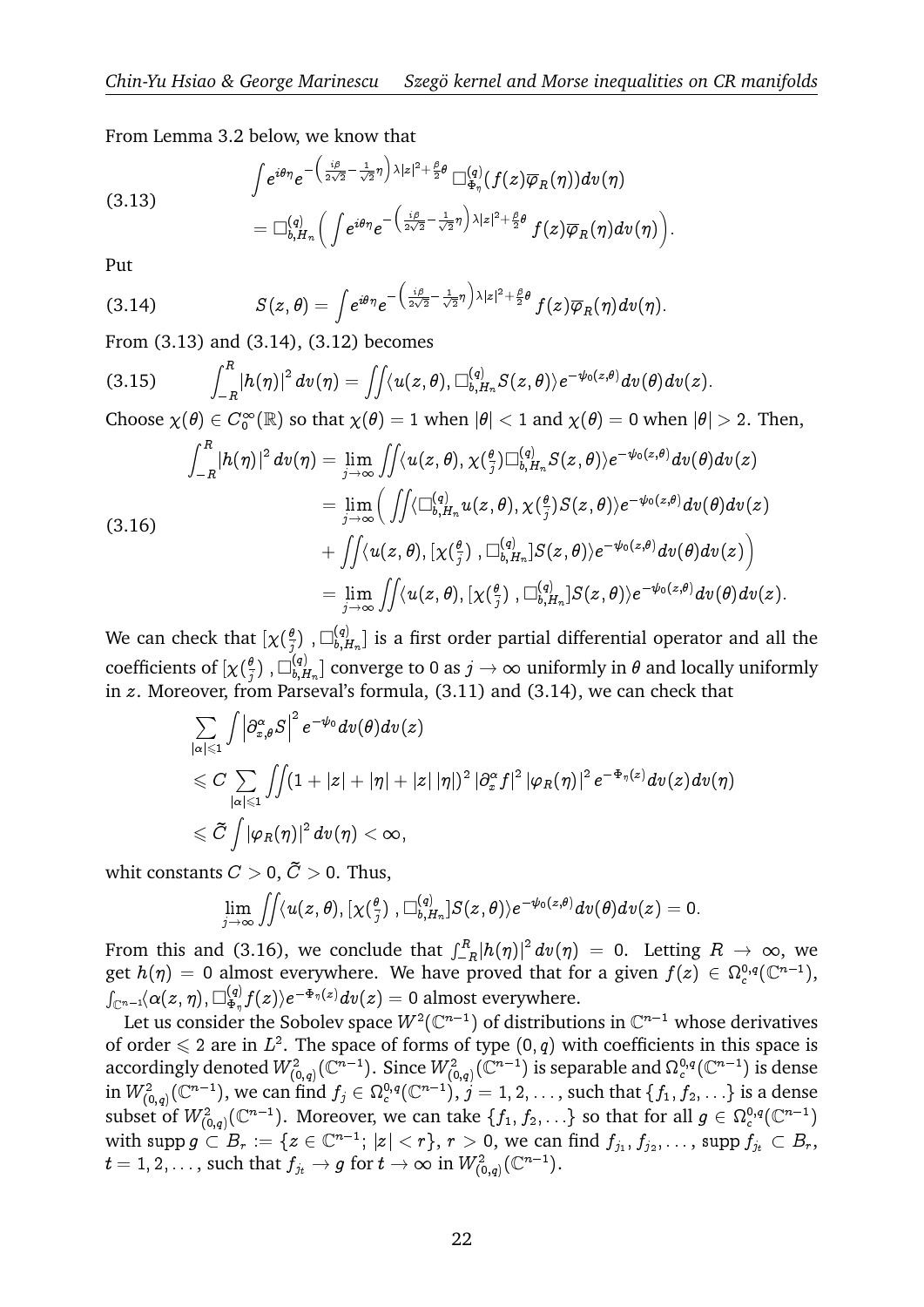Now, for each  $j$ , we can repeat the method above and find a measurable set  $A_j\supset A_0,$  $|A_j| = 0$  ( $A_0$  is as in the beginning of the proof), such that  $(\alpha(z, \eta) \mid \Box_{\Phi_n}^{(q)})$  $(\frac{\mathbf{q}}{\mathbf{\Phi}_\eta} f_j(z))_{\mathbf{\Phi}_\eta} = 0$  for all  $\eta\notin A_j.$  Put  $A=\bigcup_j A_j.$  Then,  $|A|=0$  and for all  $\eta\notin A,$   $(\alpha(z,\eta)\mid \Box_{\Phi_\eta}^{(q)})$  $(\frac{\mathbf{q}}{\mathbf{\Phi}_\eta}f_j(z))_{\mathbf{\Phi}_\eta}=0$ for all j. Let  $g \in \Omega_c^{0,q}(\mathbb{C}^{n-1})$  with supp  $g \subset B_r$ . From the discussion above, we can find  $f_{j_1},f_{j_2},\ldots$ ,  $\mathrm{supp\,} f_{j_t}\subset B_r,\,t=1,2,\ldots$ , such that  $f_{j_t}\to g$  in  $W^2_{(0,q)}(\mathbb C^{n-1}),\,t\to\infty.$  Then, for  $\eta \notin A$ ,

$$
\begin{aligned} \left( \alpha(z,\eta) \mid \Box^{(q)}_{\Phi_\eta} g \right)_{\Phi_\eta} &= (\alpha(z,\eta) \mid \Box^{(q)}_{\Phi_\eta} (g-f_{j_t})) )_{\Phi_\eta} + (\alpha(z,\eta) \mid \Box^{(q)}_{\Phi_\eta} f_{j_t})_{\Phi_\eta} \\ &= (\alpha(z,\eta) \mid \Box^{(q)}_{\Phi_\eta} (g-f_{j_t})) )_{\Phi_\eta}. \end{aligned}
$$

Now,

$$
\begin{array}{ll} \left|(\alpha(z,\eta)\mid \Box_{\Phi_\eta}^{(q)}(g-f_{j_t})) )_{\Phi_\eta} \right| = \left| \int_{B_r} \langle \alpha(z,\eta), \Box_{\Phi_\eta}^{(q)}(g-f_{j_t}) \rangle e^{-\Phi_\eta(z)} d v(z) \right| \\ \quad \leqslant C \sum_{|\alpha| \leqslant 2} \int \left| \partial_x^\alpha (g-f_{j_t}) \right|^2 d v(z) \to 0, \quad t \to \infty. \end{array}
$$

Thus, for  $\eta \notin A$ ,  $(\alpha(z, \eta) \mid \Box_{\Phi_n}^{(q)})$  $g(z,\eta)\mid \Box_{\Phi_\eta}^{(q)}g)_{\Phi_\eta}=0\text{ for all }g\in \Omega_c^{0,q}(\mathbb C^{n-1}).\text{ The theorem follows.}\quad \Box$ **Lemma 3.2.** Let  $f \in \Omega_c^{0,q}(\mathbb{C}^{n-1})$ . Let  $\varphi(\eta) \in L^2(\mathbb{R})$  with compact support. Then, we have

$$
\begin{array}{l}\displaystyle \int\! e^{\,i\theta\eta}e^{-\left(\frac{i\beta}{2\sqrt{2}}-\frac{1}{\sqrt{2}}\eta\right)\lambda |z|^2+\frac{\beta}{2}\theta}\,\Box_{\Phi_\eta}^{(q)}f(z)\varphi(\eta) d\upsilon(\eta)}\\ \displaystyle=\Box_{b,H_n}^{(q)}\Big(\int\! e^{\,i\theta\eta}e^{-\left(\frac{i\beta}{2\sqrt{2}}-\frac{1}{\sqrt{2}}\eta\right)\lambda |z|^2+\frac{\beta}{2}\theta}\,f(z)\varphi(\eta) d\upsilon(\eta)\Big),\end{array}
$$

where  $\lambda |z|^2 = \sum_{j=1}^{n-1} \lambda_j |z_j|^2$ .

*Proof.* For any  $g \in \Omega^{0,q}_c(\mathbb C^{n-1}),$  we can check that g<br>D

(3.18) 
$$
\overline{U}_{t,H_n}\left(\int e^{i\theta\eta}e^{-\left(\frac{i\beta}{2\sqrt{2}}-\frac{1}{\sqrt{2}}\eta\right)\lambda|z|^2+\frac{\beta}{2}\theta}g(z)\varphi(\eta)dv(\eta)\right) = \left(\frac{\partial}{\partial\overline{z}_t}+\frac{1}{\sqrt{2}}i\lambda_t z_t\frac{\partial}{\partial\theta}\right)\left(\int e^{i\theta\eta}e^{-\left(\frac{i\beta}{2\sqrt{2}}-\frac{1}{\sqrt{2}}\eta\right)\lambda|z|^2+\frac{\beta}{2}\theta}g(z)\varphi(\eta)dv(\eta)\right) = \int e^{i\theta\eta}e^{-\left(\frac{i\beta}{2\sqrt{2}}-\frac{1}{\sqrt{2}}\eta\right)\lambda|z|^2+\frac{\beta}{2}\theta}\frac{\partial g}{\partial\overline{z}_t}\varphi(\eta)dv(\eta),
$$

where  $t = 1, \ldots, n - 1$ , י<br>n

$$
\overline{U}_{t,H_n}^{*,\psi_0} \Big( \int e^{i\theta \eta} e^{-\left(\frac{i\beta}{2\sqrt{2}} - \frac{1}{\sqrt{2}}\eta\right) \lambda |z|^2 + \frac{\beta}{2}\theta} g(z) \varphi(\eta) dv(\eta) \Big) \n= \Big( -\frac{\partial}{\partial z_t} + \frac{1}{\sqrt{2}} i \lambda_t \overline{z}_t \frac{\partial}{\partial \theta} + \sum_{j=1}^{n-1} \mu_{j,t} \overline{z}_j - \frac{1}{\sqrt{2}} i \lambda_t \overline{z}_t \beta \Big) \n(3.19) \Big( \int e^{i\theta \eta} e^{-\left(\frac{i\beta}{2\sqrt{2}} - \frac{1}{\sqrt{2}}\eta\right) \lambda |z|^2 + \frac{\beta}{2}\theta} g(z) \varphi(\eta) dv(\eta) \Big) \n= \int e^{i\theta \eta} e^{-\left(\frac{i\beta}{2\sqrt{2}} - \frac{1}{\sqrt{2}}\eta\right) \lambda |z|^2 + \frac{\beta}{2}\theta} \left( -\frac{\partial g}{\partial z_t} + \sum_{j=1}^{n-1} \mu_{j,t} \overline{z}_j g - \sqrt{2} \lambda_t \overline{z}_t \eta g \right) \varphi(\eta) dv(\eta) ,
$$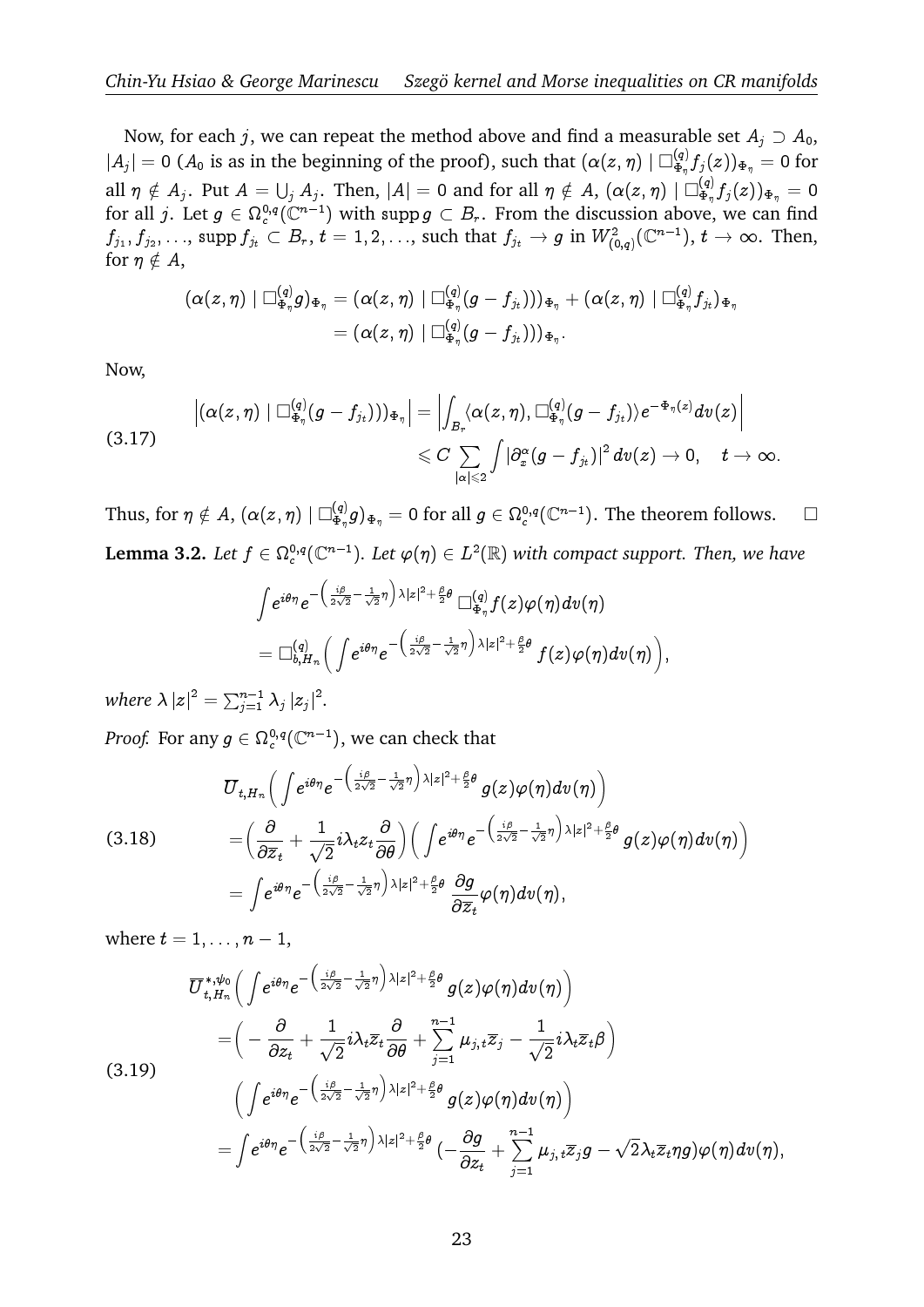where  $t = 1, \ldots, n - 1$ , and

where 
$$
t = 1, ..., n - 1
$$
, and  
\n
$$
\left(\mu_{j,t} - \frac{1}{\sqrt{2}} i \lambda_j \delta_{j,t} \beta + \sqrt{2} i \lambda_j \delta_{j,t} \frac{\partial}{\partial \theta}\right) \int e^{i\theta \eta} e^{-\left(\frac{i\beta}{2\sqrt{2}} - \frac{1}{\sqrt{2}} \eta\right) \lambda |z|^2 + \frac{\beta}{2} \theta} g\varphi(\eta) d\nu(\eta)
$$
\n
$$
= \int e^{i\theta \eta} e^{-\left(\frac{i\beta}{2\sqrt{2}} - \frac{1}{\sqrt{2}} \eta\right) \lambda |z|^2 + \frac{\beta}{2} \theta} (\mu_{j,t} g - \sqrt{2} \eta \lambda_j \delta_{j,t} g) \varphi(\eta) d\nu(\eta),
$$

where  $j, t = 1, \ldots, n-1.$  From (3.18), (3.19), (3.20) and the explicit formulas for  $\Box_{b, E}^{(q)}$  $_{b,H_n}$ and  $\Box_{\Phi_n}^{(q)}$  $\mathcal{L}_{\Phi_{\eta}}^{(q)}$  (see (2.34) and (3.7)), the lemma follows.

3.2. **Estimates for the extremal function on the Heisenberg group.** We will use the same notations as before. For  $\eta\in\mathbb R,$  let us denote by  $L^2_{(0,q)}(\mathbb C^{n-1},\Phi_\eta)$  the competion of  $\Omega_c^{(0,q)}({\mathbb C}^{n-1})$  with respect to the norm  $\|\cdot\|_{\Phi_{\eta}},$  where

$$
\|u\|_{\Phi_{\eta}}^2=\int_{\mathbb{C}^{n-1}}|u|^2\,e^{-\Phi_{\eta}(z)}d v(z)\,,\quad u\in\Omega_c^{(0,q)}(\mathbb{C}^{n-1})\,.
$$

Let  $B_{\Phi_n}^{(q)}$  $\mathcal{L}_{\Phi_\eta}^{(q)}\,:\,L^2_{(0,q)}(\mathbb{C}^{n-1},\Phi_\eta)\,\to\,\text{Ker}\,\square_{\Phi_\eta}^{(q)}$  $\frac{dQ}{dr}$  be the Bergman projection, i.e. the orthogonal projection onto Ker $\Box_{\Phi_\eta}^{(q)}$  with respect to  $(\ \ | \ )_{\Phi_\eta}.$  Let  $(B_{\Phi_\eta}^{(q)}$  $(\mathcal{A}, \mathcal{B}_{\Phi_\eta})^*$  be the adjoint of  $B_{\Phi_\eta}^{(q)}$  with respect to (  $|$  )<sub> $\Phi_\eta.$ </sub>. We have  $B_{\Phi_\eta}^{(q)}=(B_{\Phi_\eta}^{(q)})$  $(\stackrel{(q)}{\Phi_\eta})^*=(B_{\Phi_\eta}^{(q)})$ 

$$
( \mid )_{\Phi_{\eta}}. \text{ We have } B_{\Phi_{\eta}}^{(q)} = ( B_{\Phi_{\eta}}^{(q)})^* = ( B_{\Phi_{\eta}}^{(q)})^2. \text{ Let }
$$
  

$$
B_{\Phi_{\eta}}^{(q)}(z,w) \in C^{\infty}(\mathbb{C}^{n-1} \times \mathbb{C}^{n-1}; \mathscr{L}(\Lambda^{0,q}T_w^*\mathbb{C}^{n-1},\Lambda^{0,q}T_z^*\mathbb{C}^{n-1}))
$$
  

$$
( B_{\Phi_{\eta}}^{(q)}u)(z) = \int_{\mathbb{C}^{n-1}} B_{\Phi_{\eta}}^{(q)}(z,w)u(w) e^{-\Phi_{\eta}(w)} dv(w) , \quad u \in L^2_{(0,q)}(\mathbb{C}^{n-1},\Phi_{\eta})
$$

be the distribution kernel of  $B_{\Phi_\eta}^{(q)}$  with respect to ( | ) $_{\Phi_\eta}.$  We take the Hermitian metric  $\langle\,\cdot\,,\cdot\,\rangle$  on  $T^{1,0}_{z}\mathbb{C}^{n-1},$   $z\in\mathbb{C}^{n-1},$  so that  $\frac{\partial}{\partial z_j},$   $j=1,\ldots,n-1,$  is an orthonormal basis. Let

 $(3.21)$  $\colon T^{1,0}_z\mathbb{C}^{n-1}\to T^{1,0}_z\mathbb{C}^{n-1}\,,\quad z\in\mathbb{C}^{n-1}$ 

be the linear map defined by  $\langle M_{\Phi_\eta}U,V\rangle=\langle\partial\overline{\partial}\Phi_\eta, U\wedge\overline{V}\rangle, \, U,V\in T^{1,0}_z{\mathbb C}^{n-1}.$  Put

(3.22) 
$$
\mathbb{R}_q := \{ \eta \in \mathbb{R}; M_{\Phi_{\eta}} \text{ has exactly } q \text{ negative eigenvalues} \}
$$
  
and  $n - 1 - q \text{ positive eigenvalues} \}.$ 

The following result is essentially well-known (see Wu-Zhang [33], Berman [5] and Ma-Marinescu [27, §8.2]).

Theorem 3.3. If  $\eta \notin \mathbb{R}_q$ , then  $B_{\Phi_n}^{(q)}$  $J^{(q)}_{\Phi_\eta}(z,z)=0$ , for all  $z\in\mathbb{C}^{n-1}.$  If  $\eta\in\mathbb{R}_q$ , let  $(Z_j(\eta))_{j=1}^{n-1}$  be an orthonormal frame of  $T^{1,0}_z\mathbb C^{n-1}$  , for which  $M_{\Phi_\eta}$  is diagonal. We assume that  $M_{\Phi_\eta}Z_j(\eta)=$  $\nu_j(\eta)Z_j(\eta)$  for  $j = 1, \ldots, n - 1$ , with  $\nu_j(\eta) < 0$  for  $j = 1, \ldots, q$  and  $\nu_j(\eta) > 0$  for  $j~=~q~+~1,\ldots,n~-~1.$  Let  $(T_j(\eta))_{j=1}^{n-1},$  denote the basis of  $T_z^{*0,1}\mathbb{C}^{n-1},$  which is dual to  $(\overline{Z}_j(\eta))_{j=1}^{n-1}$ *. Then,* 

$$
(3.23) \hspace{1cm} B_{\Phi_{\eta}}^{(q)}(z,z) = e^{\Phi_{\eta}(z)} (2\pi)^{-n+1} \left| \nu_1(\eta) \right| \cdots \left| \nu_{n-1}(\eta) \right| \prod_{j=1}^q T_j(\eta) \wedge (T_j(\eta) \wedge )^*.
$$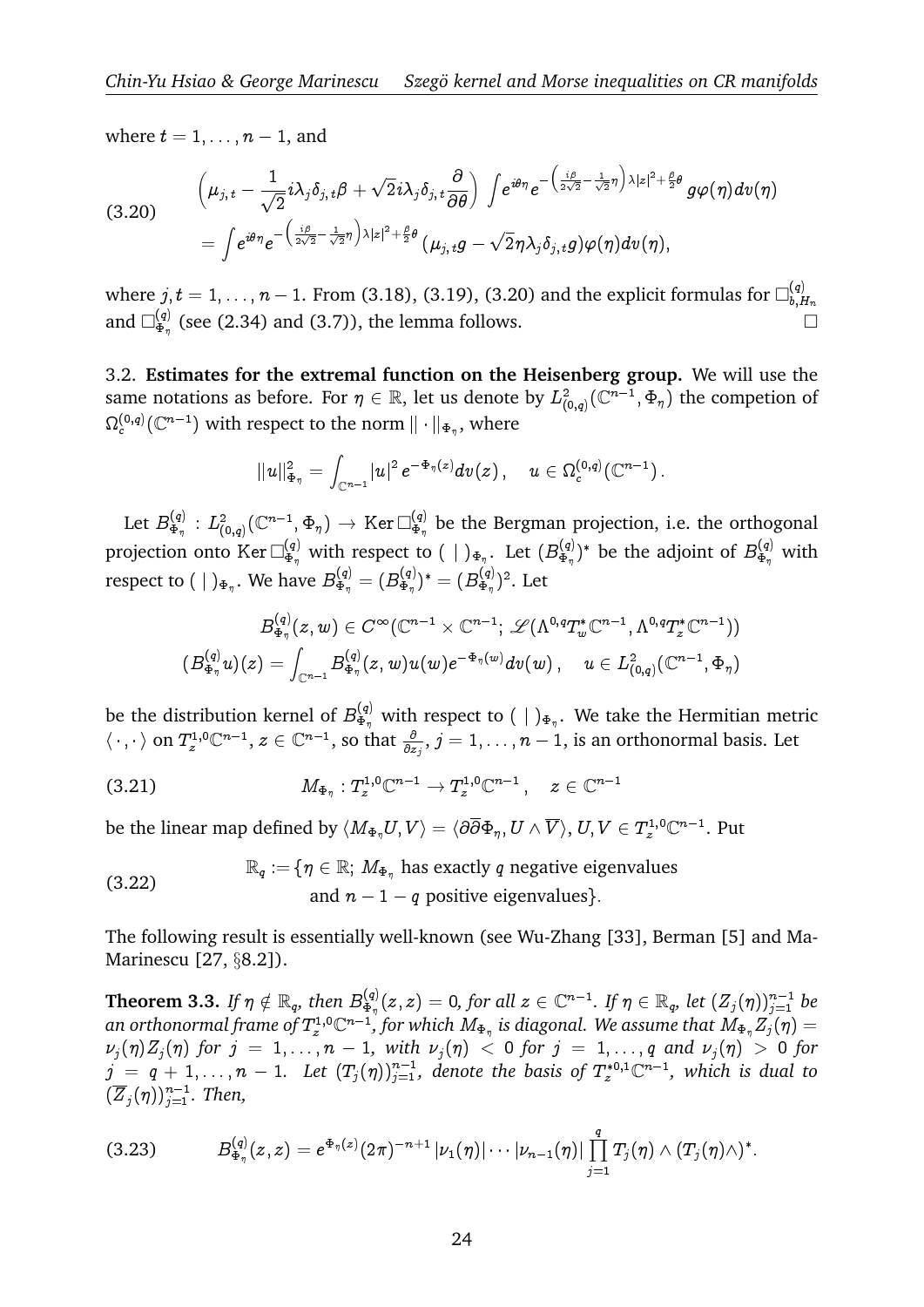*In particular,*

In particular,

\n
$$
\operatorname{Tr} B_{\Phi_{\eta}}^{(q)}(z, z) := \sum_{|J|=q}^{'} \langle B_{\Phi_{\eta}}^{(q)}(z, z) d\overline{z}_{J}, d\overline{z}_{J} \rangle
$$
\n
$$
(3.24)
$$
\n
$$
= e^{\Phi_{\eta}(z)} (2\pi)^{-n+1} |\nu_{1}(\eta)| \cdots |\nu_{n-1}(\eta)| 1_{\mathbb{R}_{q}}(\eta)
$$
\n
$$
= e^{\Phi_{\eta}(z)} (2\pi)^{-n+1} \left| \det M_{\Phi_{\eta}} \right| 1_{\mathbb{R}_{q}}(\eta),
$$

where  $1_{\mathbb{R}_q}(\eta)$  is the characteristic function of  $\mathbb{R}_q$ .

*Remark* 3.4. We recall that  $\Phi_\eta=$ p  $\overline{2}\eta\sum_{j=1}^{n-1}\lambda_j\left|z_j\right|^2+\sum_{j,\,t=1}^{n-1}\mu_{j,\,t}\,\overline{z}_jz_t.$  Since  $Y(q)$  holds, we conclude that  $\mathbb{R}_q \subset [-R, R]$  for some  $R > 0$ .

We return to our situation. Let  $u(z,\theta)\in \Omega^{0,q}(H_n),$   $\|u\|_{\psi_0}=1,$   $\Box_{b,F}^{(q)}$  $b_{n}^{(q)} u_{n} = 0$ . As before, let  $\hat{v}(z, \eta)$  be the Fourier transform of  $u(z, \theta) e^{-\frac{\beta}{2} \theta}$  with respect to  $\theta.$  From Theorem 3.1, we know that for  $\alpha$  defined in (3.8) we have

we know that for 
$$
\alpha
$$
 defined in (3.8) we have  
\n(3.25) 
$$
\alpha(z,\eta) \in \text{Ker } \Box_{\Phi_{\eta}}^{(q)} \cap L^2_{(0,q)}(\mathbb{C}^{n-1},\Phi_{\eta}) \cap \Omega^{0,q}(\mathbb{C}^{n-1})
$$
\nfor almost all  $\eta \in \mathbb{R}$ . Thus,  $\alpha(z,\eta) = \int_{\mathbb{C}^{n-1}} B_{\Phi_{\eta}}^{(q)}(z,w) \alpha(w,\eta) e^{-\Phi_{\eta}(w)} d\eta$ 

 $\mathbb{E}^{(q)}_{\Phi_\eta}(z,w) \alpha(w,\eta) e^{-\Phi_\eta(w)}dv(w)$  for almost all (3.25)  $\alpha(z)$ <br>for almost all  $\eta \in \mathbb{R}$ . T<br> $\eta \in \mathbb{R}$ . Put  $\hat{v}(z, \eta) = \sum_{i=1}^{n}$  $\eta \in \mathbb{R}$ . Put  $\hat{v}(z, \eta) = \sum_{|J| = q}^{\prime} \hat{v}_J(z, \eta) d\overline{z}_J$ .

**Lemma 3.5.** Let J be a strictly increasing index,  $|J| = q$ , and  $z \in \mathbb{C}^{n-1}$ . Then, for almost *all*  $\eta \in \mathbb{R}$ *, the following estimate holds:* 

(3.26) 
$$
|\hat{v}_J(z,\eta)|^2 \leq e^{\sqrt{2}\eta \sum_{j=1}^{n-1} \lambda_j |z_j|^2} \langle B_{\Phi_{\eta}}^{(q)}(z,z) d\overline{z}_J, d\overline{z}_J \rangle \int_{\mathbb{C}^{n-1}} |\hat{v}(w,\eta)|^2 e^{-\Phi_0(w)} dv(w).
$$
  
*Proof.* Let  $\varphi \in C_0^{\infty}(\mathbb{C}^{n-1})$  such that  $\int_{\mathbb{C}^{n-1}} \varphi(z) dv(z) = 1, \varphi \geq 0, \varphi(z) = 0$  if  $|z| > 1$ . Put

 $f_j(z)=j^{2n-2}\varphi(jz)e^{\Phi_{\eta}(z)},$   $j=1,2,\ldots$  Then,

$$
\int_{{\mathbb C}^{n-1}}f_j(z)e^{-\Phi_{\eta}(z)}dv(z)=1\,,\quad \, f_j(z)\to \delta_0
$$

in the sense of distributions with respect to  $(\bigcup_{\Phi_{\eta}})$ , that is,  $(h(z) | f_j(z))_{\Phi_{\eta}} \to h(0)$ ,  $j\rightarrow\infty,$  for all  $h\in C^\infty(\mathbb C^{n-1}).$  Thus, for almost all  $\eta\in\mathbb R,$ distributions with r  $\overline{a}$  $\overline{r}$ 

$$
(3.27) \quad \begin{aligned} \left|e^{-\frac{\eta}{\sqrt{2}}\sum_{j=1}^{n-1}\lambda_j|z_{0,j}|^2}\hat{v}_J(z_0,\eta)\right|&=|\alpha_J(z_0,\eta)|=\lim_{j\to\infty}\left|(\alpha(z,\eta)\mid f_j(z-z_0)d\overline{z}_J)_{\Phi_{\eta}}\right|\\&=\lim_{j\to\infty}\left|(B_{\Phi_{\eta}}^{(q)}\alpha\mid f_j(z-z_0)d\overline{z}_J)_{\Phi_{\eta}}\right|=\lim_{j\to\infty}\left|(\alpha\mid B_{\Phi_{\eta}}^{(q)}(f_j(z-z_0)d\overline{z}_J) )_{\Phi_{\eta}}\right|,\end{aligned}
$$

for all  $z_0 = (z_{0,1}, z_{0,2}, \ldots, z_{0,n-1}) \in \mathbb{C}^{n-1}$ . Now,

$$
(3.28) \qquad \left|\left(\alpha(z,\eta)\mid B^{(q)}_{\Phi_\eta}(f_j(z-z_0)d\overline{z}_J)\right)_{\Phi_\eta}\right|^2\leqslant \|\alpha\|_{\Phi_\eta}^2\left\|B^{(q)}_{\Phi_\eta}(f_j(z-z_0)d\overline{z}_J)\right\|_{\Phi_\eta}^2
$$

and

$$
\begin{aligned}\n &\|\alpha\|_{\Phi_{\eta}}^2 \left\|B_{\Phi_{\eta}}^{(q)}(f_j(z-z_0)d\overline{z}_J)\right\|_{\Phi_{\eta}}^2 = \|\hat{v}\|_{\Phi_0}^2 \left\|B_{\Phi_{\eta}}^{(q)}(f_j(z-z_0)d\overline{z}_J)\right\|_{\Phi_{\eta}}^2 \\
 &\quad = \|\hat{v}\|_{\Phi_0}^2 \left(B_{\Phi_{\eta}}^{(q)}(f_j(z-z_0)d\overline{z}_J) \mid B_{\Phi_{\eta}}^{(q)}(f_j(z-z_0)d\overline{z}_J)\right)_{\Phi_{\eta}} \\
 &\quad \longrightarrow \|\hat{v}\|_{\Phi_0}^2 \left\langle B_{\Phi_{\eta}}^{(q)}(z_0,z_0)d\overline{z}_J,d\overline{z}_J\right\rangle, \ \ j\rightarrow\infty.\n\end{aligned}
$$

From (3.27), (3.28) and (3.29), we get for all  $z_0 \in \mathbb{C}^{n-1}$ ,

$$
\left|e^{-\frac{\eta}{\sqrt{2}}\sum_{j=1}^{n-1}\lambda_j|z_{0,j}|^2}\hat{v}_{J}(z_0,\eta)\right|^2\leqslant \|\hat{v}\|_{\Phi_0}^2\,\langle B^{(q)}_{\Phi_\eta}(z_0,z_0)d\overline{z}_{J},d\overline{z}_{J}\rangle
$$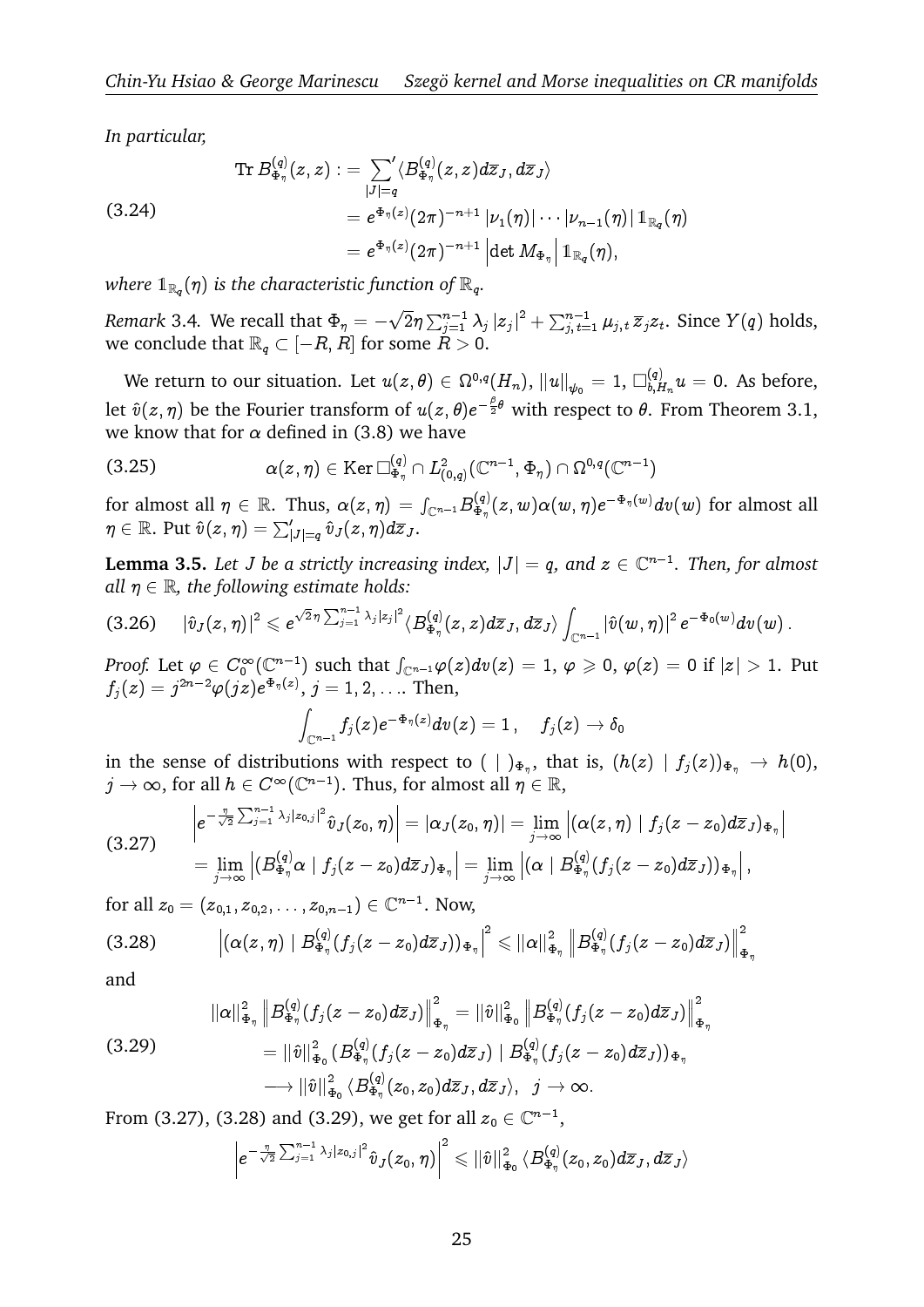for almost all  $\eta \in \mathbb{R}$ . The lemma follows.

r almost all  $\eta \in \mathbb{R}.$  The lemma fo ${\rm Put} \ u(z,\theta) = \sum_{|J|=q}' u_J(z,\theta) d\overline{z}_J.$ 

**Proposition 3.6.** For  $|J| = q$ , J is strictly increasing, we have

(3.30) 
$$
\left|u_{J}(0,0)\right|^{2} \leqslant \frac{1}{4\pi}\int_{\mathbb{R}}\langle B_{\Phi_{\eta}}(0,0)d\overline{z}_{J},d\overline{z}_{J}\rangle dv(\eta).
$$

*Proof.* Let  $\chi\,\in\, C_0^\infty({\mathbb R}),\ \int_{{\mathbb R}}\chi dv(\theta)\,=\,1,\ \chi\,\geqslant\,0$  and  $\chi_\varepsilon\,\in\, C_0^\infty({\mathbb R}),\ \chi_\varepsilon(\theta)\,=\, \frac{1}{\varepsilon}\chi(\frac{\theta}{\varepsilon})$  $\frac{\theta}{\varepsilon}$ ). Then, Proof. Let  $\chi \in C_0^{\infty}(\mathbb{R})$ ,  $\int_{\mathbb{R}} \chi dv(\theta) = 1$ ,  $\chi \ge 0$  and  $\chi_{\varepsilon} \in C_0^{\infty}(\mathbb{R})$ ,  $\chi_{\varepsilon}(\theta) = \frac{1}{\varepsilon} \chi(\frac{\theta}{\varepsilon})$ . Then,  $\chi_{\varepsilon} \to \delta_0$ ,  $\varepsilon \to 0^+$  in the sense of distributions. Let  $\hat{\chi}_{\varepsilon} := \int e^{$ transform of  $\chi_{\varepsilon}$ . We can check that  $|\hat{\chi}_{\varepsilon}(\eta)| \leq 1$  for all  $\eta \in \mathbb{R}$ ,  $\hat{\chi}_{\varepsilon}(\eta) = \hat{\chi}(\varepsilon \eta)$  and  $\lim_{\varepsilon \to 0} \hat{\chi}_{\varepsilon}(\eta) = \lim_{\varepsilon \to 0} \hat{\chi}(\varepsilon \eta) = \hat{\chi}(0) = 1$ . Let  $\varphi(z)$  be as in the proof of Lemma 3.5. Put  $g_j(z)=j^{2n-2}\varphi(jz)e^{\Phi_0(z)},\,j=1,2,\ldots.$  Then, for  $J$  is strictly increasing,  $|J|=q,$  we have

$$
(3.31) \t u_J(0,0)=\lim_{j\to\infty}\lim_{\varepsilon\to 0^+}\int_{H_n}\langle u(z,\theta)e^{-\frac{\beta}{2}\theta},\chi_{\varepsilon}(\theta)g_j(z)d\overline{z}_J\rangle e^{-\Phi_0(z)}dv(z)dv(\theta).
$$

From (3.4), we see that

(3.32) 
$$
\begin{aligned}\n\iint \langle u(z,\theta)e^{-\frac{\beta}{2}\theta}, \chi_{\varepsilon}(\theta)g_j(z)d\overline{z}_J\rangle e^{-\Phi_0(z)}dv(z)dv(\theta) \\
= \frac{1}{4\pi} \iint \langle \hat{v}(z,\eta), \hat{\chi}_{\varepsilon}(\eta)g_j(z)d\overline{z}_J\rangle e^{-\Phi_0(z)}dv(\eta)dv(z).\n\end{aligned}
$$

From (3.26) and Theorem 3.3, we see that

$$
|\hat{v}_J(z,\eta)|^2\leqslant e^{\sqrt{2}\eta\sum_{j=1}^{n-1}\lambda_j|z_j|^2}\langle B_{\Phi_\eta}(z,z)d\overline{z}_J,d\overline{z}_J\rangle 1\!\!1_{\mathbb{R}_q}(\eta)\int_{\mathbb{C}^{n-1}}|\hat{v}(w,\eta)|^2\,e^{-\Phi_0(w)}dv(w),
$$

for almost all  $\eta\in\mathbb R.$  Thus, for fixed  $j$ ,  $\int\int\int\int\langle\hat v,g_jd\overline z_J\rangle|\,e^{-\Phi_0(z)}dv(\eta)dv(z)<\infty.$  From this and Lebesque dominated convergence theorem, we conclude that

(3.33) 
$$
\lim_{\varepsilon \to 0^+} \iint \langle \hat{v}(z,\eta), \hat{\chi}_{\varepsilon}(\eta)g_j(z) d\overline{z}_J \rangle e^{-\Phi_0(z)} dv(\eta) dv(z) \n= \iint \langle \hat{v}(z,\eta), g_j(z) d\overline{z}_J \rangle e^{-\Phi_0(z)} dv(\eta) dv(z).
$$

From  $(3.32)$  and  $(3.33)$ ,  $(3.31)$  becomes

(3.34) 
$$
u_J(0,0)=\lim_{j\to\infty}\frac{1}{4\pi}\iint \langle \hat{v}(z,\eta),g_j(z)d\overline{z}_J\rangle e^{-\Phi_0(z)}dv(\eta)dv(z).
$$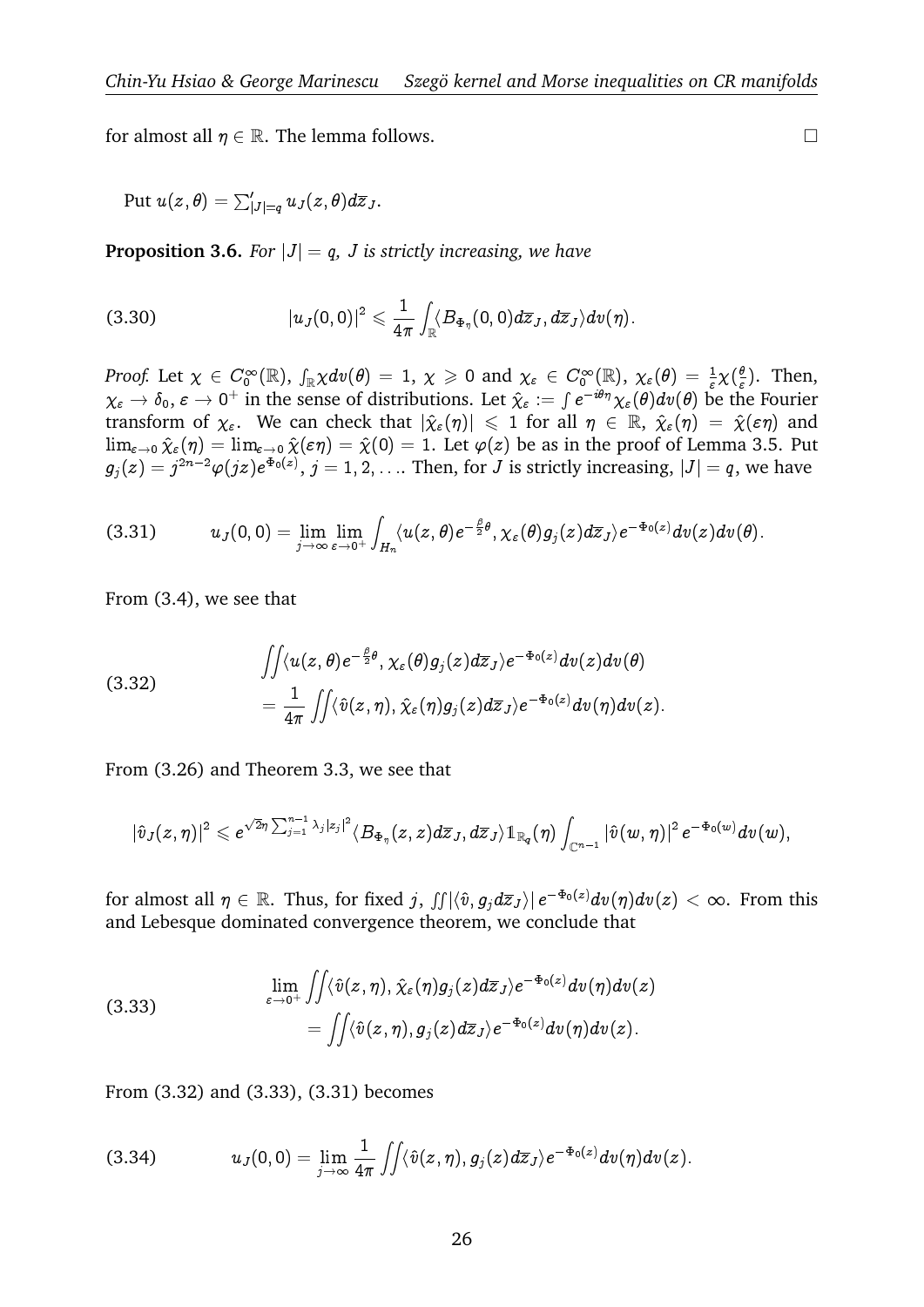Put  $f_j(\eta) = \frac{1}{4\pi} \int \langle \hat{v}(z,\eta), g_j(z) d\overline{z}_J \rangle e^{-\Phi_0(z)} dv(z)$ . Since  $\hat{v}(z,\eta) \in \Omega^{0,q}(\mathbb{C}^{n-1})$  for almost all  $\eta$ , we have  $\lim_{j\to\infty} f_j(\eta) = \frac{1}{4\pi} \hat{v}_J(0,\eta)$  almost everywhere. Now,  $\overline{a}$ (3.35)

$$
\begin{aligned} |f_j(\eta)|&=\frac{1}{4\pi}\left|\int&\langle\hat{v}(z,\eta),g_j(z)d\overline{z}_J\rangle e^{-\Phi_0(z)}dv(z)\right|\\&=\frac{1}{4\pi}\left|\int_{|z|\leqslant\frac{1}{j}}&\langle\hat{v}(z,\eta),j^{2n-2}\varphi(jz)d\overline{z}_J\rangle dv(z)\right|\\&\leqslant\frac{1}{4\pi}\Big(\int_{|z|\leqslant\frac{1}{j}}|\hat{v}(z,\eta)|^2\,e^{-\Phi_0(z)}j^{2n-2}dv(z)\Big)^\frac{1}{2}\Big(\int_{|z|\leqslant\frac{1}{j}}|\varphi(jz)|^2\,e^{\Phi_0(z)}j^{2n-2}dv(z)\Big)^\frac{1}{2}\\&\leqslant C_1\Big(\int_{|z|\leqslant 1}\left|\hat{v}(\frac{z}{j},\eta)\right|^2\,e^{-\Phi_0(z/j)}dv(z)\Big)^\frac{1}{2}\\&\leqslant C_2\Big(\int_{|z|\leqslant 1}\left|e^{\sqrt{2}\eta\sum_{t=1}^{n-1}\lambda_t\left|\frac{z_t}{j}\right|^2}\right|\text{Tr }B_{\Phi_\eta}\big(\frac{z}{j},\frac{z}{j}\big)\right|\mathbbm{1}_{\mathbb{R}_q}(\eta)dv(z)\Big)^\frac{1}{2}\\&\times\Big(\int_{\mathbb{C}^{n-1}}|\hat{v}(w,\eta)|^2\,e^{-\Phi_0(w)}dv(w)\Big)^\frac{1}{2}\;\text{(here we used (3.26) and Theorem 3.3)}\\&\leqslant C_3\Big(\int_{\mathbb{C}^{n-1}}|\hat{v}(w,\eta)|^2\,e^{-\Phi_0(w)}dv(w)\Big)^\frac{1}{2}\mathbbm{1}_{\mathbb{R}_q}(\eta),\end{aligned}
$$

where  $C_1, C_2, C_3$  are positive constants. From this and the Lebesgue dominated convergence theorem, we conclude that  $u_1, C_2, C_3$  are positive constants. From this and the Leber<br>eorem, we conclude that<br> $u_J(0, 0) = \lim_{j \to \infty} \int f_j(\eta) dv(\eta) = \int \lim_{j \to \infty} f_j(\eta) dv(\eta) = \frac{1}{4\pi} \int$ 

$$
u_J(0,0)=\lim_{j\to\infty}\int f_j(\eta)dv(\eta)=\int\lim_{j\to\infty}f_j(\eta)dv(\eta)=\frac{1}{4\pi}\int \hat{v}_J(0,\eta)dv(\eta)\,.
$$

Thus,

(3.36)  
\n
$$
|u_J(0,0)| \leq \frac{1}{4\pi} \int |\hat{v}_J(0,\eta)| dv(\eta).
$$
\nSince  $\iint |\hat{v}(w,\eta)|^2 e^{-\Phi_0(w)} dv(\eta) dv(w) = 4\pi$  we obtain from Lemma 3.5 that

(3.37) 
$$
\left|\int |\hat{v}_J(0,\eta)| dv(\eta)\right|^2 \leqslant 4\pi \int \frac{|\hat{v}_J(0,\eta)|^2}{\int |\hat{v}(w,\eta)|^2 e^{-\Phi_0(w)} dv(w))} dv(\eta) \leqslant 4\pi \int \langle B_{\Phi_{\eta}}^{(q)}(0,0) d\overline{z}_J, d\overline{z}_J \rangle dv(\eta).
$$

Estimtes (3.36) and (3.37) yield the conclusion.  $\Box$ 

 $\leq 4\pi \int \langle B_{\Phi_{\eta}}(0,0)az_{J}, a z_{J} \rangle dv(\eta).$ <br>
timtes (3.36) and (3.37) yield the conclusion.  $\square$ <br>
From Proposition 3.6, we know that for all  $u(z,\theta) = \sum_{|J|=q}' u_{J}(z,\theta) d\overline{z}_{J} \in \Omega^{0,q}(H_{n}),$ satisfying  $\|u\|_{\psi_0} = 1$ ,  $\Box_{b,E}^{(q)}$  $\chi_{b,H_n}^{(q)}u=0,$  we have

$$
|u_J(0,0)|^2\leqslant \frac{1}{4\pi}\int\!\langle B^{(q)}_{\Phi_{\eta}}(0,0)d\overline{z}_J,d\overline{z}_J\rangle dv(\eta).
$$

Thus,  $S_{J.F.}^{(q)}$  $\frac{1}{J_{\cdot}H_n}(0)\leqslant \frac{1}{4\pi}$  $\frac{1}{4\pi}\int\langle B_{\Phi_{\eta}}^{(q)}$  $\int_{\Phi_\eta}^{(q)}(0,0) d\overline{z}_J, d\overline{z}_J\rangle dv(\eta)$  for all strictly increasing  $J,$   $|J|=q.$  Hence  $\int\limits_{|J|=q} S^{(q)}_{J,L}$  $\frac{1}{J,H_n}(0)\leqslant\frac{1}{4\pi}$  $\frac{1}{4\pi} \int \! \mathrm{Tr}\, B^{(q)}_{\Phi_\eta}$  $\mathcal{L}_{\Phi_\eta}^{(q)}(0,0)dv(\eta).$  From this and Theorem 3.3, we get Thus,  $S_{J,H_n}^{(q)}(0) \leq \frac{1}{4\pi} \int \langle B_{\Phi_\eta}^{(q)}(0,0) d\overline{z}_J, d\overline{z}_J \rangle dv(\eta)$  for all strictly if  $\sum_{|J|=q}^{\prime} S_{J,H_n}^{(q)}(0) \leq \frac{1}{4\pi} \int \text{Tr } B_{\Phi_\eta}^{(q)}(0,0) dv(\eta)$ . From this and Theore<br>**Theorem 3.7.** We have  $\sum_{|J|=q}^{\prime$ 

 $\int\limits_{|J|=q} S^{(q)}_{J,L}$  $\frac{J_{J,H_n}(0)}{J_{J,H_n}(0)} \leqslant \frac{1}{2(2\pi)^{3}}$  $\frac{1}{2(2\pi)^n}\int_{\mathbb{R}_q}\left|\det M_{\Phi_\eta}\right|dv(\eta),$  where  $M_{\Phi_\eta}$  is as in (3.21) and  $\mathbb{R}_q$  *is as in* (3.22).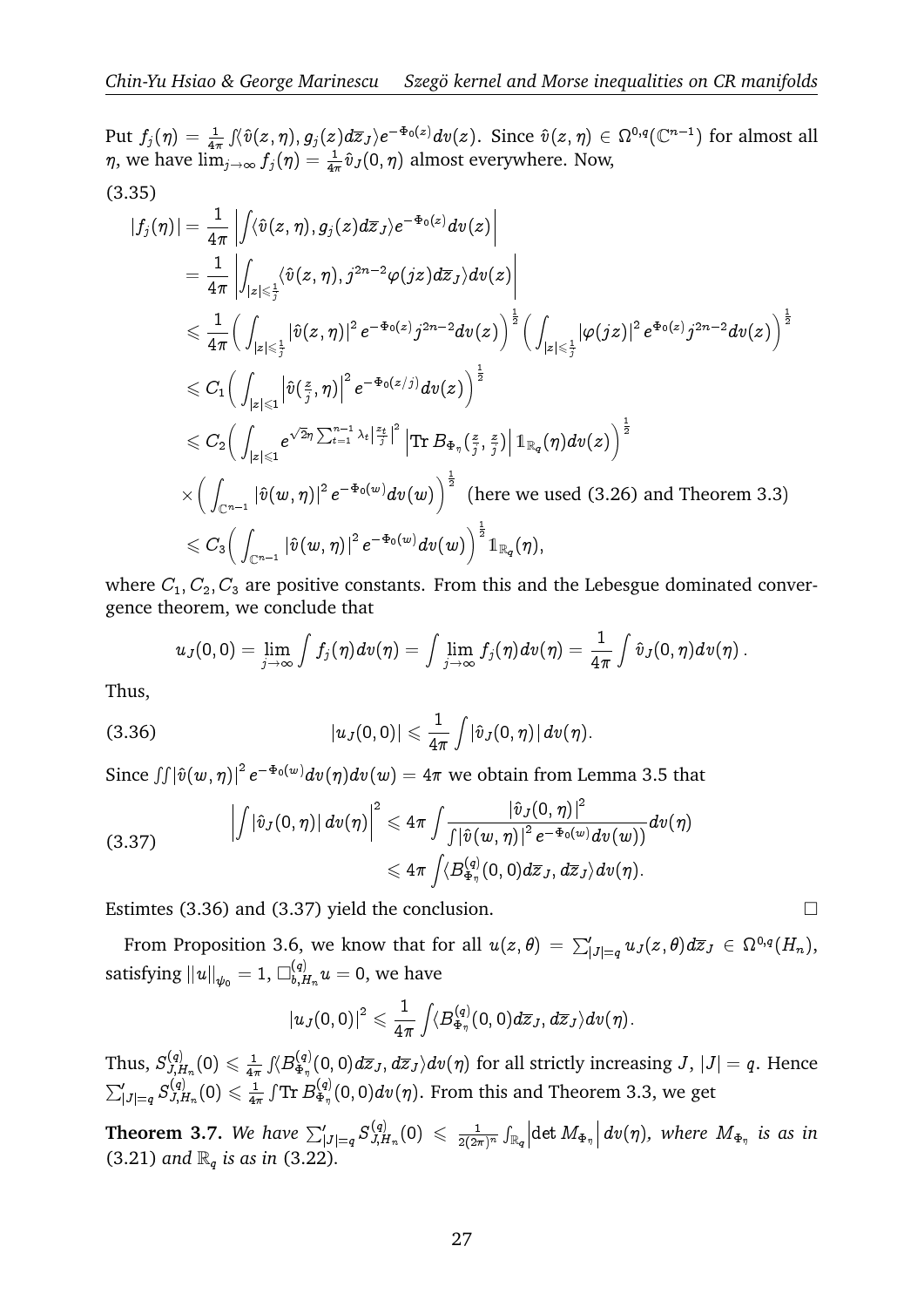3.3. **The Szegö kernel function on the Heisenberg group.** In the rest of this section, we calculate the extremal function for the Heisenberg group (see Theorem 3.10). For  $\eta \in$ 3.3. **The Szegö kernel function on the Heisenberg group.** In the rest of this section, we calculate the extremal function for the Heisenberg group (see Theorem 3.10). For  $\eta \in \mathbb{R}$ , we can find  $z_j(\eta) = \sum_{t=1}^{n-1} a_{j,t}$ where  $\nu_1(\eta), \ldots, \nu_{n-1}(\eta)$ , are the eigenvalues of  $M_{\Phi_{\eta}}, a_{j,t}(\eta) \in \mathbb{C}, j, t = 1, \ldots, n-1$ . If  $\eta \in \mathbb{R}_{q}$ , we assume that  $\nu_1(\eta) < 0, \ldots, \nu_q(\eta) < 0, \nu_{q+1}(\eta) > 0, \ldots, \nu_{n-1}(\eta) > 0$ . The following is essentially well-known (see [5]). 

## **Proposition 3.8.** *Put*

$$
(3.38)\quad \alpha(z,\eta)=\frac{1}{\sqrt{2}}C_0\left|\det M_{\Phi_{\eta}}\right|1_{\mathbb{R}_q}(\eta)e^{\nu_1(\eta)|z_1(\eta)|^2+\cdots+\nu_q(\eta)|z_q(\eta)|^2}d\overline{z_1(\eta)}\wedge\cdots\wedge d\overline{z_q(\eta)},
$$

where  $C_0=(2\pi)^{1-\frac{n}{2}}$  $\int_{\mathbb{R}_q}\left|\det M_{\Phi_{\eta}}\right|dv(\eta)$  $^{-\frac{1}{2}}$ . Then,  $\Box_{\Phi_\eta}^{(q)} \alpha(z,\eta)=0$  and where  $C_0 = (2\pi)^{1-\frac{n}{2}} \Big($  . (3.39)

(3.39) 
$$
\int_{\mathbb{C}^{n-1}} (1+|z|^2)^{m'} |\partial_x^m \alpha(z,\eta)|^2 e^{-\Phi_{\eta}(z)} dv(z) < \infty
$$
  
and the value  $\int_{\mathbb{C}^{n-1}} (1+|z|^2)^{m'} |\partial_x^m \alpha(z,\eta)|^2 e^{-\Phi_{\eta}(z)} dv(z)$  can be bounded by some positive

*continuous function of the eigenvalues of*  $M_{\Phi_{\eta}}, \eta \in \mathbb{R}_{q}$ , for all  $m \in \mathbb{N}_{0}^{2n-2}$ ,  $m' \in \mathbb{N}_{0}$ .<br> *Moreover*, we have<br>
(3.40)  $\int |\alpha(z,\eta)|^{2} e^{-\Phi_{\eta}(z)} dv(z) = \pi \Big( \int |\det M_{\Phi_{\eta}}| dv(\eta) \Big)^{-1} |\det M_{\Phi_{\eta}}| 1_{\mathbb{R}_{q}}(\eta)$ *Moreover, we have* ,<br>I<sub>¢</sub>  $\frac{1}{2}$  $\begin{bmatrix} 1 \\ m \end{bmatrix}$ <br> $(1, -1)$ I<br>I

$$
(3.40) \qquad \int_{\mathbb{C}^{n-1}}\left|\alpha(z,\eta)\right|^2e^{-\Phi_{\eta}(z)}dv(z)=\pi\Big(\int_{\mathbb{R}_{q}}\left|\det M_{\Phi_{\eta}}\right|dv(\eta)\Big)^{-1}\left|\det M_{\Phi_{\eta}}\right|1\!\!1_{\mathbb{R}_{q}}(\eta).
$$

Set

(3.41) 
$$
u(z,\theta)=\frac{1}{2\pi}\int e^{i\theta\eta+\frac{\beta\theta}{2}+\left(\frac{\eta}{\sqrt{2}}-\frac{i\beta}{2\sqrt{2}}\right)\lambda|z|^2}\alpha(z,\eta)\,dv(\eta)\in\Omega^{0,q}(H_n),
$$
 where  $\alpha(z,\eta)$  is as in (3.38) and  $\lambda |z|^2:=\sum_{j=1}^{n-1}\lambda_j |z_j|^2$ .

**Proposition 3.9.** *We have that*

(3.42) 
$$
\Box_{b,H_n}^{(q)} u = 0,
$$

$$
(3.43) \t\t\t ||u||_{\psi_0} = 1
$$

*and*

(3.44)  
\n
$$
|u(0,0)|^2 = \frac{1}{2(2\pi)^n} \int_{\mathbb{R}_q} |\det M_{\Phi_{\eta}}| dv(\eta).
$$
\nMoreover, we have\n
$$
\int |\partial_x^m \partial_{\theta}^{m'} u(z,\theta)|^2 e^{-\psi_0(z,\theta)} dv(z) dv(\theta) <
$$

*Moreover, we have*

(3.45) 
$$
\int_{H_n} \left| \partial_x^m \partial_{\theta}^{m'} u(z, \theta) \right|^2 e^{-\psi_0(z, \theta)} dv(z) dv(\theta) < \infty
$$
  
and  $\int_{H_n} \left| \partial_x^m \partial_{\theta}^{m'} u(z, \theta) \right|^2 e^{-\psi_0(z, \theta)} dv(z) dv(\theta)$  is bounded above by so

 $\partial_x^m \partial_\theta^{m'} u(z,\theta)\Big|$  $e^{-\psi_0(z,\theta)}dv(z)dv(\theta)$  is bounded above by some positive continuous function of the eigenvalues of  $M_{\Phi_\eta},~\eta\in\mathbb{R}_q,~\beta$  and  $\lambda_j,~j=1,\ldots,n-1,$  for all  $m\in\mathbb{N}_0^{2n-2},$  $m' \in \mathbb{N}_0$ .

*Proof.* In view of the proof of Lemma 3.2, we see that

$$
\Box^{(q)}_{b,H_n}u(z,\theta)=\frac{1}{2\pi}\int e^{i\theta\eta+\frac{\beta\theta}{2}+\left(\frac{\eta}{\sqrt{2}}-\frac{i\beta}{2\sqrt{2}}\right)\lambda|z|^2}(\Box^{(q)}_{\Phi_\eta}\alpha)(z,\eta)dv(\eta)=0\,,
$$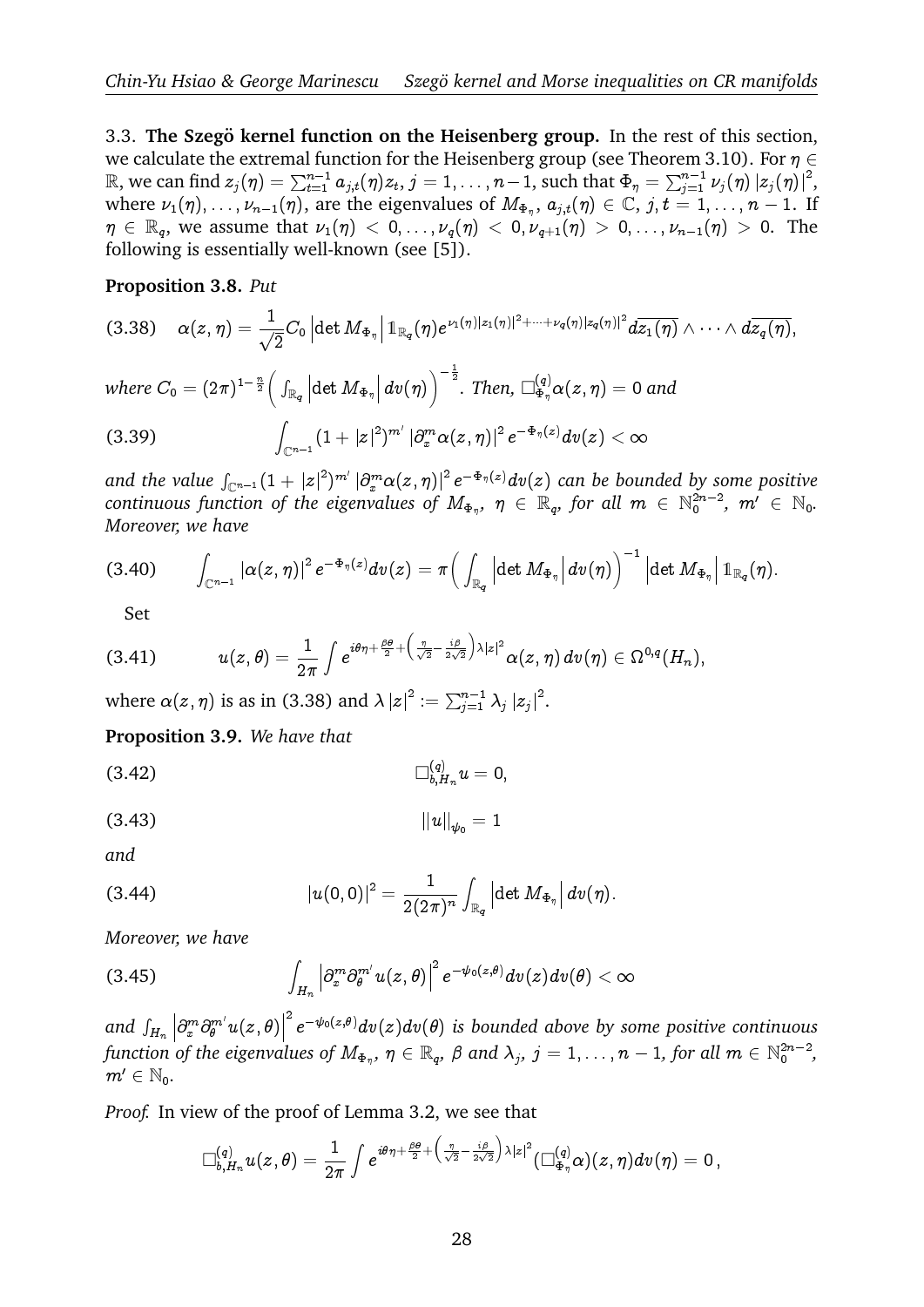which implies  $(3.42)$ . Now,

(3.46) 
$$
\int |u(z,\theta)|^2 e^{-\psi_0(z,\theta)} dv(z) dv(\theta)
$$

$$
= \frac{1}{(2\pi)^2} \int \left| \int e^{i\theta \eta + \frac{\beta \theta}{2} + \left(\frac{\eta}{\sqrt{2}} - \frac{i\beta}{2\sqrt{2}}\right) \lambda |z|^2} \alpha(z,\eta) dv(\eta) \right|^2 e^{-\beta \theta - \Phi_0(z)} dv(\theta) dv(z)
$$

$$
= \frac{1}{(2\pi)^2} \int \left| \int e^{i\theta \eta + \frac{\eta}{\sqrt{2}} \lambda |z|^2} \alpha(z,\eta) dv(\eta) \right|^2 dv(\theta) e^{-\Phi_0(z)} dv(z).
$$
From Parseval's formula, we have

From Parseval's formula, we have  $\overline{a}$ 

$$
(3.47) \qquad \frac{1}{(2\pi)^2}\int \left|\int e^{i\theta\eta+\frac{\eta}{\sqrt{2}}\lambda\left|z\right|^2}\alpha(z,\eta)dv(\eta)\right|^2dv(\theta)=\frac{1}{\pi}\int e^{\sqrt{2}\eta\lambda\left|z\right|^2}\left|\alpha(z,\eta)\right|^2dv(\eta).
$$

In view of (3.47), (3.46) becomes

$$
\int |u(z,\theta)|^2 e^{-\psi_0(z,\theta)} dv(z) dv(\theta) = \frac{1}{\pi} \iint |\alpha(z,\eta)|^2 e^{-\Phi_\eta(z)} dv(z) dv(\eta).
$$

From (3.40), we can check that  $\frac{1}{\pi} \iint |\alpha(z, \eta)|^2 e^{-\Phi_{\eta}(z)} dv(z) dv(\eta) = 1$  so we infer (3.43). We obtain (3.44) from the following that  $\frac{1}{\pi} \iint |\alpha(z, z)|$  $(z)dv(y)$  $\big)$ c  $\ddot{\mathbf{c}}$ 

$$
\begin{aligned} |u(0,0)|^2&=\frac{1}{(2\pi)^2}\left|\int \alpha(0,\eta)dv(\eta)\right|^2=\frac{1}{2(2\pi)^2}C_0^2\Big(\int_{\mathbb{R}_q}\left|\det M_{\Phi_\eta}\right|dv(\eta)\Big)^2\\&=\frac{1}{2(2\pi)^n}\int_{\mathbb{R}_q}\left|\det M_{\Phi_\eta}\right|dv(\eta).\end{aligned}
$$

Finally, from (3.39), (3.41), Parseval's formula and the statement after (3.39), we get  $(3.45)$  and the last statement of this proposition.

From Proposition 3.9 and Theorem 3.7, we get the main result of this section:

(3.45) and the last statement or this<br>From Proposition 3.9 and Theore:<br>**Theorem 3.10.** *We have*  $\sum_{|J|=q}^{'} S_{J,E}^{(q)}$  $J_{J,H_n}^{(q)}(0)\,=\, \frac{1}{2(2\pi)^n}\int_{\mathbb R_q}\Bigl|\det M_{\Phi_\eta}\Bigr|\,dv(\eta),$  where  $M_{\Phi_\eta}$  is as in (3.21) *and*  $\mathbb{R}_q$  *is as in* (3.22).

### 4. SZEGÖ KERNEL ASYMPTOTICS AND WEAK MORSE INEQUALITIES ON CR MANIFOLDS

In this section we first study the properties of the Hermitian form  $M^\phi_p$  introduced in Definition 1.3, especially its dependence of local trivializations. We then prove (1.21), i.e. the second part of Theorem 1.4 (cf. Theorem 4.4). Finally, we prove Theorem 1.5.

We assume that condition  $Y(q)$  holds. Let s be a local trivializing section of L on an open subset  $D\subset X.$  Let  $\phi\in C^\infty(D;\, {\mathbb R})$  be the weight of the Hermitian metric  $h^L$  relative to  $s$ , that is, the pointwise norm of  $s$  is  $|s(x)|^2_{h^L}=e^{-\phi(x)},$  for  $x\in D.$  Until further notice, we work on  $D.$  Recall that  $M^\phi_p,$   $p\in D,$  is the Hermitian quadratic form on  $T^{1,0}_pX$  defined by

$$
M_p^\phi(U,\overline V)=\frac{1}{2}\Big\langle U\wedge \overline V,d(\overline \partial_b\phi-\partial_b\phi)(p)\Big\rangle\,,\quad U,V\in T^{1,0}_pX\,.
$$

**Lemma 4.1.** *For any*  $U, V \in T_p^{1,0}X$ , *pick*  $U, V \in C^\infty(D; T^{1,0}X)$  *that satisfy*  $U(p) = U$ ,<br>  $V(p) = V$ . *Then*,<br>
(4.1)  $M_p^{\phi}(U, \overline{V}) = -\frac{1}{2} \langle [U, \overline{V}] (p), \overline{\partial}_b \phi(p) - \partial_b \phi(p) \rangle + \frac{1}{2} (U\overline{V} + \overline{V}U) \phi(p)$ .  $V(p) = V$ *. Then,* 

$$
(4.1) \hspace{1cm} M_p^{\phi}(U,\overline{V})=-\frac{1}{2}\big\langle \left[\,{\cal U},\overline{{\cal V}}\,\right](p),\overline{\partial}_b\phi(p)-\partial_b\phi(p)\big\rangle+\frac{1}{2}\big({\cal U}\overline{{\cal V}}+\overline{{\cal V}}{\cal U}\big)\phi(p).
$$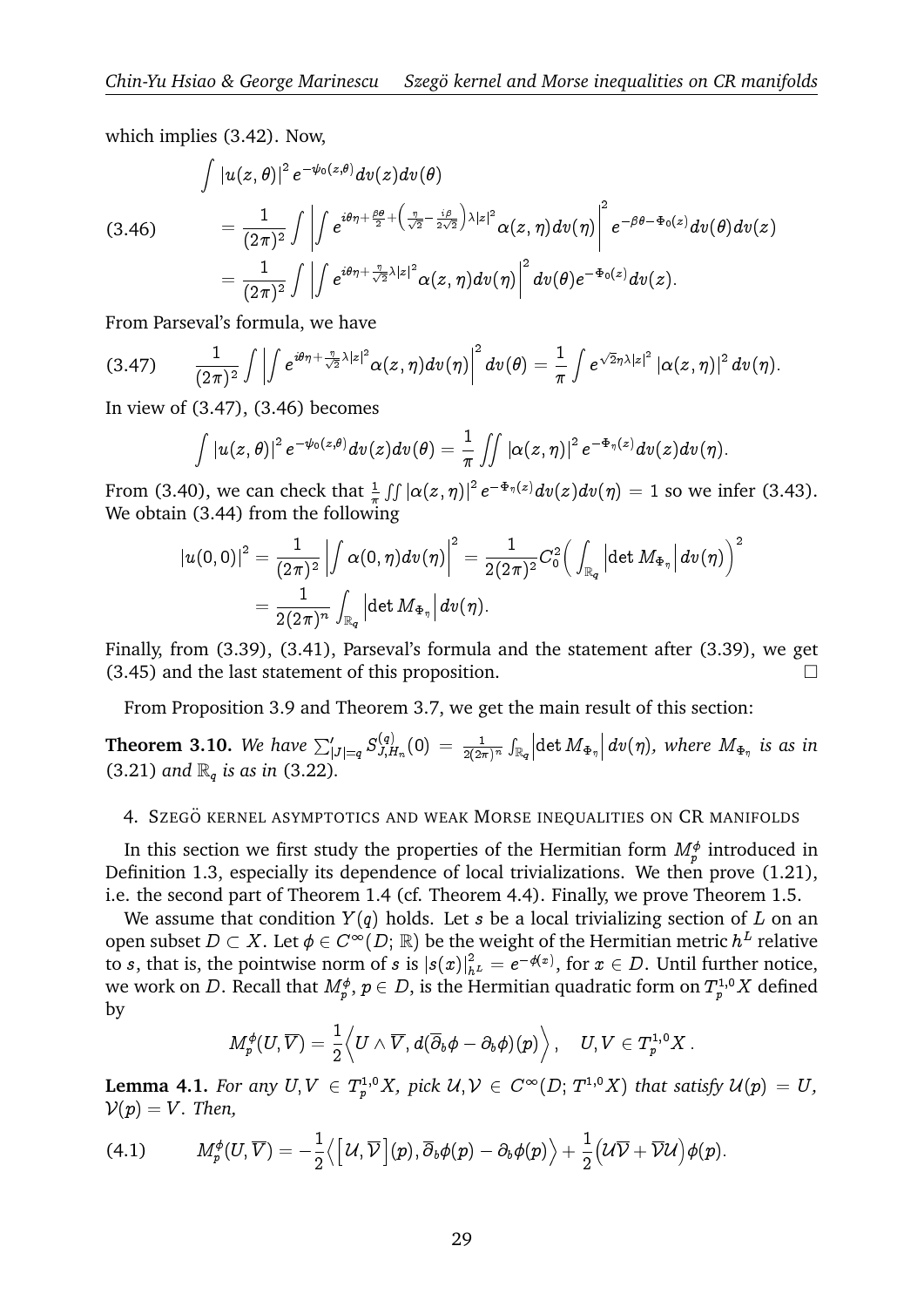*Proof.* Recall that for a 1-form  $\alpha$  and vector fields  $V_1$ ,  $V_2$  we have

(4.2) 
$$
\langle V_1 \wedge V_2, d\alpha \rangle = V_1(\langle V_2, \alpha \rangle) - V_2(\langle V_1, \alpha \rangle) - \langle [V_1, V_2], \alpha \rangle,
$$

Taking  $V_1=\mathcal{U},\,V_2=\overline{\mathcal{V}}$  and  $\alpha=\overline{\partial}_b\phi-\partial_b\phi$  in (4.2), we get

(4.3) 
$$
\langle U \wedge \overline{V}, d(\overline{\partial}_b \phi - \partial_b \phi) \rangle = U(\langle \overline{V}, \overline{\partial}_b \phi - \partial_b \phi \rangle) - \overline{V}(\langle U, \overline{\partial}_b \phi - \partial_b \phi \rangle) - \langle [U, \overline{V}], \overline{\partial}_b \phi - \partial_b \phi \rangle.
$$

Note that  $\langle \overline{\mathcal{V}}, \overline{\partial}_b \phi - \partial_b \phi \rangle = \langle \overline{\mathcal{V}}, \overline{\partial}_b \phi \rangle = \overline{\mathcal{V}} \phi$  and  $\langle \mathcal{U}, \overline{\partial}_b \phi - \partial_b \phi \rangle = \langle \mathcal{U}, -\partial_b \phi \rangle = -\mathcal{U} \phi$ . From this observation, (4.3) becomes  $\langle U \wedge \overline{V}, d(\overline{\partial}_b \phi - \partial_b \phi) \rangle = (U\overline{V} + \overline{V}U)\phi - \langle [U, \overline{V}], \overline{\partial}_b \phi - \partial_b \phi \rangle.$ The lemma follows. is observation, (4.3) becomes  $\langle \mathcal{U} \wedge \overline{\mathcal{V}}, d(\overline{\partial}_b \phi - \partial_b \phi) \rangle = (\mathcal{U} \overline{\mathcal{V}} + \overline{\mathcal{V}} \mathcal{U}) \phi - \langle [\mathcal{U}, \overline{\mathcal{V}}], \overline{\partial}_b \phi - \partial_b \phi \rangle$ .<br>
The definition of  $M_p^{\phi}$  depends on the choice of local trivializations. Le

The lemma follows.<br>The definition of  $M_p^{\phi}$  depends on the choice of local trivializations. Let  $\widetilde{D}$  be another<br>local trivialization with  $D \cap \widetilde{D} \neq \emptyset$ . Let  $\tilde{s}$  be a local trivializing section of  $L$  on th The definition of  $M_p^{\phi}$  depends on the choice of local trivializations. Let  $\widetilde{D}$  be another local trivialization with  $D \cap \widetilde{D} \neq \emptyset$ . Let  $\widetilde{s}$  be a local trivializing section of  $L$  on the open subset  $\widet$  $\frac{2}{h^{\,L}}\,=\,e^{-\widetilde{\phi}(x)},\ \widetilde{\phi}\,\in\,C$ local trivialization with  $D \cap \overline{D} \neq \emptyset$ . Let  $\overline{s}$  be a local trivializing<br>subset  $\overline{D}$  and the pointwise norm of  $\overline{s}$  is  $|\overline{s}(x)|_{h^L}^2 = e^{-\widetilde{\phi}(x)}$ ,  $\widetilde{\phi} \in$ <br>on  $D \cap \overline{D}$ , for some non-zero CR function subset  $\widetilde{D}$  and the pointwise norm of  $\tilde{s}$  is  $|\tilde{s}(x)|_{h^L}^2 = e^{-\tilde{\phi}(x)}$ ,<br>on  $D \cap \widetilde{D}$ , for some non-zero CR function  $g$ , we can check<br>(4.4)  $\tilde{\phi} = \phi - 2 \log |g|$  on  $D \cap \widetilde{D}$ .

(4.4)

\n
$$
\tilde{\phi} = \phi - 2 \log |g| \quad \text{on } D \cap \widetilde{D}.
$$
\nProposition 4.2. For  $p \in D \cap \widetilde{D}$ , we have

**Proposition 4.2.** For 
$$
p \in D \cap \overline{D}
$$
, we have  
\n
$$
M_p^{\phi} = M_p^{\widetilde{\phi}} + i \left( \frac{Tg}{g} - \frac{T\overline{g}}{\overline{g}} \right) (p) \mathcal{L}_p.
$$

*where* T *is the real vector field on* X *defined by* (1.2)*.*

*Proof.* From (4.4), we can check that  $\overline{\partial}_b \widetilde{\phi} = \overline{\partial}_b \phi - \frac{\partial_b \overline{g}}{\overline{g}}$  $\frac{\partial_b \overline{g}}{\overline{g}}$  and  $\partial_b \widetilde{\phi}\,=\,\partial_b \phi\,-\,\frac{\partial_b g}{g}$ by (1.2).<br>  $\overline{\partial}_b \phi - \frac{\overline{\partial}_b \overline{g}}{\overline{g}}$  and  $\partial_b \widetilde{\phi} = \partial_b \phi - \frac{\partial_b g}{g}$  on  $D \cap \widetilde{D}$ . From above, we have  $\overline{1}$   $\overline{1}$   $\overline{1}$   $\overline{0}$   $\overline{1}$   $\overline{0}$   $\overline{1}$   $\overline{0}$ 

(4.6) 
$$
\langle [U, \overline{V}], \overline{\partial}_b \phi - \partial_b \phi \rangle = \langle [U, \overline{V}], \overline{\partial}_b \widetilde{\phi} - \partial_b \widetilde{\phi} \rangle + \langle [U, \overline{V}], \frac{\overline{\partial}_b \overline{g}}{\overline{g}} - \frac{\partial_b g}{g} \rangle,
$$
  
where  $U, V \in C^{\infty}(D \cap \widetilde{D}; T^{1,0}X)$ . From (4.4), we have

 $\theta \in C^{\infty}(D \cap \widetilde{D}; T^{1,0}X)$ . From (4.4), we hat<br>  $(U\overline{V} + \overline{V}U)\phi = (U\overline{V} + \overline{V}U)(\widetilde{\phi} + 2 \log|g|)$ 

(4.7)  
\n
$$
(U\overline{V} + \overline{V}U)\phi = (U\overline{V} + \overline{V}U)(\tilde{\phi} + 2 \log|g|)
$$
\n
$$
= (U\overline{V} + \overline{V}U)\tilde{\phi} + \frac{\overline{V}Ug}{g} + \frac{U\overline{V}\overline{g}}{\overline{g}} \text{ (since } \overline{V}g = 0, U\overline{g} = 0)
$$
\n
$$
= (U\overline{V} + \overline{V}U)\tilde{\phi} - \frac{[U,\overline{V}]g}{g} + \frac{[U,\overline{V}]\overline{g}}{\overline{g}}.
$$

From (4.6), (4.7) and (4.1), we see that

From (4.6), (4.7) and (4.1), we see that  
\n
$$
M_p^{\phi}(U(p), \overline{V}(p)) = M_p^{\widetilde{\phi}}(U(p), \overline{V}(p)) - \left\langle [U, \overline{V}] (p), \frac{1}{2} \frac{\partial_{b} \overline{g}}{\overline{g}} (p) - \frac{1}{2} \frac{\partial_{b} g}{g} (p) \right\rangle
$$
\n(4.8)  
\n
$$
- \frac{1}{2} \frac{[U, \overline{V}] g}{g} (p) + \frac{1}{2} \frac{[U, \overline{V}] \overline{g}}{\overline{g}} (p).
$$
\nWe write  $[U, \overline{V}] = Z + \overline{W} + \alpha(x)T$ , where  $Z, W \in C^{\infty}(D \cap \widetilde{D}; T^{1,0}X)$  and  $\alpha(x) \in$ 

 $C^{\infty}(D \cap \overline{D}; \mathbb{C})$ . We can check that  $\alpha(p) = -2i\mathcal{L}_p(U(p), \overline{V}(p))$ . Since  $\overline{W}g = 0$  and  $\begin{aligned} \n-\frac{1}{2} \frac{1}{g} \frac{1}{g} \frac{1}{g} \frac{1}{g} \frac{1}{g} \end{aligned}$ <br>  $\begin{aligned} \n\text{Let } & \left[U,\overline{V}\right] = Z + \overline{W} + \alpha(x)T, \text{ where } & \left[Z,W \in C^{\infty}(D \cap \widetilde{D}; T^{1,0}X) \text{ and } \alpha(x) \in C^{\infty}(D \cap \widetilde{D}; \mathbb{C}). \end{aligned}$ <br>  $\begin{aligned} \n\text{Let } & \mathcal{D}(\overline{D},\mathbb{C}) \in \mathbb{C}^{\infty}($  $Zg = \langle Z, \partial_b g \rangle = \langle [U, \overline{V}], \partial_b g \rangle$ , we have

$$
(4.9)~~[U,\overline{V}]g(p)=Zg(p)+\alpha(p)Tg(p)=\langle[U,\overline{V}](p),\partial_bg(p)\rangle-2i\mathcal{L}_p(U(p),\overline{V}(p))Tg(p).
$$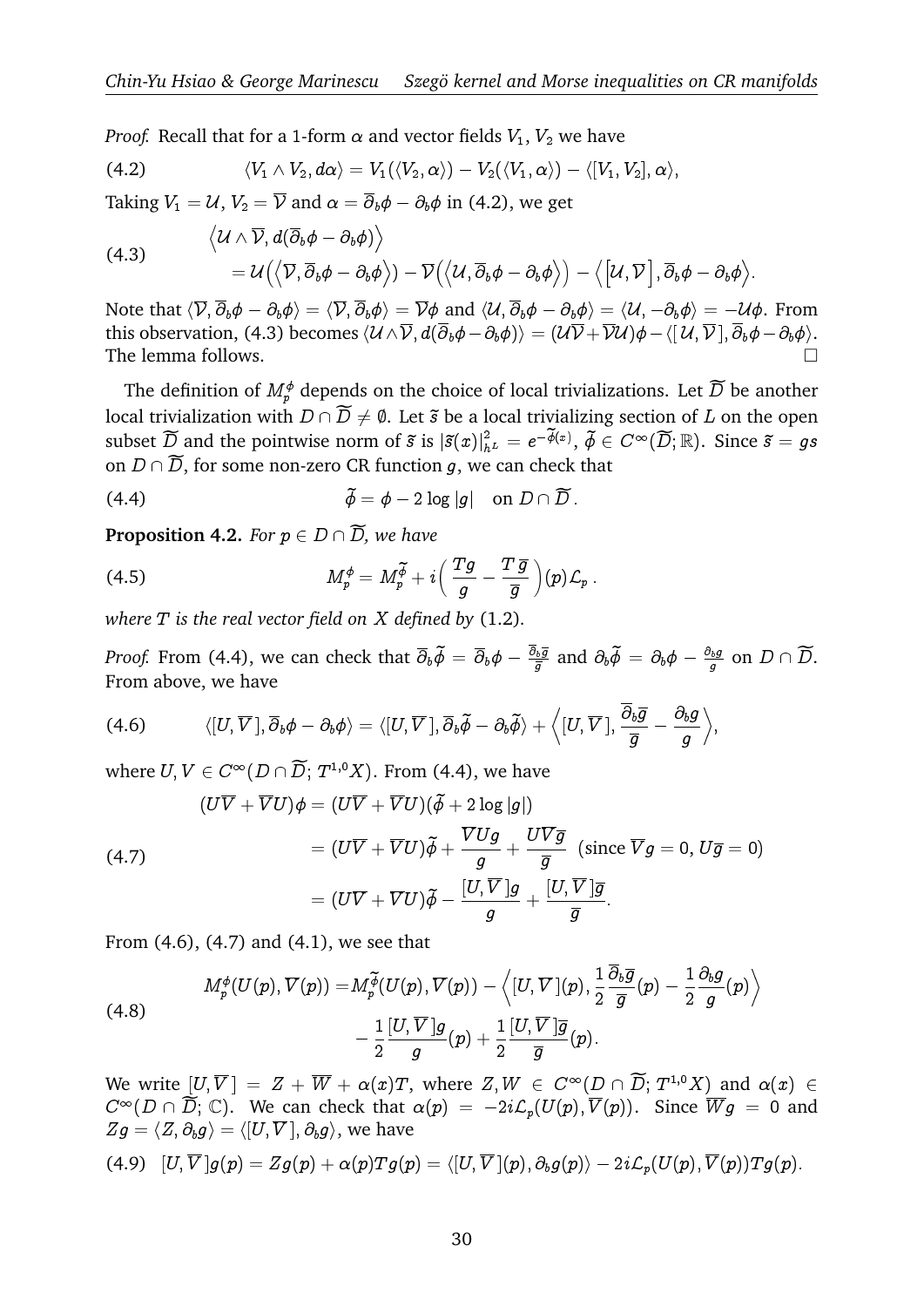Similarly, we have

(4.10) 
$$
[U,\overline{V}]\overline{g}(p)=\langle [U,\overline{V}](p),\overline{\partial}_b\overline{g}(p)\rangle-2i\mathcal{L}_p(U(p),\overline{V}(p))T\overline{g}(p).
$$

Combining (4.9), (4.10) with (4.8), we get

$$
[U, \overline{V}] \overline{g}(p) = \langle [U, \overline{V}](p), \overline{\partial}_b \overline{g}(p) \rangle - 2i \mathcal{L}_p(U(p), \overline{V}(p)) T \overline{g}(p).
$$
  
ng (4.9), (4.10) with (4.8), we get  

$$
M_p^{\phi}(U(p), \overline{V}(p)) = M_p^{\widetilde{\phi}}(U(p), \overline{V}(p)) + i \mathcal{L}_p(U(p), \overline{V}(p)) \left( \frac{Tg}{g} - \frac{T\overline{g}}{\overline{g}} \right)(p).
$$

The proposition follows.  $\Box$ 

Recall that 
$$
\mathbb{R}_{\phi(p),q}
$$
 was defined in (1.16). From (4.5), we see that  
\n
$$
\mathbb{R}_{\widetilde{\phi}(p),q} = \mathbb{R}_{\phi(p),q} + i \left( \frac{Tg}{g} - \frac{T\overline{g}}{\overline{g}} \right)(p)
$$
\n
$$
= \left\{ s + i \left( \frac{Tg}{g} - \frac{T\overline{g}}{\overline{g}} \right) ; \ s \in \mathbb{R}_{\phi(p),q} \right\}.
$$

Recall that  $\det(M_x^{\phi}+s\mathcal{L}_x)$  denotes the product of all the eigenvalues of  $M_x^{\phi}+s\mathcal{L}_x.$ From (4.5) and (4.11), we see that the function  $x \mapsto \int_{\mathbb{R}_{\phi(x),q}} \left| \det(M_x^{\phi} + s \mathcal{L}_x) \right| ds$  does not depend on the choice of  $\phi$ . Thus, the function  $x ~\to ~ \int_{\mathbb{R}_{\phi(x),q}} \left|\det(M_x^\phi + s{\cal L}_x)\right| ds$  is extraction extending eigenvalues of  $M_x^{\phi}$  + well-defined. Since  $M^\phi_x$  and  $\mathcal{L}_x$  are continuous functions of  $x,$  we conclude that  $x$   $\rightarrow$  $\int_{\mathbb{R}_{\phi(x),q}}\left|\det(M_{x}^{\phi}+s{\cal L}_{x})\right|ds$  is a continuous function of  $x.$ 

*Remark* 4.3. We take local coordinates  $(x, \theta) = (z, \theta) = (x_1, \ldots, x_{2n-2}, \theta), z_i = x_{2i-1} +$  $ix_{2j}, j = 1, \ldots, n-1$ , as in (2.3) and (2.4) defined on some neighborhood of  $p$ . Then, it is straight forward to see that  $\mathcal{L}_p=\sum_{j=1}^{n-1}\lambda_jdz_j\otimes d\overline z_j$  and  $M_p^\phi=\sum_{j,t=1}^{n-1}\mu_{j,\,t}dz_t\otimes d\overline z_j.$ Thus,  $i x_{2j}, j = 1, ..., n - 1$ <br>it is straight forward<br>Thus,<br>(4.12)  $\int$  $\overline{\phantom{a}}$ 4) defir $\frac{-1}{-1}\, \lambda_j dz$ 1<br>ว<br>,

$$
(4.12) \qquad \int_{\mathbb{R}_{\phi(p),q}} \left| \det(M_p^{\phi} + s\mathcal{L}_p) \right| ds = \int_{\mathbb{R}_{\phi(p),q}} \left| \det \left( \mu_{j,t} + s\delta_{j,t} \lambda_j \right)_{j,t=1}^{n-1} \right| ds
$$

and

and  
\n
$$
\mathbb{R}_{\phi(p),q} = \left\{ s \in \mathbb{R}; \text{the matrix } (\mu_{j,t} + s\delta_{j,t}\lambda_j)_{j,t=1}^{n-1} \text{ has } q \text{ negative eigenvalues} \right\}
$$
\n
$$
\text{and } n-1-q \text{ positive eigenvalues} \left\}.
$$

We prove now the precise bound  $(1.21)$  which is one of the main results of this work.

## **Theorem 4.4.** We have for all  $p \in X$

$$
\limsup_{k\to\infty} k^{-n} \varPi_k^{(q)}(p)\leqslant \frac{1}{2(2\pi)^n}\int_{\mathbb{R}_{\phi(p),\,q}} \Big|\!\det(M_p^{\phi}+s\mathcal{L}_p)\Big|\,ds\,.
$$

*Proof.* For  $p \in X$ , let  $(x, \theta) = (z, \theta) = (x_1, \ldots, x_{2n-1}),$   $z_j = x_{2j-1} + ix_{2j}, j = 1, \ldots, n-1,$ be the coordinate as in  $(2.3)$  and  $(2.4)$  defined on some neighborhood of  $p$ . From Theorem 2.9, we have that  $\limsup_{k\to\infty} k^{-n} \varPi_k^{(q)}$  $\mathcal{S}^{(q)}_{k}(0) \leqslant \sum_{|J|=q}^{\prime} \mathcal{S}^{(q)}_{J,L}$  $J_{J,H_n}^{(q)}(0)$ . From Theorem 3.10, we Prooj. For  $p \in \mathbb{R}$ <br>be the coordi<br>rem 2.9, we l<br>know that  $\sum_1^p$  $\int\limits_{|J|=q} S^{(q)}_{J,L}$  $J_{J,H_n}(0) = \frac{1}{2(2\pi)^n} \int_{\mathbb{R}_q} \left| \det M_{\Phi_{\eta}} \right| dv(\eta)$ , where  $M_{\Phi_{\eta}}$  is as in (3.21) and  $\mathbb{R}_q$  is as in (3.22). Thus, V.

(4.14) 
$$
\limsup_{k \to \infty} k^{-n} \Pi_k^{(q)}(0) \leq \frac{1}{2(2\pi)^n} \int_{\mathbb{R}_q} \left| \det M_{\Phi_{\eta}} \right| dv(\eta).
$$
  
From (3.21), (3.22) and the definition of  $\Phi_{\eta}$  (see (3.5)), we see that  
(4.15) 
$$
\det M_{\Phi_{\eta}} = \det \left( \mu_{j,t} - \sqrt{2} \eta \lambda_j \delta_{j,t} \right)_{\substack{t=1 \ t \neq j}}^{n-1}
$$

From (3.21), (3.22) and the definition of  $\Phi_{\eta}$  (see (3.5)), we see that

(4.15) 
$$
\det M_{\Phi_{\eta}} = \det \left( \mu_{j,t} - \sqrt{2} \eta \lambda_j \delta_{j,t} \right)_{j,t=1}^{n-1}
$$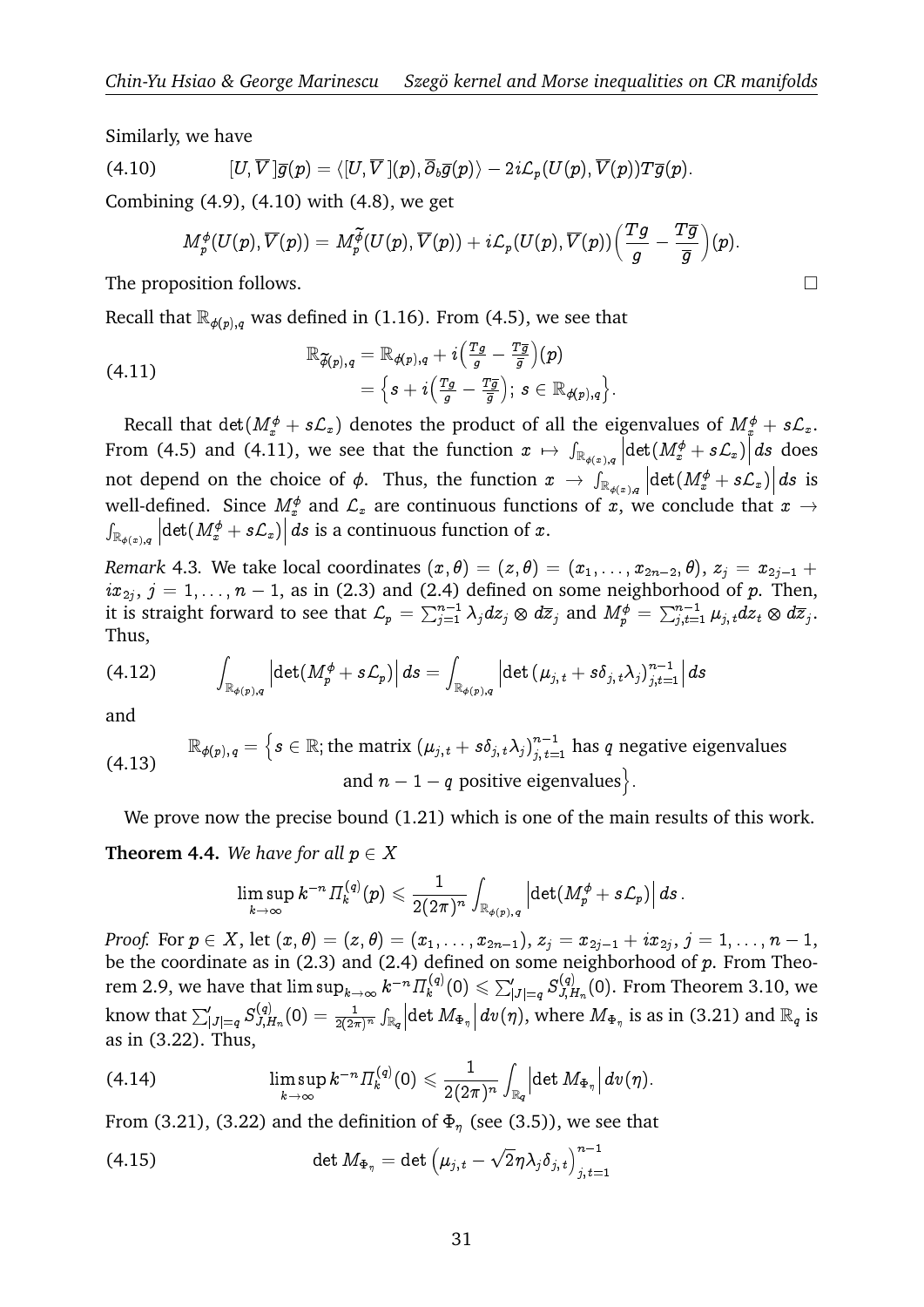and

and  
\n
$$
\mathbb{R}_{q} = \left\{ \eta \in \mathbb{R}; \text{the matrix } \left( \mu_{j,t} - \sqrt{2} \eta \delta_{j,t} \lambda_{j} \right)_{j,t=1}^{n-1} \text{ has } q \text{ negative eigenvalues} \right\}
$$
\n
$$
\text{(4.16)} \quad \text{and } n - 1 - q \text{ positive eigenvalues} \left\}.
$$

Note that  $dv(\eta) = \sqrt{2}d\eta$ . From this and (4.15), (4.16), (4.12), (4.13), it is easy to see and  $n - 1 - q$  positive eigenvalues).<br>
Note that  $dv(\eta) = \sqrt{2}d\eta$ . From this and (4.15), (4.16), (4.12), (4.13), it is easy to see<br>
that  $\int_{\mathbb{R}_q} |\det M_{\Phi_{\eta}}| dv(\eta) = \int_{\mathbb{R}_{\phi(p), q}} |\det (M_p^{\phi} + s\mathcal{L}_p)| ds$ . From this and (4.14),  $\Box$  follows.  $\sin \theta$ <br> $) = \int$ 

*Proof of Theorem 1.5.* By (1.12)-(1.14) we have  $\dim H_b^q$  $\delta^q_{\;b}(X,L^k)\,=\,\int_X \varPi^{(q)}_k$  $f_k^{(q)}(x)dv_X(x)$ . In view of Theorem 2.7,  $\sup_k k^{-n} \varPi_k^{(q)}$  $\mathcal{L}_{k}^{(q)}(\cdot)$  is integrable on X. Thus, we can apply Fatou's lemma and we get by using Theorem 4.4: Z $\ddot{a}$ 

$$
\begin{aligned} & \text{get by using Theorem 4.4:} \\ & \limsup_{k \to \infty} \, k^{-n} \dim H_b^q(X,L^k) \leqslant \int_X \limsup_{k \to \infty} k^{-n} \, \Pi_k^{(q)}(x) dv_X(x) \\ & \leqslant \frac{1}{2 (2 \pi)^n} \int_X \Big( \int_{\mathbb{R}_{\phi(x),q}} \Big| \mathrm{det}(M_x^{\phi} + s \mathcal{L}_x) \Big| \, ds \Big) dv_X(x). \end{aligned}
$$

The theorem follows.  $\Box$ 

### 5. STRONG MORSE INEQUALITIES ON CR MANIFOLDS

In this section, we will establish the strong Morse inequalities on CR manifolds. We first recall some well-known facts. Until further notice, we assume that  $Y(q)$  holds. We know [25, Th. 7.6], [21, Th. 5.4.11–12], [15, Cor. 8.4.7–8] that if  $Y(q)$  holds, then  $\square_{b,k}^{(q)}$  has a discrete spectrum, each eigenvalue occurs with finite multiplicity and all eigenforms are smooth. For  $\lambda \in \mathbb{R}$ , let  $\mathscr{H}_{b,\leqslant \lambda}^q(X,L^k)$  denote the space spanned by the eigenforms of  $\Box_{b,k}^{(q)}$  whose eigenvalues are bounded by  $\lambda$  and denote by  $\Pi_{k,\,\leqslant\lambda}^{(q)}$  the Szegö kernel function of the space  $\mathscr{H}_{b,\leq\lambda}^q(X,L^k)$ . Similarly, let  $\mathscr{H}_{b,\geq\lambda}^q(X,L^k)$  denote the space spanned by the eigenforms of  $\square_{b,k}^{(q)}$  whose eigenvalues are  $>\lambda.$ 

Let  $Q_b$  be the Hermitian form on  $\Omega^{0,q}(X,L^k)$  defined for  $u,v\in \Omega^{0,q}(X,L^k)$  by

$$
Q_b(u,v)=(\overline{\partial}_{b,k}u\mid \overline{\partial}_{b,k}v)_k+(\overline{\partial}_{b,k}^*u\mid \overline{\partial}_{b,k}^*v)_k+(u\mid v)_k=(\Box_{b,k}^{(q)}u\mid v)_k+(u\mid v)_k\,.
$$

Let  $\overline{\Omega^{0,q}(X,L^k)}$  be the completion of  $\Omega^{0,q}(X,L^k)$  under  $Q_b$  in  $L^2_{(0,q)}(X,L^k).$  For  $\lambda>0,$  we have the orthogonal spectral decomposition with respect to  $Q_b$ :

(5.1) 
$$
\overline{\Omega^{0,q}(X,L^k)}=\mathscr{H}_{b,\leqslant\lambda}^q(X,L^k)\oplus\overline{\mathscr{H}_{b,\geqslant\lambda}^q(X,L^k)},
$$

where  $\overline{\mathscr{H}^q_{b,\,\geq\,\lambda}(X,L^k)}$  is the completion of  $\mathscr{H}^q_{b,\,\geq\,\lambda}(X,L^k)$  under  $Q_b$  in  $L^2_{(0,q)}(X,L^k).$ 

Let  $u \in \overline{\mathscr{H}^q_{b,\,\geq\,\lambda}(X,L^k)} \cap \Omega^{0,q}(X,L^k).$  There are  $f_j \in \mathscr{H}^q_{b,\,\geq\,\lambda}(X,L^k),\,j=1,2,...,$  such that  $Q_b(f_j-u)\to 0,$  as  $j\to\infty.$  From this, we can check that  $(\Box_{b,k}^{(q)}f_j\mid f_j)_k\to (\Box_{b,k}^{(q)}u\mid u)_k,$ as  $j \rightarrow \infty$ , and  $\frac{1}{2}$   $\frac{1}{2}$   $\frac{1}{2}$   $\frac{1}{2}$   $\frac{1}{2}$   $\frac{1}{2}$   $\frac{1}{2}$   $\frac{1}{2}$   $\frac{1}{2}$   $\frac{1}{2}$   $\frac{1}{2}$   $\frac{1}{2}$   $\frac{1}{2}$   $\frac{1}{2}$   $\frac{1}{2}$   $\frac{1}{2}$   $\frac{1}{2}$   $\frac{1}{2}$   $\frac{1}{2}$   $\frac{1}{2}$   $\frac{1}{2}$   $\frac{1}{2}$   $\begin{array}{c} \Gamma_{i,j}(\alpha) \ \Gamma_{j,k}(\alpha) \ \Gamma_{j,k}(\alpha) \end{array} \begin{array}{c} \Gamma_{j,k}(\alpha) \ \Gamma_{j,k}(\alpha) \end{array}$ .<br>۱

$$
\text{(5.2)} \qquad \left\| u \right\|^2 = \lim_{j \to \infty} \left\| f_j \right\|^2 = \lim_{j \to \infty} (f_j \mid f_j)_k \leqslant \lim_{j \to \infty} \frac{1}{\lambda} \left( \Box^{(q)}_{b,k} f_j \mid f_j \right)_k = \frac{1}{\lambda} \left( \Box^{(q)}_{b,k} u \mid u \right)_k.
$$

We return to our situation. We will use the same notations as in section 3. For a given point  $p \in X$ , let s be a local trivializing section of L on an open neighborhood of p and  $\big|s\big|^2\,=\,e^{\,-\phi}.\,\,\,{\rm Let}\,\, (x,\theta)\,=\,(z,\theta)\,=\,(x_1,\ldots,x_{2n-2},\theta),\, z_j\,=\,x_{2j-1}+ix_{2j},\, j\,=\,1,\ldots,n\,-\,1,$ be the local coordinates as in (2.3) and (2.4) defined on an open set  $D$  of  $p$ . Note that  $(x(p), \theta(p)) = 0$ . We identify D with some open set of  $H_n$ .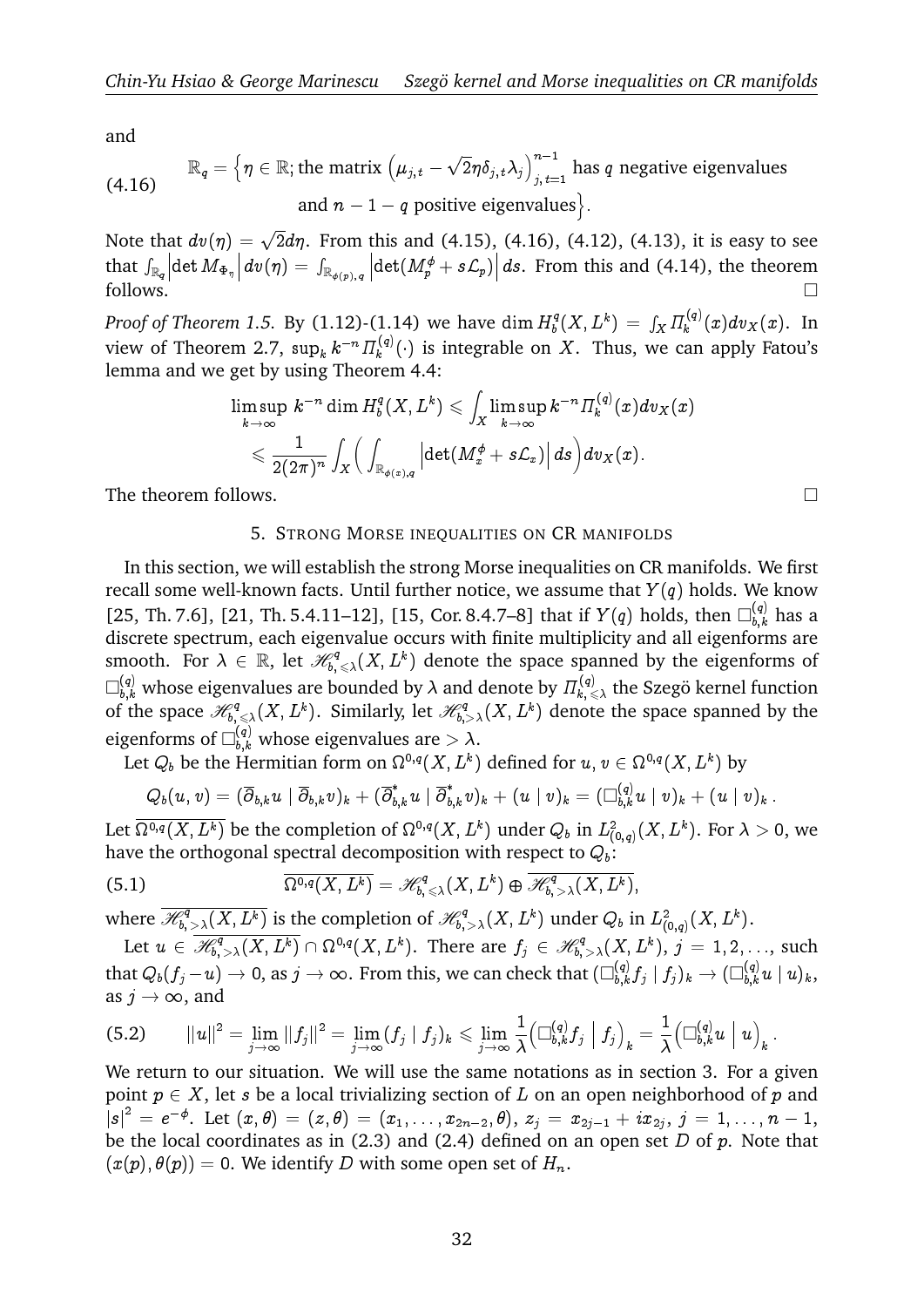in-Yu Hsiao & George Marinescu Szegö kernel and Morse inequalities on CR manifolds<br>Let  $u(z, \theta) = \sum_{|J|=q}^{\prime} u_J(z, \theta) d\overline{z}_J \in \Omega^{0,q}(H_n)$  be as in (3.41) and Proposition 3.9. From (3.45) and the statement after (3.45), we know that the value  $d\overline{z}$  j  $\overline{\left( \cdot \right)}$ 

$$
\int \left|\partial^m_x\partial^{m'}_\theta u\right|^2e^{-\psi_0}dv(z)dv(\theta)
$$

is finite and can be bounded by some positive continuous function of the eigenvalues of  $M_{\Phi_\eta},\, \eta\in\mathbb{R}_q, \,\beta$  and  $\lambda_j,\, j=1,\ldots,n-1,$  for all  $m'\in\mathbb{N}_0, \, m\in\mathbb{N}^{2n-2}_0.$  Since  $X$  is compact, we deduce that for every  $m\in \mathbb{N}_0^{2n-2},$   $m'\in \mathbb{N}_0,$  we can find  $M_{m,m'}>0$  independent of the point  $p$ , such that  $M_{\Phi_{\eta}}, \eta \in \mathbb{R}_q$ ,  $\beta$  and  $\lambda_j$ ,  $j$  is<br>we deduce that for every a<br>point  $p$ , such that<br>(5.3)  $\in \mathbb{N}_0^{2n-2},$ 

(5.3) 
$$
\int_{H_n} \left| \partial_x^m \partial_{\theta}^{m'} u \right|^2 e^{-\psi_0} dv(\theta) dv(z) < M_{m,m'}.
$$

Set  $\beta_k(z,\theta) \, = \, \chi_k($  $(kz,\textit{k}\theta)\sum_{\left\vert J\right\vert =q}^{l}u_{J}($  $\overline{k}z, k\theta$ ) $e_J(z, \theta) \in \Omega^{0,q}(D)$ . Here  $\chi$  is a smooth function,  $0\leqslant\chi\leqslant1,$  supported on  $D_1$  which equals one on  $D_{\frac{1}{2}}$  and

$$
\chi_k(z,\theta)=\chi\Big(\frac{z}{\log k},\frac{\theta}{\sqrt{k}\log k}\Big).
$$

We remind that  $(e_j)_{j=1,\dots,n-1}$  denotes the basis of  $T^{*0,1}X$ , which is dual to  $(\overline{U}_j)_{j=1,\dots,n-1}$ , where  $(U_j)_{j=1,...,\,n-1}$  are as in (2.3). We notice that for  $k$  large,  $\mathrm{Supp}\,\beta_k\subset D_{\frac{\log k}{\sqrt{k}}}$ . From Proposition 2.3 and (2.34), we have

(5.4) 
$$
(\Box_{s,(k)}^{(q)})(F_k^*\beta_k)=\Box_{b,H_n}^{(q)}\big(\chi_k(z,\theta)u(z,\theta)\big)+\varepsilon_kP_k(F_k^*\beta_k),
$$

where  $\varepsilon_k$  is a sequence tending to zero with  $k \to \infty$  and  $P_k$  is a second order differential operator and all the derivatives of the coefficients of  $P_k$  are uniform bounded in k. Note that  $\Box_{b. L}^{(q)}$  $\psi_{b,H_n}^{(q)}u=0$  and  $\sup_{(z,\theta)\in D_{\log k}}|kF_k^*\phi_0-\psi_0|\to 0$  as  $k\to\infty$   $(\phi_0$  is as in (2.6)). From this, (5.4) and (5.3), we deduce that there is a sequence  $\delta_k > 0$ , independent of the point p and tending to zero such that

$$
\left\|\Box_{s,(k)}^{(q)}(F_k^*\beta_k)\right\|_{kF_k^*\phi_0}\leqslant \delta_k.
$$

Similarly, we have for all  $m \in \mathbb{N}$ 

(5.6) 
$$
\left\| (\Box_{s,(k)}^{(q)})^m (F_k^* \beta_k) \right\|_{k F_k^* \phi_0} \to 0 \text{ as } k \to \infty.
$$

Now define  $\alpha_k \in \Omega^{0,q}(X,L^k)$  by

(5.7) 
$$
\alpha_k(z,\theta)=s^kk^{\frac{n}{2}}e^{kR}\beta_k(z,\theta),
$$

where  $R(z, \theta)$  is as in (2.5). We can check that

$$
(5.8) \qquad k^{-n}\left|\alpha_{k}(0,0)\right|^{2}=\left|\beta_{k}(0,0)\right|^{2}=\left|u(0,0)\right|^{2}=\frac{1}{2(2\pi)^{n}}\int_{\mathbb{R}_{\phi(p),q}}\left|\det(M_{p}^{\phi}+s\mathcal{L}_{p})\right|ds
$$

for all  $k$ , and

$$
\begin{aligned}\n\|\alpha_k\|^2 &= \int k^n e^{k(R+\overline{R})} \left|\beta_k\right|^2 e^{-k\phi} m(z,\theta) dv(z) dv(\theta) \\
&= \int k^n e^{-k\phi_0} \left|\beta_k\right|^2 m(z,\theta) dv(z) dv(\theta) \\
&= \int e^{-kF_k^*\phi_0} \left|\chi_k(z,\theta)\right|^2 \left|u(z,\theta)\right|^2 m\left(\frac{z}{\sqrt{k}},\frac{\theta}{k}\right) dv(z) dv(\theta) \\
&\to \int |u|^2 e^{-\psi_0(z,\theta)} dv(z) dv(\theta) = 1, \text{ as } k \to \infty,\n\end{aligned}
$$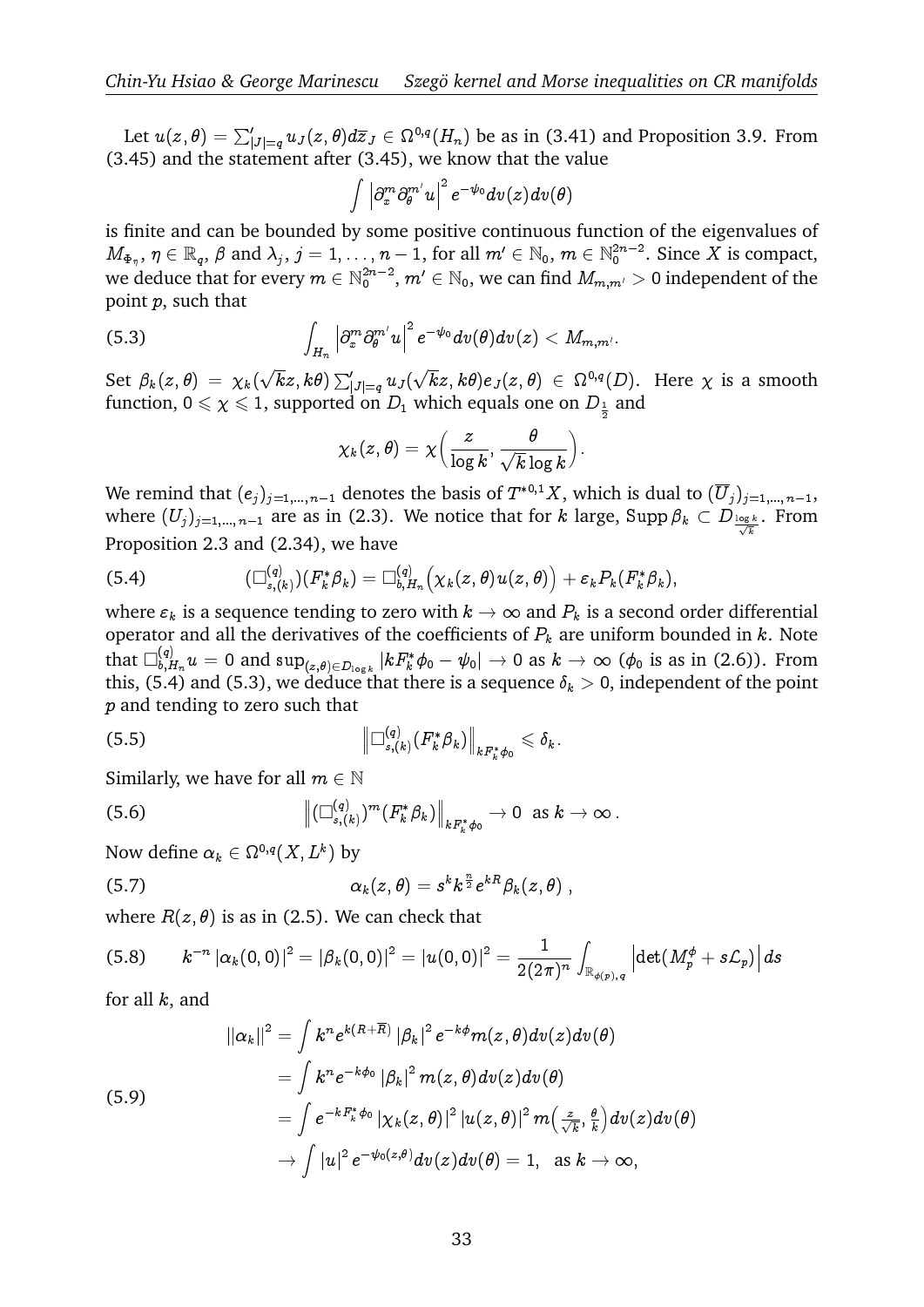where  $m(z, \theta)dv(z)dv(\theta)$  is the volume form. Note that  $m(0, 0) = 1$ . Moreover, we have

$$
\begin{aligned}\n &\left(\frac{1}{k}\Box_{b,k}^{(q)}\alpha_{k}\mid\alpha_{k}\right)_{k} \\
 &= \int k^{n}\langle\frac{1}{k}\Box_{s}^{(q)}\beta_{k},\beta_{k}\rangle e^{-k\phi_{0}}m(z,\theta)dv(z)dv(\theta)\ \left(\text{by (2.13)}\right) \\
 &= \int \langle\frac{1}{k}F_{k}^{*}(\Box_{s}^{(q)}\beta_{k}),F_{k}^{*}\beta_{k}\rangle_{F_{k}^{*}}e^{-kF_{k}^{*}\phi_{0}}(F_{k}^{*}m)dv(z)dv(\theta) \\
 &= \int \langle\left(\Box_{s,(k)}^{(q)}\right)F_{k}^{*}\beta_{k},F_{k}^{*}\beta_{k}\rangle_{F_{k}^{*}}e^{-kF_{k}^{*}\phi_{0}}(F_{k}^{*}m)dv(z)dv(\theta)\ \left(\text{by (2.22)}\right).\n\end{aligned}
$$

From (5.5) and the fact that  $||F_k^* \beta_k||_{kF_k^* \phi_0} \leq 1$ , we deduce that there is a sequence  $\mu_k > 0$ ,<br>independent of the point  $p$  and tending to zero such that<br>(5.11)  $\left(\frac{1}{k}\Box_{b,k}^{(q)}\alpha_k \mid \alpha_k\right)_x \leq \mu_k$ . independent of the point  $p$  and tending to zero such that

(5.11)  
\n
$$
\left(\frac{1}{k}\Box_{b,k}^{(q)}\alpha_k \mid \alpha_k\right)_k \leq \mu_k.
$$
\nSimilarly, from (5.6), we can repeat the procedure above  
\n
$$
\left\|\left(\frac{1}{k}\Box_{b,k}^{(q)}\right)^m \alpha_k\right\| \to 0 \text{ as } k \to \infty
$$

Similarly, from (5.6), we can repeat the procedure above with minor changes and get

(5.12) 
$$
\left\|\left(\frac{1}{k}\Box_{b,k}^{(q)}\right)^m\alpha_k\right\|\to 0 \text{ as } k\to\infty,
$$

for all  $m \in \mathbb{N}$ . Now, we can prove

**Proposition 5.1.** Let  $\nu_k > 0$  be any sequence with  $\lim_{k\to\infty} \frac{\mu_k}{\nu_k}$  $\frac{\mu_k}{\nu_k} = 0$ , where  $\mu_k$  is as in (5.11). Then,  $\liminf_{k\to\infty} k^{-n} \varPi_{k,\,\leqslant k\nu_k}^{(q)}(0)\geqslant \frac{1}{2(2\tau)}$  $\frac{1}{2(2\pi)^n}\int_{\mathbb{R}_{\phi(p),q}}\left|\det(M_p^{\phi}+s{{\cal L}}_p)\right|ds.$ 

*Proof.* Let  $\alpha_k$  be as in (5.7). By (5.1), we have  $\alpha_k = \alpha_k^1 + \alpha_k^2$ , where  $\alpha_k^1 \in \mathscr{H}_{b}^q$ e as in (5.7). By (5.1), we have  $\alpha_k = \alpha_k^1 + \alpha_k^2$ , where  $\alpha_k^1 \in \mathcal{H}_{b,\leq k\nu_k}^q(X,L^k)$ ,  $\alpha^{2}_{k} \in \overline{\mathscr{H}_{b,}^{q}}$  $\mathcal{C}^q_{b,>k\nu_k}(X,L^k).$  From (5.2), we have  $\frac{1}{2}$  $By (5.1)$ re have  $\alpha_k = \alpha_k^1 +$  $\overline{1}$ 

$$
\left\|\alpha_{k}^{2}\right\|^{2} \leqslant \frac{1}{k\nu_{k}}\big(\Box_{b,k}^{(q)}\alpha_{k}^{2}\ \Big|\ \alpha_{k}^{2}\big)_{k} \leqslant \frac{1}{k\nu_{k}}\big(\Box_{b,k}^{(q)}\alpha_{k}\ \Big|\ \alpha_{k}\big)_{k} \leqslant \frac{\mu_{k}}{\nu_{k}} \rightarrow 0,
$$

as  $k\to\infty.$  Thus,  $\lim_{k\to\infty}\|\alpha_k^2\|=0.$  Since  $\|\alpha_k\|\to 1$  as  $k\to\infty,$  we get

$$
\lim_{k\to\infty}\left\|\alpha_k^1\right\|=1.
$$

Now, we claim that

(5.14) 
$$
\lim_{k \to \infty} k^{-n} |\alpha_k^2(0)|^2 = 0.
$$

On  $D$ , we write  $\alpha_k^2=s^kk^{\frac{n}{2}}e^{kR}\beta_k^2,\,\beta_k^2\in\Omega^{0,q}(D).$  From (2.26) and the proof of Lemma 2.6, we see that  $\epsilon$  $\ddot{\phantom{0}}$  $\begin{aligned} \frac{n}{c^2} e^{kR} \beta_k^2, & \beta_k^2 \in \ & \leqslant C_{n-1,r} \Big( \, \Big\| \end{aligned}$  $\overline{6}$ .<br>נ'  $\overline{a}$ lE

(5.15) F k  2 k (0) 2 F k  2 k 2 kF k <sup>0</sup>;D<sup>r</sup> + ( (q) s;(k) )F k  2 k 2 kF k <sup>0</sup>;n1;D<sup>r</sup> ; 

for some  $r > 0$ . Now, we have

(5.16) 
$$
\left\| F_{k}^{*} \beta_{k}^{2} \right\|_{k F_{k}^{*} \phi_{0}, D_{r}}^{2} \leqslant \left\| \alpha_{k}^{2} \right\|^{2} \to 0, \text{ as } k \to \infty.
$$

Moreover, from (2.26) and using induction, we get

$$
\| f^k P_k \|_{k F_k^* \phi_0, D_r} \leq \| \alpha_k \| \quad \text{for some } k \in \mathbb{N}.
$$
  
Moreover, from (2.26) and using induction, we get  
(5.17) 
$$
\left\| (\Box_{s,(k)}^{(q)} F_k^* \beta_k^2 \right\|_{k F_k^* \phi_0, n-1, D_r}^2 \leq C' \sum_{m=1}^n \left\| (\Box_{s,(k)}^{(q)})^m F_k^* \beta_k^2 \right\|_{k F_k^* \phi_0, D_{r'}}^2,
$$

for some  $r' > 0$ , where  $C' > 0$  is independent of k. We can check that for all  $m \in \mathbb{N}$ ,

$$
(5.18) \qquad \left\|(\Box^{(q)}_{s,(k)})^m F_k^* \beta_k^2\right\|_{kF_k^*\phi_0, D_{r'}}^2 \leqslant \left\|(\frac{1}{k}\Box^{(q)}_{b,k})^m \alpha_k^2\right\|^2 \leqslant \left\|(\frac{1}{k}\Box^{(q)}_{b,k})^m \alpha_k\right\|^2 \to 0 \text{ as } k \to \infty.
$$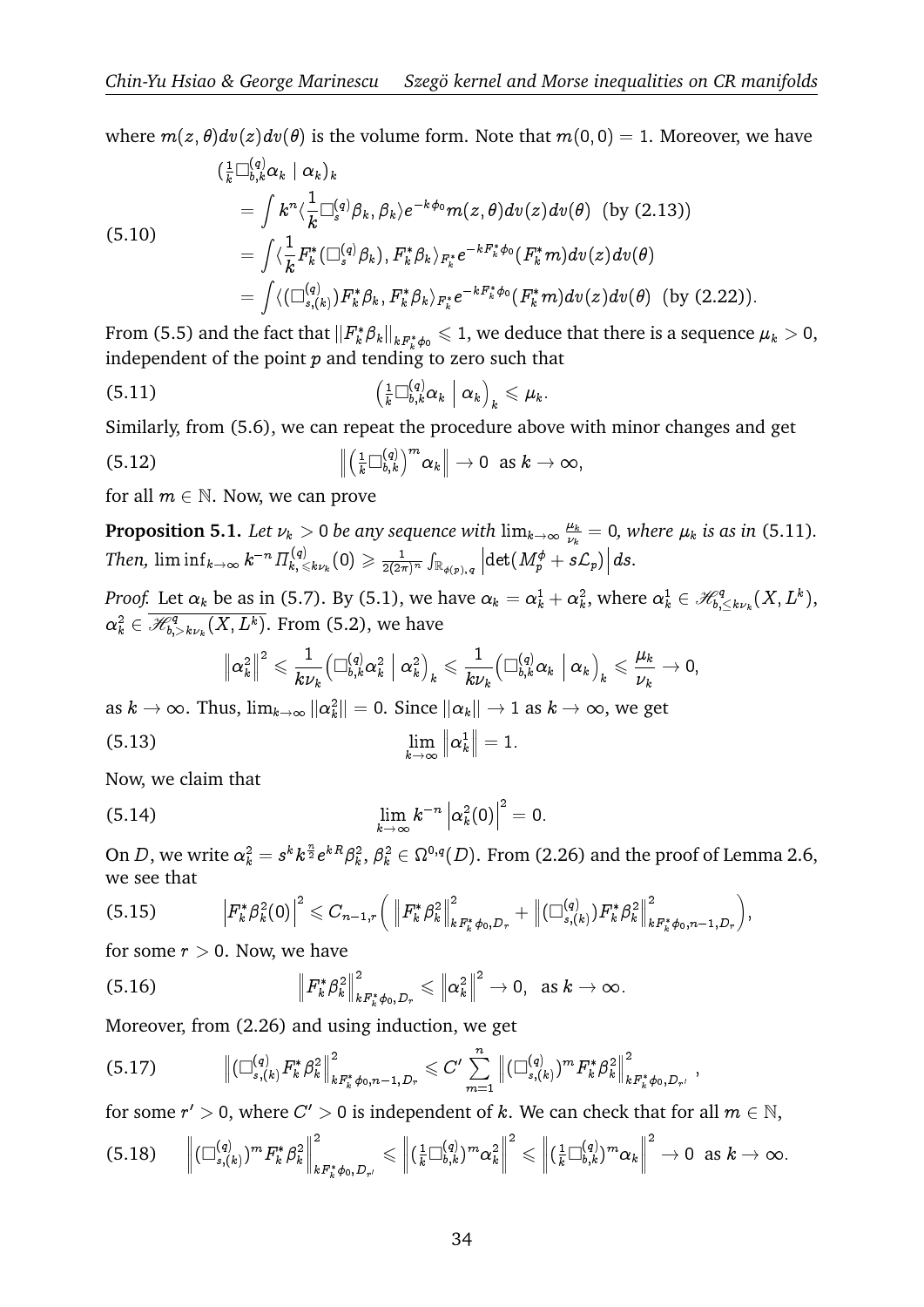Here we used (5.12). Combining (5.18), (5.17), (5.16) with (5.15), we get

$$
\lim_{k\rightarrow\infty}\left|F_k^*\beta_k^2(0)\right|^2=\lim_{k\rightarrow\infty}\left|\beta_k^2(0)\right|^2=\lim_{k\rightarrow\infty}k^{-n}\left|\alpha_k^2(0)\right|^2=0.
$$

Hence (5.14) follows. From this and (5.8), we conclude

(5.19) 
$$
\lim_{k\to\infty} k^{-n} \left|\alpha_k^1(0)\right|^2 = \frac{1}{2(2\pi)^n} \int_{\mathbb{R}_{\phi(p),q}} \left|\det(M_p^{\phi} + s\mathcal{L}_p)\right| ds.
$$

Now,

$$
k^{-n} \varPi_{k,\,\leqslant k\nu_k}^{(q)}(0)\geqslant k^{-n}\frac{\left|\alpha_k^1(0)\right|^2}{\left\|\alpha_k^1\right\|^2}\to \frac{1}{2(2\pi)^n}\int_{\mathbb{R}_{\phi(p),\,q}}\left|\det(M_p^\phi+s\mathcal{L}_p)\right|ds,\;\;\text{as}\;k\to\infty.
$$

The proposition follows.  $\Box$ 

**Proposition 5.2.** Let  $\nu_k > 0$  be any sequence with  $\nu_k \to 0$ , as  $k \to \infty$ . Then,

$$
\limsup_{k\to\infty} k^{-n} \varPi_{k,\,\leqslant k\nu_k}^{(q)}(0)\leqslant \frac{1}{2(2\pi)^n}\int_{\mathbb{R}_{\phi(p),\,q}} \Big|\!\det(M_p^{\phi}+s\mathcal{L}_p)\Big|\,ds.
$$

*Proof.* The proof is a simple modification of the proof of Theorem 4.4 and in what follows these modifications will be presented. Let  $\alpha_k\in \mathscr{H}^q_{b,\leqslant k\nu_k}(X,L^k)$  with  $\|\alpha_k\|=1.$  On  $D,$  we write  $\alpha_k = s^k k^{\frac{n}{2}} e^{kR} \beta_k, \, \beta_k \in \Omega^{0,q}(D).$  From (2.26) and using induction, we get will be presented. Let  $\alpha_k \in \mathscr{H}_{b,\leqslant k\nu_k}^q(X) \to \beta_k, \ \beta_k \in \Omega^{0,q}(D).$  From (2.26) and usit  $\phi_{0,s+1,D_r} \leqslant C_{r,s} \Big( \left\|F_k^*\beta_k\right\|_{kF_k^*\phi_0,D_{2r}}^2 + \sum_{k=1}^{s+1} \frac{1}{kF_k^*\phi_k} \int_{\Omega_{2r}}^{\Omega_{2r}} \left\|F_k^*\beta_k\right\|_{kF_k^*\phi_0,D_{2r}}^2 \Big$  $\frac{1}{2}$   $\frac{1}{2}$   $\frac{1}{2}$   $\frac{1}{2}$   $\frac{1}{2}$   $\frac{1}{2}$  $\overline{ }$ 

$$
(5.20) \t||F_k^*\beta_k||_{kF_k^*\phi_{0,s+1,D_r}}^2 \leq C_{r,s}\Big(\t||F_k^*\beta_k||_{kF_k^*\phi_{0,D_{2r}}}^2 + \sum_{m=1}^{s+1} \left\|(\Box_{s,(k)}^{(q)})^m F_k^*\beta_k\right\|_{kF_k^*\phi_{0,D_{2r}}}^2\Big).
$$

We can check that  $\|(\Box_s^{(q)})$  $_{s,(k)}^{(q)}$  )  $^{m}F_{k}^{\ast}\beta_{k}\Big\Vert \Big\Vert$ 2  $kF_k^*\phi_0$  ,  $D_{2r}$  $\leqslant \left\|(\frac{1}{k}\Box^{(q)}_{b,k})^m\alpha_k\right\|\leqslant \nu_k^m\to 0.$  Thus, the conclusion of Proposition 2.8 is still valid and the rest of the argument goes through word by word.  $\Box$ 

*Proof of Theorems 1.6, 1.7 and 1.8.* We can repeat the proof of Theorem 2.7 and conclude that for any sequence  $(\nu_k)$  with  $\nu_k \to 0$ , as  $k \to \infty$ , there is a constant  $C_0$  independent of  $k,$  such that  $k^{-n} \varPi_{k, \leqslant k\nu_k}^{(q)}(x_0) \leqslant C_0$  for all  $x_0 \in X.$  From this, Proposition 5.1 and Proposition 5.2 and the fact that the sequence  $(\mu_k)$  in (5.11) is independent of the point p, we get Theorem 1.6. By integrating Theorem 1.6 we obtain Theorem 1.7. By applying the algebraic Morse inequalities [27, Lemma 3.2.12] to the  $\overline{\partial}_{b,k}$ -complex (1.7) we deduce in view of Theorem 1.7 the strong Morse inequalities of Theorem 1.8.  $\Box$ 

#### 6. EXAMPLES

In this section, some examples are collected. The aim is to illustrate the main results in some simple situations. First, we state our main results in the embedded case.

6.1. **The main results in the embedded cases.** Let M be a relatively compact open subset with  $C^{\infty}$  boundary X of a complex manifold  $M'$  of dimension n with a smooth Hermitian metric  $\langle\,\cdot\,,\cdot\,\rangle$ . Furthermore, let  $(L, h^L)$  be a Hermitian holomorphic line bundle over M' and let  $\phi$  be a local weight of the metric  $h^L$ , i. e. for a local trivializing section s of  $L$  on an open subset  $D\subset M',\,|s(x)|^2_{h^{\,L}}=e^{-\phi}.$  If we restrict  $L$  on the boundary  $X,$  then  $L$  is a CR line bundle over the CR manifold  $X.$  For  $p\in X,$  let  $M^\phi_p$  be as in Definition 1.3. **Proposition 6.1.** *For*  $U, V \in T_p^{1,0}X$ , we have  $M_p^{\phi}(U, \overline{V}) = \langle \partial \overline{\partial} \phi(p), U \wedge \overline{V} \rangle$ .<br>**Proposition 6.1.** *For*  $U, V \in T_p^{1,0}X$ , we have  $M_p^{\phi}(U, \overline{V}) = \langle \partial \overline{\partial} \phi(p), U \wedge \overline{V} \rangle$ .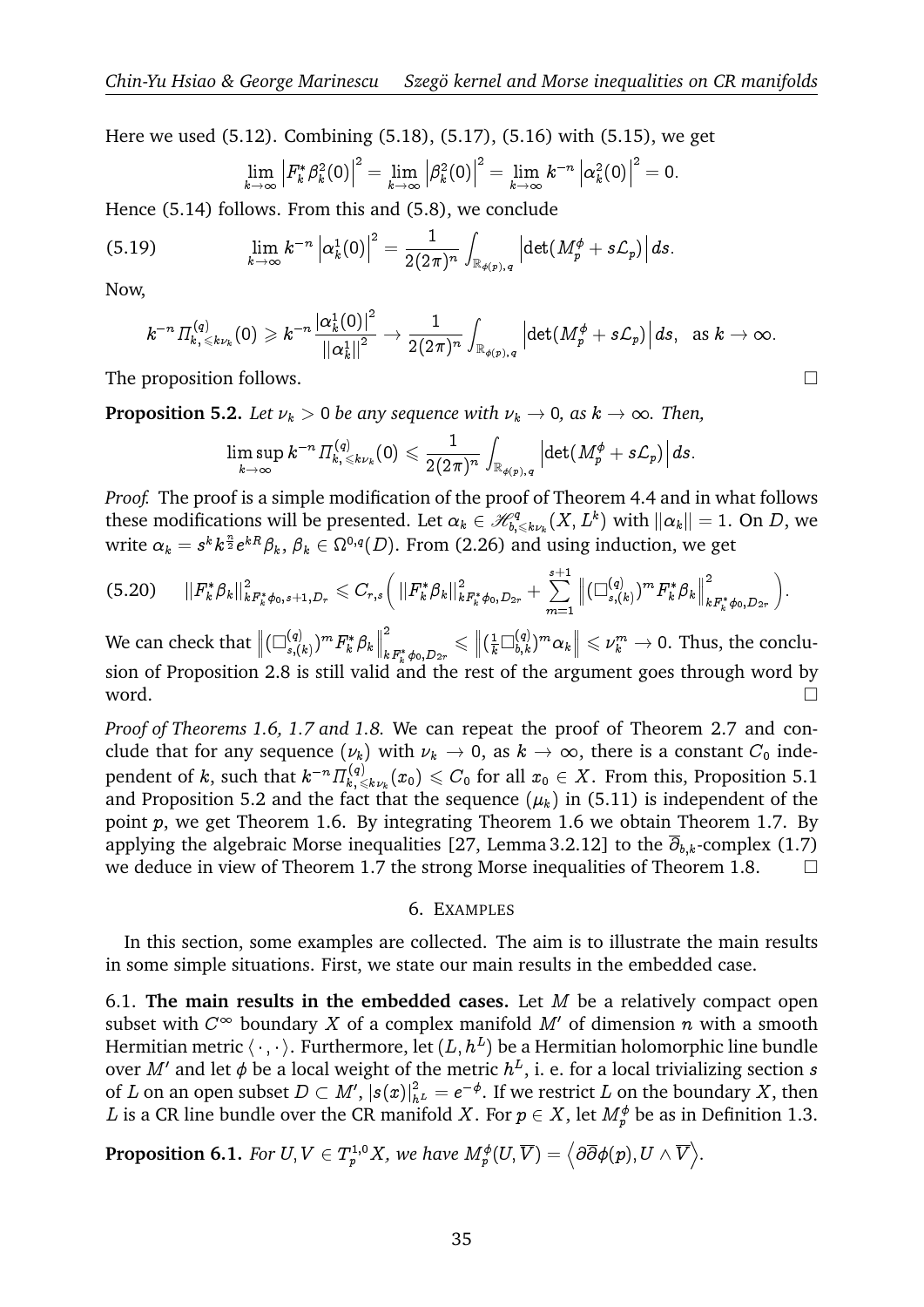*Proof.* Let  $r \in C^\infty(X; \mathbb{R})$  be a defining function of  $X$ . For  $U, V \in T^{1,0}_pX$ , pick  $\mathcal{U}, \mathcal{V} \in T^{1,1}_p$  $C^\infty(M';\, T^{1,0}\,M')$  that satisfy  ${\cal U}(p)=U,$   ${\cal V}(p)=V$  and  ${\cal U}(r)={\cal V}(r)=0$  in a neighborhood of  $p$  in  $M'$ . From (4.2), we have  $\begin{aligned} \n\mathcal{L} &\in C^{\infty}(X; \ \mathcal{L}^{0}(M') &\text{that so} \\ \n\text{From (4.2)}, \n\mathcal{U} &\wedge \overline{\mathcal{V}}, \partial \overline{\partial} \phi \n\end{aligned}$ 

of *p* in *M'*. From (4.2), we have  
\n
$$
2\langle U \wedge \overline{V}, \partial \overline{\partial} \phi \rangle = \langle U \wedge \overline{V}, d(\overline{\partial} \phi - \partial \phi) \rangle
$$
\n
$$
= U(\langle \overline{V}, \overline{\partial} \phi - \partial \phi \rangle) - \overline{V}(\langle U, \overline{\partial} \phi - \partial \phi \rangle) - \langle [U, \overline{V}], \overline{\partial} \phi - \partial \phi \rangle.
$$

Note that  $\langle \overline{\mathcal{V}}, \partial \phi - \partial \phi \rangle = \langle \overline{\mathcal{V}}, \partial \phi \rangle = \overline{\mathcal{V}}\phi$  and  $\langle \mathcal{U}, \partial \phi - \partial \phi \rangle = \langle \mathcal{U}, -\partial \phi \rangle = -\mathcal{U}\phi.$  From this observation, (6.1) becomes  $\langle \phi \rangle = \langle \overline{\mathcal{V}}, \overline{\partial} \phi \rangle = \overline{\mathcal{V}} \phi \text{ and } \langle \mathcal{U}, \overline{\partial} \phi - \partial \phi \rangle = \langle \mathcal{U}, -\partial \phi \rangle.$ <br>ecomes<br> $\mathcal{U} \wedge \overline{\mathcal{V}}, \partial \overline{\partial} \phi \rangle = \big( \mathcal{U} \overline{\mathcal{V}} + \overline{\mathcal{V}} \mathcal{U} \big) \phi - \big\langle \big[ \mathcal{U}, \overline{\mathcal{V}} \big], \overline{\partial} \phi - \partial \phi \big\rangle.$ 

(6.2) 
$$
2\langle \mathcal{U} \wedge \overline{\mathcal{V}}, \partial \overline{\partial} \phi \rangle = (\mathcal{U}\overline{\mathcal{V}} + \overline{\mathcal{V}}\mathcal{U})\phi - \langle [\mathcal{U}, \overline{\mathcal{V}}], \overline{\partial} \phi - \partial \phi \rangle.
$$
  
Since  $\mathcal{U}(r) = \mathcal{V}(r) = 0$  in a neighborhood of  $p$  in  $M'$ , we have  

$$
(\mathcal{U}\overline{\mathcal{V}} + \overline{\mathcal{V}}\mathcal{U})\phi(p) = (\mathcal{U}|_X\overline{\mathcal{V}}|_X + \overline{\mathcal{V}}|_X\mathcal{U}|_X)\phi|_X(p)
$$

Since  $\mathcal{U}(r)=\mathcal{V}(r)=0$  in a neighborhood of  $p$  in  $M',$  we have

$$
\big( \mathcal{U}\overline{\mathcal{V}} + \overline{\mathcal{V}}\mathcal{U} \big) \phi(p) = \big( \mathcal{U}|_X\overline{\mathcal{V}}|_X + \overline{\mathcal{V}}|_X\mathcal{U}|_X \big) \phi|_X(p)
$$
  

$$
\overline{\mathcal{V}} \big|, \overline{\partial}\phi - \partial\phi\big\rangle(p) = \big\langle \big[ \mathcal{U}|_X, \overline{\mathcal{V}}|_X \big], \overline{\partial}_b\phi|_X - \partial_b\phi|_X
$$

and

$$
\left\langle \left[\mathcal{U},\overline{\mathcal{V}}\right],\overline{\partial}\phi-\partial\phi\right\rangle(p)=\left\langle \left[\mathcal{U}|_X,\overline{\mathcal{V}}|_X\right],\overline{\partial}_b\phi|_X-\partial_b\phi|_X\right\rangle(p),
$$

where  $\mathcal{U}|_X$  is the restriction to X of U and similarly for  $\overline{V}$  and  $\phi$ . From this observation and (6.2), we conclude that  $\vert x \vert$  is the restriction<br>
), we conclude that<br>  $\mathcal{U} \wedge \overline{V}, \partial \overline{\partial} \phi$   $\rangle(p) = ($ 

$$
(6.3) 2\langle \mathcal{U} \wedge \overline{\mathcal{V}}, \partial \overline{\partial} \phi \rangle(p) = \big( \mathcal{U}|_{X} \overline{\mathcal{V}}|_{X} + \overline{\mathcal{V}}|_{X} \mathcal{U}|_{X} \big) \phi|_{X}(p) - \big\langle \big[ \mathcal{U}|_{X}, \overline{\mathcal{V}}|_{X} \big], \overline{\partial}_{b} \phi|_{X} - \partial_{b} \phi|_{X} \big\rangle(p).
$$

From  $(6.3)$  and Lemma 4.1, the proposition follows.

We denote by  $R_X^L$  the restriction of  $R^L$  to  $T^{1,0}X.$  As before, let  ${\mathcal L}_p$  be the Levi form of X at  $p \in X$ . We define the set  $\mathbb{R}_{\phi(p),q}$  as in (1.16). Set the restriction of  $R^L$ <br>  $\in$  the set  $\mathbb{R}_{\phi(p), q}$  as in  $(X, L) := \int \int$ to  $T^{1,0}X$ . As be<br>n (1.16). Set<br>det  $\left(R_X^L + s\mathcal{L}_x\right)\Big|$ 

(6.4) 
$$
I^q(X,L):=\int_X\int_{\mathbb{R}_{\phi(x),q}}\left|\det\left(R_X^L+s\mathcal{L}_x\right)\right|ds\,dv_X(x).
$$

Now, we can reformulate Theorem 1.5 and Theorem 1.8:

**Theorem 6.2.** *If condition* Y (q) *holds, then*

(6.5) 
$$
\dim H_b^q(X, L^k) \leqslant \frac{k^n}{2(2\pi)^n} I^q(X, L) + o(k^n),
$$

*If condition Y(j) holds, for all*  $j = 0, 1, \ldots, q$ *, then* 

$$
\text{If condition } Y(j) \text{ holds, for all } j = 0, 1, \ldots, q, \text{ then}
$$
\n
$$
(6.6) \qquad \sum_{j=0}^{q} (-1)^{q-j} \dim H_b^j(X, L^k) \leqslant \frac{k^n}{2(2\pi)^n} \sum_{j=0}^{q} (-1)^{q-j} I^j(X, L) + o(k^n).
$$

*If condition*  $Y(j)$  *holds, for all*  $j = q, q + 1, \ldots, n - 1$ *, then*  $\begin{align} \dot{z}^{j=0} \ \dot{r}(j) \text{ holds, for all } j = q, q+1, \ldots, n-1 \ \dot{r}^{n-1} \end{align}$ 

$$
\sum_{j=q}^{n-1}(-1)^{q-j}\hbox{dim}\,H_b^j(X,L^k)\leqslant \frac{k^n}{2(2\pi)^n}\sum_{j=q}^{n-1}(-1)^{q-j}I^j(X,L)+o(k^n).
$$

*Proof of Theorem 1.13. Since L* is positive,  $R_X^L + s{\cal L}_x$  is positive if  $|s|$  small, so  $\left|{\mathbb{R}}_{\phi(p),0}\right|>0$ for all  $p \in X$ . By the hypothesis of Theorem 1.13 we have  $\lambda_{n-1} = \lambda_{n-} < 0 < \lambda_{n-1} =$  $\lambda_{n_-+2}$  at each point of X. This implies, that if  $R_X^L + s\mathcal{L}_x$  cannot have exactly one negative eigenvalue at any point of  $X$  (note that  $s$  takes both negative and positive values). Thus,  $\mathbb{R}_{\phi(p),1} = \emptyset$  for all  $p \in X$ . Hence, the strong Morse inequalities (6.6) for  $q = 1$  imply the conclusion.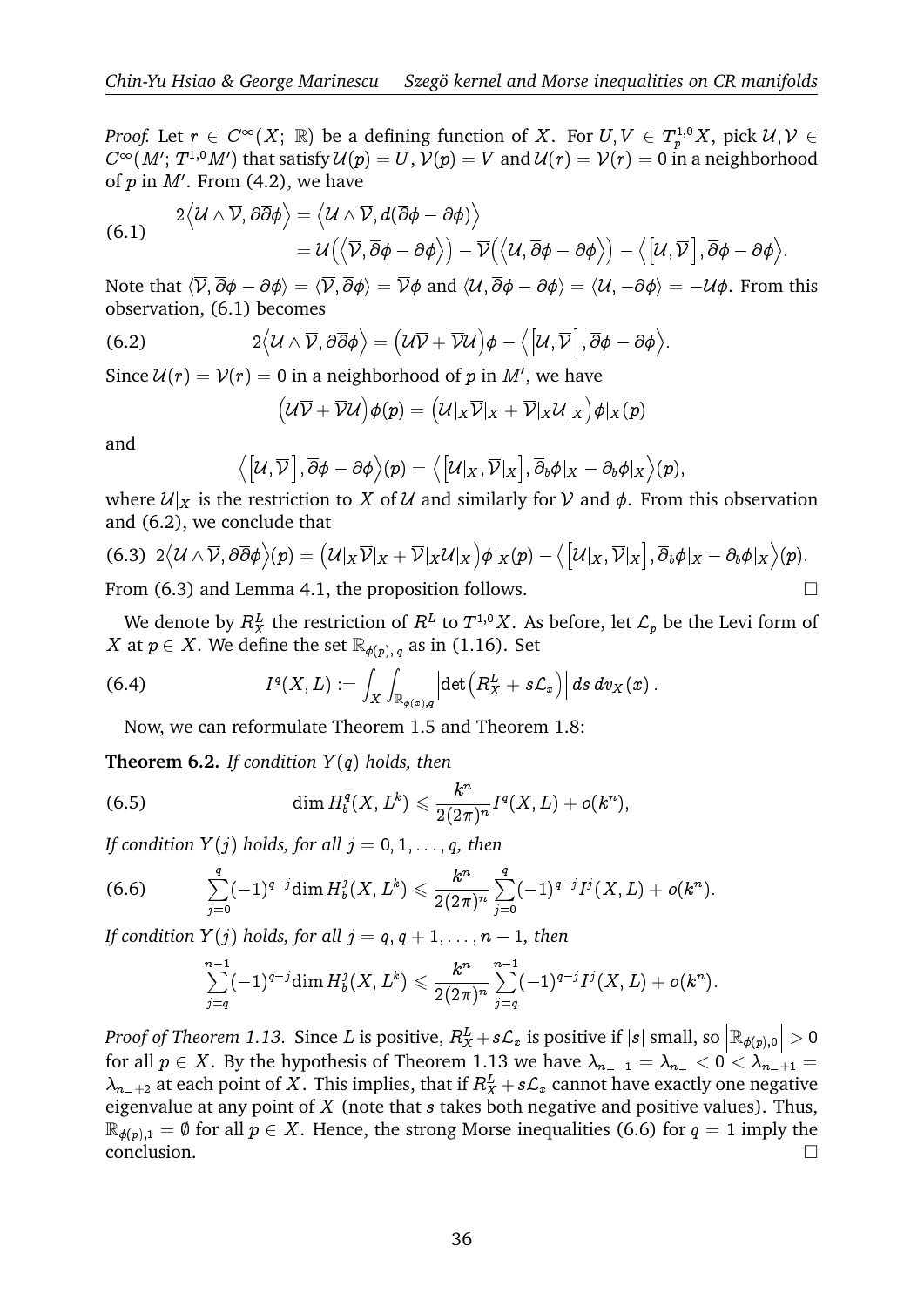*Proof of Theorem 1.15.* Note that X and L satisfy the conditions of Theorem 1.12. Hence there exists  $c > 0$  such that  $\dim H_b^0(X,L^k) \geqslant c k^n,$  for  $k$  sufficiently large.

On the other hand, every CR function on  $X$  extends locally to a holomorphic function in a small open set of  $M.$  For  $b~ < ~c,$  set  $M_b^c ~=~ \{b~ < ~\rho ~< ~c\}.$  Thus, there exist  $b~ <$  $a \ < \ c$  such that the restriction morphism  $H^0(M_b^c, E) \ \to \ H^0(X,E)$  is an isomorphism for any holomorphic line bundle  $E \to M$ . Moreover, we know by the Andreotti-Grauert isomorphism theorem [1] that the restriction  $H^0(M,E) \to H^0(M_b^\mathfrak{c},E)$  is an isomorphism. Thus there exist  $C, c > 0$  and  $k_0 \in \mathbb{N}$  such that

$$
(6.7) \hspace{3.1em} ck^n \leqslant \dim H^0(M,L^k) \leqslant Ck^n \,, \quad \text{for $k \geqslant k_0$} \,,
$$

which we write

$$
\dim H^0(M,L^k)\sim k^n\,,\quad k\to\infty\,.
$$

Now, *M* is a  $(n-2)$ -concave manifold in the sense of [1], in particular Andreotti-pseudoconcave (see [27, Def. 3.4.3]). By (6.7) and (1.28) we obtain that  $\rho_k = n$  for large k and the desired conclusions follow.

Theorem 1.15 is a consequence of Theorem 1.12 and of the fact that CR section extend to a  $(n - 2)$ -convex-concave strip around the given CR manifold. By extending the sections as far as possible we obtain the following results.

**Corollary 6.3.** Let M be a projective manifold,  $n = \dim_{\mathbb{C}} M$ , and let X be a compact hyper- $\mathit{surface},$  such that there exist an open set  $U \subset M$  and  $\rho \in C^\infty(U,\mathbb{R})$  with  $X = \rho^{-1}(0) \subset U$ and  $d\rho|_X \neq 0.$  Let  $L \to M$  be a holomorphic line bundle over  $M.$  We assume that the curva*ture form* R<sup>L</sup> *of* L *and the Levi form* @@j<sup>X</sup> *satisfy the assumptions of Theorem 1.12. Then there exist and there exist and open set*  $\sigma \subset M$  and  $\rho \in C$   $(\sigma, \mathbb{R})$  with  $X = \rho$   $(\sigma) \subset \sigma$  and  $d\rho|_X \neq 0$ . Let  $L \to M$  be a holomorphic line bundle over M. We assume that the curvature form  $R^L$  of L and the Levi  $\begin{array}{l} \hbox{and } ap_{|X} \neq 0. \ \hbox{Let } L \ \hbox{there exist a branch} \ \hbox{such that for } \widetilde{L} := \pi \end{array}$ such that for  $\tilde{L} := \pi^* L$  holds: ed covering  $\pi\,:\,\widetilde M\,\to\,M,$  a divi ${}^*L$  holds: $(\widetilde M\setminus H, \widetilde L^k)=\dim H^0(\widetilde M, \widetilde L^k\otimes$ 

$$
\dim H^0(\widetilde{M}\setminus H, \widetilde{L}^k)=\dim H^0(\widetilde{M}, \widetilde{L}^k\otimes [kdH])\sim k^n\,,\quad k\to\infty\,.
$$

*Proof.* Let us first observe that under the given hypotheses, there exist  $b < 0 < c$  such that  $M' = \{b < \rho < c\}$  is a  $(n-2)$ -convex-concave strip which fulfills the assumptions of Theorem 1.15. By (6.7),  $\dim H^0(M',L^k) \ \sim \ k^n, \ k \ \to \ \infty.$  Since  $M'$  is Andreottipseudoconcave, a theorem of Dingoyan [18, 19] shows that there exist a branched covering  $\pi$  :  $\widetilde{M} \to M$  with a section S on M, a divisor  $H \subset \widetilde{M}$  and an integer d such that holomorphic sections of  $\pi^*L^k$  over  $S(M')$  extends to a holomorphic secpseudoconcave, a theorem of Dingoyan [18, 19] shows that there exist a branched<br>covering  $\pi : \widetilde{M} \to M$  with a section S on M, a divisor  $H \subset \widetilde{M}$  and an integer<br>d such that holomorphic sections of  $\pi^* L^k$  over  $S(M')$ Covering  $\pi : M \to M$  with a section 3 on  $M$ , a divisor  $H \subset M$  and an integer<br>
d such that holomorphic sections of  $\pi^* L^k$  over  $S(M')$  extends to a holomorphic sec-<br>
tion of  $\pi^* L^k$  over  $\widetilde{M} \setminus H$  or of  $\widetilde{L}^k \otimes$ morphisms. On the other hand, dim  $H^0(S(M'), \tilde{L}^k) \, \sim \, k^n, \, k \, \to \, \infty$  and the assertion  $\begin{array}{l} \Gamma \circ \Lambda \ \text{er} \ \tilde{L}^k \circledast \ \tilde{L}^k \circledast \end{array}$  $\Box$  follows.

*Remark* 6.4*.* There are several criteria for a line bundle on a compact manifold to be big (Siu, Ji-Shiffman, Bonavero see e. g. [27, Ch. 2]). Corollary 6.3 asserts roughly that if a line bundle  $L$  is positive along a well-chosen hypersurface then by passing to a branched covering there exist a divisor  $H$  and an integer  $d$  such that  $L\otimes [dH]$  is big.

If one knows that X has a neighbourhood  $M'$ , which is a  $(n-2)$ -convex-concave strip such that any meromorphic function on  $M'$  is rational, then [18, 19] shows that there is no need to pass to a covering.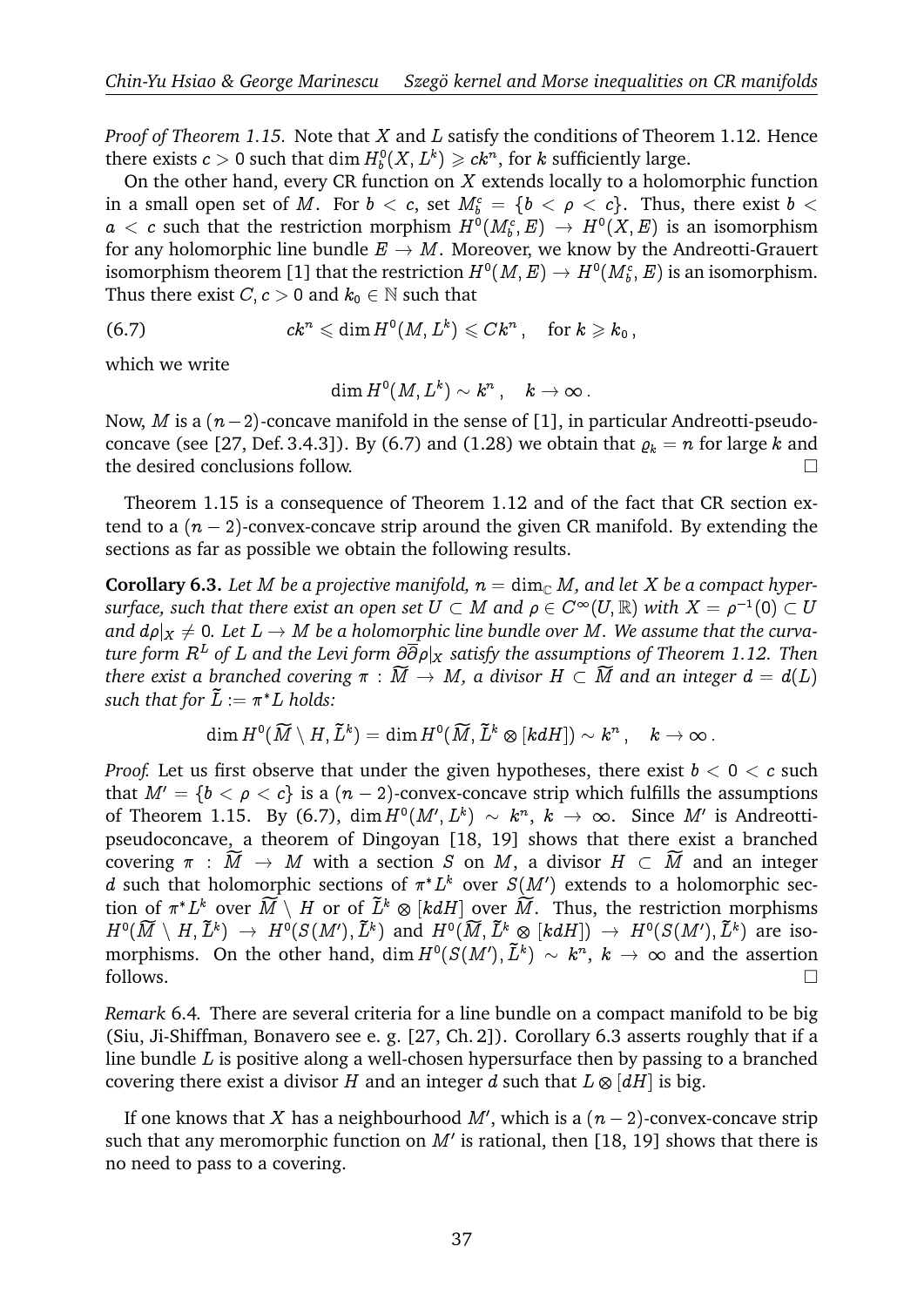**Corollary 6.5.** *Assume the same hypotheses as in Corollary 6.3 for* M*,* X *and* L*. Assume moreover, that there exists a*  $(n - 2)$ *-convex-concave strip*  $M' = \{b < \rho < c\}$  such that any meromorphic function on  $M'$  is rational. Then there exists a divisor  $H\subset M$  and an integer d *such that*

$$
\dim H^0(M\setminus H,L^k)=\dim H^0(M,L^k\otimes [kdH])\sim k^n\,,\quad k\to\infty\,.
$$

6.2. **Holomorphic line bundles over a complex torus.** Let

$$
T_n:=\mathbb{C}^n/(\sqrt{2\pi}\mathbb{Z}^n+i\sqrt{2\pi}\mathbb{Z}^n)
$$

be the flat torus and let  $L_\lambda$  be the holomorphic line bundle over  $T_n$  with curvature the  $(1, 1)$ -form  $\Theta_{\lambda} = \sum_{j=1}^{n} \lambda_j dz_j \wedge d\overline{z}_j$ , where  $\lambda_j$ ,  $j = 1, \ldots, n$ , are given non-zero integers. More precisely,  $L_\lambda:=(\mathbb{C}^n\times\mathbb{C})/{_\sim}$  , where  $(z,\theta)\sim(\tilde{z},\tilde{\theta})$  if be the holomorphic line<br>  $\sum_{j} \wedge d\overline{z}_{j}$ , where  $\lambda_{j}$ ,  $j = 1$ ,<br>  $\mathbb{C}$ / $\sim$ , where  $(z, \theta) \sim (\tilde{z}, \theta)$ e $\begin{aligned} \text{for } &\Theta_{\lambda} = \sum_{j=1}^{n} \lambda_{j}d\ \text{re precisely, } &L_{\lambda} := (\mathbb{C}^{n})\ \tilde{z}-z = (\alpha_{1},\ldots,\alpha_{n}) \in \end{aligned}$ = 1, ..., *n*, are given non-zero int<br>  $\phi \in (\tilde{z}, \tilde{\theta})$  if<br>  $\tilde{\theta} = \exp \left( \sum_{i=1}^n \lambda_i (z_i \overline{\alpha}_i + \frac{1}{2} |\alpha_i|^2) \right)$ 

$$
\widetilde{z}-z=(\alpha_1,\ldots,\alpha_n)\in\sqrt{2\pi}\mathbb{Z}^n+i\sqrt{2\pi}\mathbb{Z}^n\,,\quad \widetilde{\theta}=\exp\left(\textstyle\sum_{j=1}^n\lambda_j(z_j\overline{\alpha}_j+\frac{1}{2}\left|\alpha_j\right|^2)\right)\theta\,.
$$

We can check that  $\sim$  is an equivalence relation and  $L_\lambda$  is a holomorphic line bundle over  $T_n$ . For  $[(z, \theta)] \in L_\lambda$  we define the Hermitian metric by  $l$ ence relation and

$$
\left\vert \left[ \left( z,\theta \right) \right] \right\vert ^{2}:=\left\vert \theta \right\vert ^{2}\exp (-\sum _{j=1}^{n}\lambda _{j}\left\vert z_{j}\right\vert ^{2})
$$

and it is easy to see that this definition is independent of the choice of a representative  $(z, \theta)$  of  $[(z, \theta)]$ . We denote by  $\phi_{\lambda}(z)$  the weight of this Hermitian fiber metric. Note that  $\partial\overline{\partial}\phi_\lambda\,=\,\Theta_\lambda.$  From now on, we assume that  $\lambda_j\,<\,0,$  for  $j\,=\,1,\ldots,n_{-}$  and  $\lambda_j\,>\,0,$  for  $j = n_{-} + 1, \ldots, n$ .

Let  $L^*_\lambda$  be the dual bundle of  $L_\lambda$  and let  $\|\cdot\|_{L^*_\lambda}$  be the norm of  $L^*_\lambda$  induced by the Hermitian fiber metric on  $L_{\lambda}$ . Consider the compact CR manifold of dimension  $2n + 1$  $X=\{v\in L^*_\lambda;\, \|v\|_{L^*_\lambda}=1\};$  this is the boundary of Grauert tube of  $L^*_\lambda.$ 

Let  $\pi$  :  $L^*_{\lambda} \to T_n$  be the natural projection from  $L^*_{\lambda}$  onto  $T_n$ . Let  $L_{\mu}$  be another holomorphic line bundle over  $T_n$  determined by the constant curvature form  $\Theta_{\mu}$  =  $X = \{v \in L_{\lambda}^{*}: ||v||_{L_{\lambda}^{*}} = 1\}$ ; this is the boundary of Grauert tube of  $L_{\lambda}^{*}$ .<br>Let  $\pi : L_{\lambda}^{*} \to T_{n}$  be the natural projection from  $L_{\lambda}^{*}$  onto  $T_{n}$ . Let  $L_{\mu}$  be another holomorphic line bundle over  $T$  $\sum_{j=1}^n \mu_j dz_j \wedge d\overline{z}_j$ , where  $\mu_j$ ,  $j = 1, \ldots, n$ , are given non-zero integers. The pullback line bundle  $\pi^*L_\mu$  is a holomorphic line bundle over  $L^*_\lambda.$  The Hermitian fiber metric  $\phi_\mu$ on  $L_\mu$  induces a Hermitian fiber metric on  $\pi^*L_\mu$  that we shall denote by  $\psi.$  If we restict  $\pi^*L_\mu$  on  $X$ , then  $\pi^*L_\mu$  is a CR line bundle over the CR manifold  $X.$ 

The part of  $X$  that lies over a fundamental domain of  $T_n$  can be represented in local holomorphic coordinates  $(z, \xi)$ , where  $\xi$  is the fiber coordinates, as the set of all  $(z, \xi)$  $\pi^* L_{\mu}$  on *X*, then  $\pi^* L_{\mu}$  is a CR line bundle over the CR manifold *X*.<br>The part of *X* that lies over a fundamental domain of  $T_n$  can be represented in local<br>holomorphic coordinates  $(z, \xi)$ , where  $\xi$  is the The part of X<br>holomorphic coor<br>such that  $r(z,\xi)$ <br>as  $\psi(z,\xi) = \sum_{i=1}^{n}$  $\int_{j=1}^n \mu_j \left| z_j \right|^2$ . We can identify  $\mathcal{L}_p$  with  $\frac{1}{\|d r(p)\|}$ tify  $\mathcal{L}_p$  with  $\frac{1}{\|d r(p)\|}\sum_{j=1}^n \lambda_j dz_j \wedge d\overline{z}_j.$  It is easy to see that  $\partial\overline{\partial} \psi(p)|_{T^{1,0}X}=\sum_{j=1}^n \mu_jdz_j\wedge d\overline{z}_j.$  We get for all  $p\in X,$   $s\in\mathbb{R},$ 

$$
\partial\overline{\partial} \psi(p)|_{T^{1,0}X}+s\mathcal{L}_p=\sum_{j=1}^n\Big(\mu_j+\frac{s}{\|dr(p)\|}\lambda_j\Big)dz_j\wedge d\overline{z}_j\ .
$$

Thus, if  $\mu_j = \lambda_j$ ,  $j = 1, \ldots, n$ , and  $q \neq n_-, n - n_-,$  then  $\mathbb{R}_{\phi(p), q} = \emptyset$ , for all  $p \in X$ . From this and Theorem 6.2, we obtain

**Theorem 6.6.** If  $\mu_j = \lambda_j$ ,  $j = 1, \ldots, n$ , and  $q \neq n_-, n - n_-,$  then dim  $H_b^q$  $b^{\cdot q}_b(X,(\pi^*L_\mu)^k)=o(k^{n+1})\,,\quad\text{as }k\to\infty\,.$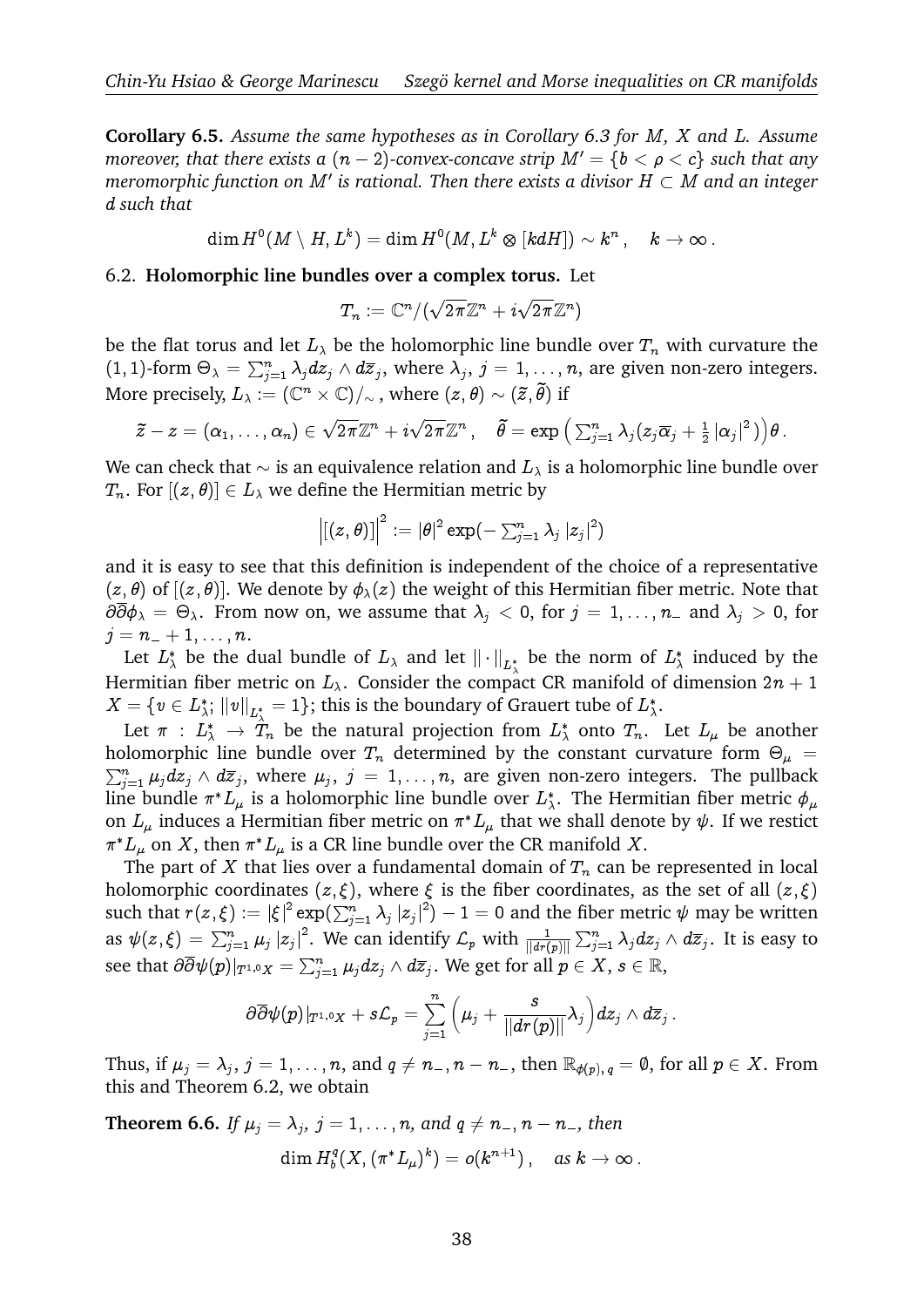If  $\mu_j=|\lambda_j|,$   $j=1,\ldots,n,$  we can check that  $\bigl|\mathbb{R}_{\phi(p),0}\bigr|>0,$  for all  $p\in X,$  where  $\bigl|\mathbb{R}_{\phi(p),0}\bigr|$ denotes the Lebesgue measure of  $\mathbb{R}_{\phi(p),0}$ . Moreover, if  $q > 0$  and  $q \neq n_{-}, n - n_{-}$ , then  $\mathbb{R}_{\phi(p),q} = \emptyset$ , for all  $p \in X$ . From this observation, (6.5) for  $q = 0$  and (6.6) for  $q = 1$ , we obtain

**Theorem 6.7.** If  $\mu_j = |\lambda_j|$ ,  $j = 1, \ldots, n$ , and  $Y(0)$ ,  $Y(1)$  hold, then  $\dim H_b^0(X, (\pi^*L_\mu)^k) \sim k^{n+1} \,, \quad \textit{as } k \to \infty \,.$ 

6.3. **Compact Heisenberg groups: non-embedded cases.** Next we consider compact Panalogues of the Heisenberg group  $H_n$ . Let  $\lambda_1, \dots, \lambda_{n-1}$  be given non-zero integers. Let 6.3. **Compact Heisenberg groups: non-em**<br>analogues of the Heisenberg group  $H_n$ . Let  $\lambda$ <br> $\mathscr{C}H_n = (\mathbb{C}^{n-1} \times \mathbb{R})/\sim$ , where  $(z, \theta) \sim (\tilde{z}, \tilde{\theta})$  if gues of the F<br>=  $(\mathbb{C}^{n-1} \times \mathbb{R})$ <br> $\tilde{z} - z = \alpha \in$ 

$$
\widetilde{z}-z=\alpha\in\sqrt{2\pi}\mathbb{Z}^{n-1}+i\sqrt{2\pi}\mathbb{Z}^{n-1}\,,\quad \widetilde{\theta}-\theta+i\textstyle\sum_{j=1}^{n-1}\lambda_j(z_j\overline{\alpha}_j-\overline{z}_j\alpha_j)\in\pi\mathbb{Z}\,.
$$

We can check that  $\sim$  is an equivalence relation and  $\mathscr{C}H_n$  is a compact manifold of dimension 2n – 1. The equivalence class of  $(z, \theta) \in \mathbb{C}^{n-1} \times \mathbb{R}$  is denoted by  $[(z, \theta)]$ . For a given point  $p=[(z,\theta)],$  we define  $T^{1,0}_{p}{\mathscr C} H_n$  to be the space spanned by

$$
\big\{\tfrac{\partial}{\partial z_j}-i\lambda_j\overline z_j\tfrac{\partial}{\partial\theta},\;\;j=1,\ldots,n-1\big\}.
$$

It is easy to see that the definition above is independent of the choice of a representative  $(z, \theta)$  for  $[(z, \theta)]$ . Moreover, we can check that  $T^{1,0}\mathscr{C}H_n$  is a CR structure. Thus,  $(\mathscr{C} H_n, T^{1,0}\mathscr{C} H_n)$  is a compact CR manifold of dimension  $2n - 1$ . We take a Hermitian metric  $\langle \cdot, \cdot \rangle$  on the complexified tangent bundle  $\mathbb{C}T\mathscr{C}H_n$  such that

$$
\left\{\tfrac{\partial}{\partial z_j}-i\lambda_j\overline z_j\tfrac{\partial}{\partial \theta}\,,\tfrac{\partial}{\partial\overline z_j}+i\lambda_jz_j\tfrac{\partial}{\partial \theta}\,,\tfrac{\partial}{\partial \theta}\,;\,j=1,\dots,n-1\right\}
$$

is an orthonormal basis. The dual basis of the complexified cotangent bundle is P

$$
\left\{ dz_j \, , \, d\overline z_j \, , \, \omega_0 := d\theta + \textstyle \sum_{j=1}^{n-1} \bigl( i\lambda_j \overline z_j dz_j - i\lambda_j z_j d\overline z_j \bigr) ; j=1,\ldots,n-1 \right\}.
$$

The Levi form  $\mathcal{L}_p$  of  $\mathscr{C}H_n$  at  $p\in \mathscr{C}H_n$  is given by  $\mathcal{L}_p=\sum_{j=1}^{n-1}\lambda_jdz_j\wedge d\overline{z}_j.$  From now on, we assume that  $\lambda_1 < 0, \ldots, \lambda_{n-} < 0, \lambda_{n-+1} > 0, \ldots, \lambda_{n-1} > 0$ . Thus, the Levi form

has constant signature  $(n_-, n-1-n_-)$ .<br>Now, we construct a CR line bundle<br> $(z, \theta, \eta) \equiv (\tilde{z}, \tilde{\theta}, \tilde{\eta})$  if Now, we construct a CR line bundle over  $\mathscr{C}H_n$ . Let  $L = (\mathbb{C}^{n-1} \times \mathbb{R} \times \mathbb{C})/_{\equiv}$  where ; e) if  $\begin{array}{l} \text{and }\sinh\pi\text{ is a constant, } \pi\text{ is a constant, } \pi\text{ is a constant.}\ \pi\text{ is a constant.}\ \pi\text{ is a constant.}\ \pi\left(\vec{z},\tilde{\theta},\tilde{\eta}\right) \text{ if }\ \left(z,\theta\right)\sim\left(\tilde{z},\tilde{\theta}\right),\quad\tilde{\eta}=\eta\exp\left(\sum_{j=1}^{n-1}\mu_j\left(z_j\overline{\alpha}_j+\frac{1}{2}\left|\alpha_j\right|^2\right)\right),\quad\text{for }\alpha=\tilde{z}-z\,. \end{array}$ 

$$
(z,\theta)\sim(\widetilde{z},\widetilde{\theta})\,,\quad \widetilde{\eta}=\eta\exp(\textstyle\sum_{j=1}^{n-1}\mu_j(z_j\overline{\alpha}_j+\frac{1}{2}\left|\alpha_j\right|^2))\,,\quad \text{for } \alpha=\widetilde{z}-z
$$

where  $\mu_1, \ldots, \mu_{n-1}$ , are given non-zero integers. We can check that  $\equiv$  is an equivalence relation and L is a CR line bundle over  $\mathscr{C}H_n$ . For  $(z, \theta, \eta) \in \mathbb{C}^{n-1} \times \mathbb{R} \times \mathbb{C}$  we denote  $[(z, \theta, \eta)]$  its equivalence class. It is easy to see that the pointwise norm  ${}^{\circ}H_n.$ see t $\exp\big($ 

$$
\left\vert [(z,\theta,\eta)]\right\vert^2:=\vert\eta\vert^2\exp\big(-\sum_{j=1}^{n-1}\mu_j\,|z_j|^2\,\big)
$$

 $\big| [(z, \theta, \eta)] \big|^2 := |\eta|^2 \exp \big( - \sum_{j=1}^{n-1} \mu_j |z_j|^2 \big)$ <br>is well-defined. In local coordinates  $(z, \theta, \eta)$ , the weight function of this metric is  $\phi =$  $_{j=1}^{n-1}\mu_{j}\left\vert z_{j}\right\vert ^{2}.$  Note that

$$
\sum_{j=1}^{n-1} \mu_j |z_j|^2.
$$
 Note that  
\n
$$
\overline{\partial}_b = \sum_{j=1}^{n-1} d\overline{z}_j \wedge (\frac{\partial}{\partial \overline{z}_j} + i\lambda_j z_j \frac{\partial}{\partial \theta}), \quad \partial_b = \sum_{j=1}^{n-1} dz_j \wedge (\frac{\partial}{\partial z_j} - i\lambda_j \overline{z}_j \frac{\partial}{\partial \theta}).
$$
  
\nThus  $d(\overline{\partial}_b \phi - \partial_b \phi) = 2 \sum_{j=1}^{n-1} \mu_j dz_j \wedge d\overline{z}_j$  and  $M_p^{\phi} = \sum_{j=1}^{n-1} \mu_j dz_j \wedge d\overline{z}_j$ . Hence

 $M_p^{\phi} + s{\cal L}_p = \sum_{j=1}^n (\mu_j + s\lambda_j) dz_j \wedge d\overline z_j \, , \quad \text{for all } p \in {\mathscr C} H_n, \, s \in {\mathbb R}.$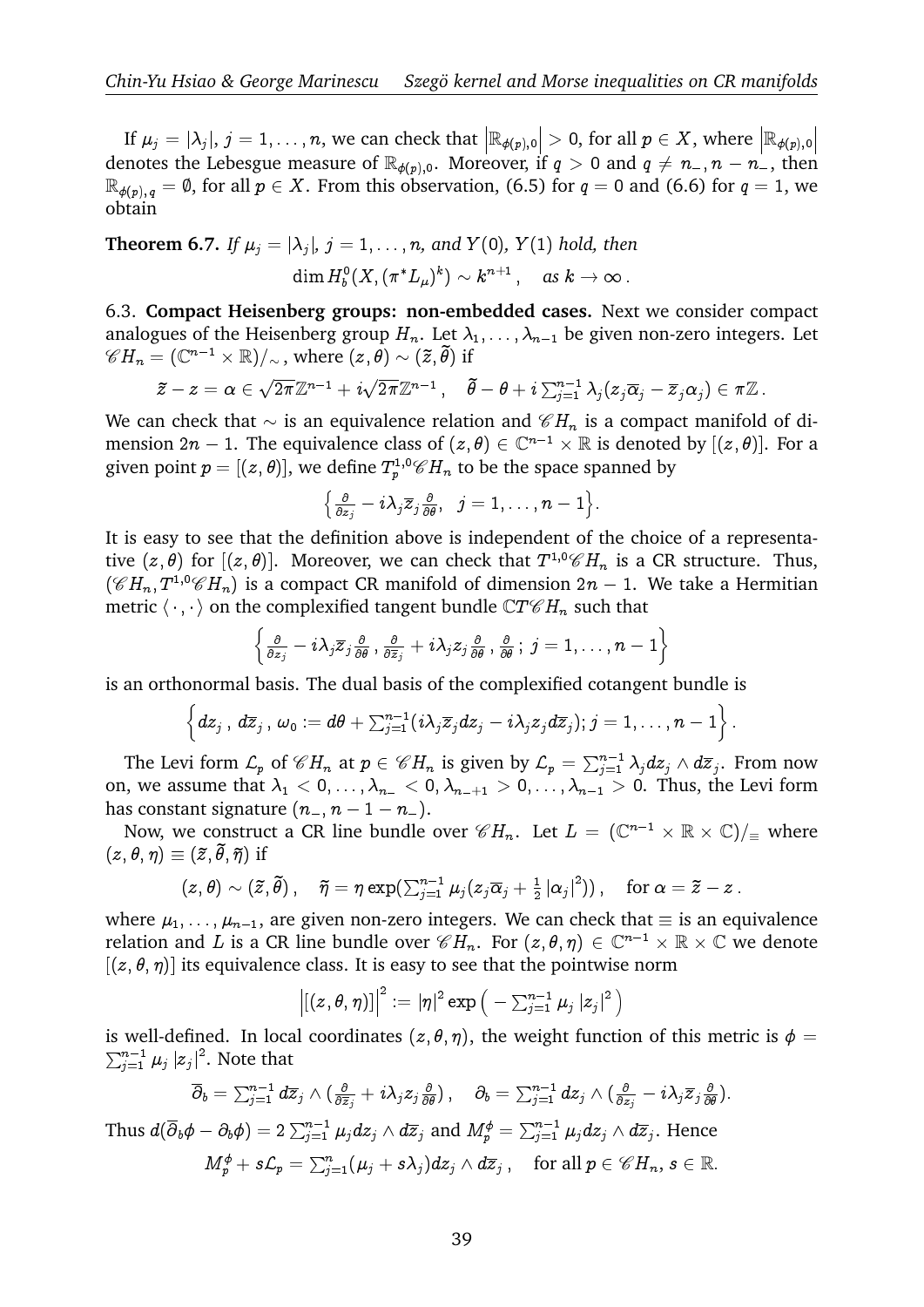Thus, if  $\mu_j = \lambda_j$ , for all  $j$ , and  $q \neq n_-, n-1-n_-,$  then  $\mathbb{R}_{\phi(p), q} = \emptyset$ , for all  $p \in X$ . From this and Theorem 1.5, we obtain

**Theorem 6.8.** If  $\mu_j = \lambda_j$ ,  $j = 1, ..., n - 1$ , and  $q \neq n_-, n - 1 - n_-,$  then dim  $H_b^q$  $b^q_b({\mathscr C} H_n, L^k) = o(k^n)\,, \quad \textit{as } k \to \infty\,.$  $\frac{1}{2}$ 

If  $\mu_j = |\lambda_j|$  for all *j*, we can check that  $\left| \mathbb{R}_{\phi(p),0} \right| > 0$ , for all  $p \in X$ , where  $\left| \mathbb{R}_{\phi(p),0} \right|$  denotes the Lebesgue measure of  $\mathbb{R}_{\phi(p),0}$ . Moreover, if  $q > 0$  and  $q \neq n_-, n-1-n_-,$  then  $\mathbb{R}_{\phi(p), q} = \emptyset$ , for all  $p \in X$ . From this observation, the weak Morse inequalities (Theorem 1.5) for  $q = 0$  and the strong Morse inequalities (Theorem 1.8), we obtain

**Theorem 6.9.** If  $\mu_j = |\lambda_j|$ ,  $j = 1, \ldots, n-1$ , and  $Y(0)$ ,  $Y(1)$  hold, then  $\dim H_b^0(\mathscr{C}H_n,L^k)\sim k^n\ ,\quad \textit{as }k\to\infty\,.$ 

*Acknowledgements. The first-named author is grateful to Bo Berndtsson and Robert Berman for several useful conversations and to the Department of Mathematics, Chalmers University of Technology and the University of Goteborg for offering excellent working conditions during December ¨ 2008-December 2010. We would like to thank P. Dingoyan for discussions about the extension of holomorphic sections* [18]*. We also thank the referee for many detailed remarks that have helped to improve the presentation.*

#### **REFERENCES**

- [1] A. Andreotti and H. Grauert, *Th´eor`eme de finitude pour la cohomologie des espaces complexes*, Bull. Soc. Math. France **90** (1962), 193–259.
- [2] A. Andreotti and C.Denson Hill, *E. E. Levi convexity and the Hans Lewy problem. I: Reduction to vanishing theorems.*, Ann. Sc. Norm. Super. Pisa, Sci. Fis. Mat., III. Ser. **26** (1972), 325–363.
- [3] A. Andreotti and C.Denson Hill, *E. E. Levi convexity and the Hans Lewy problem. II: Vanishing theorems.*, Ann. Sc. Norm. Super. Pisa, Sci. Fis. Mat., III. Ser. **26** (1972),747–806.
- [4] R. Beals and P. Greiner, *Calculus on Heisenberg manifolds*, Annals of Mathematics Studies, 119. Princeton, NJ: Princeton University Press. 200 p. (1988).
- [5] R. Berman, *Bergman kernels and local holomorphic Morse inequalities*, Math. Z. **248** (2004), no. 2, 325–344.
- [6] , *Holomorphic Morse inequalities on manifolds with boundary*, Ann. Inst. Fourier (Grenoble) **55** (2005), no. 4, 1055–1103.
- [7] B. Berndtsson, *An eigenvalue estimate for the* @*-Laplacian*, J. Differential Geom. **60** (2002), no. 2, 295–313.
- [8] J.-M. Bismut, *Demailly's asymptotic inequalities: a heat equation proof*, J. Funct. Anal. **72** (1987), 263–278.
- [9] J.-M. Bismut and G. Lebeau, *Complex immersions and Quillen metrics*, Inst. Hautes Etudes Sci. Publ. ´ Math. (1991), no. 74, ii+298 pp. (1992).
- [10] J.-M. Bismut and E. Vasserot, *The asymptotics of the Ray–Singer analytic torsion associated with high powers of a positive line bundle*, Comm. Math. Phys. **125** 1989, 355–367.
- [11] T. Bouche, *Asymptotic results for Hermitian line bundles over complex manifolds: the heat kernel approach*, Higher-dimensional complex varieties (Trento, 1994), de Gruyter, Berlin, 1996, pp. 67–81.
- [12] L. Boutet de Monvel, *Hypoelliptic operators with double characteristics and related pseudo-differential operators*, Comm. Pure Appl. Math., **27** (1974), 585–639.
- [13] L. Boutet de Monvel, *Int´egration des ´equations de Cauchy-Riemann induites formelles*, S´eminaire Goulaouic-Lions-Schwartz 1974–1975; Équations aux derivées partielles linéaires et non linéaires, Centre Math., Ecole Polytech., Paris, 1975, Exp. no. 9, pp. 13. ´
- [14] L. Boutet de Monvel and J. Sjöstrand, *Sur la singularité des noyaux de Bergman et de Szegö*, Astérisque, **34–35** (1976), 123–164.